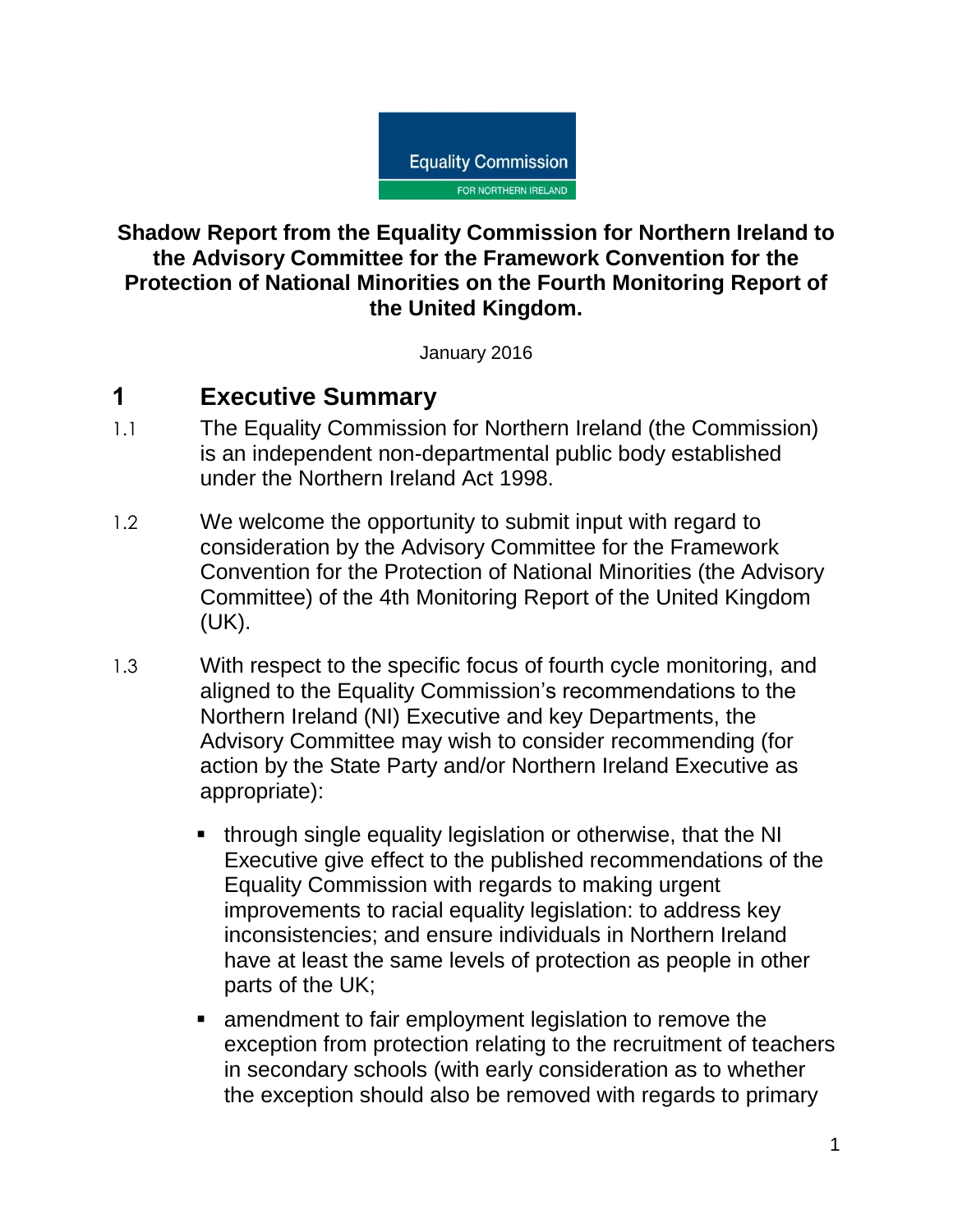level schools); and to require employers in Northern Ireland to collect monitoring information as regards nationality and ethnic origin;

- the publication and implementation by the NI Executive of an action plan to accompany the Racial Equality Strategy for Northern Ireland which gives effect to the specific recommendations set out in the Equality Commission's published *Racial Equality - Policy Priorities and Recommendations* (as outlined below);
- **targeted initiatives by the Department for Employment and** Learning to maximise participation by minority ethnic groups in employment, volunteering and training; to ensure access to appropriate employment support (including childcare and English for Speakers of Other Languages [ESOL]); to tackle exploitation, and to address gaps in employment rights;
- **EXTERGHORER 12 IN EXTERGHORE FIGHTS IN STARK IS CONCOCO EXTERGHORE IS CONCOCO FIGHTS IN EXTERGHORE FIGHTS** (Licensing) Act 2004 to all sectors where migrant labour is prevalent;
- the establishment and leadership by Department of Social Development (DSD) of a multi-agency Taskforce on Traveller accommodation to direct and co-ordinate the various authorities/agencies involved in all aspects of the development and maintenance of sites; that the DSD take specific measures to address the housing needs of migrants; accessible information and training for relevant front-line staff on the entitlements of EU Migrants; and the NI Executive develop a co-ordinated strategic policy response to the needs of all asylum seekers and refugees;
- the co-ordination by the NI Executive and the Department for Health, Social Services and Public Safety (DHSSPS) of actions to monitor (including collection of relevant data) and address the key health inequalities amongst Minority Ethnic, Newcomer and Traveller populations, to ensure measurable improvements in health outcomes; that barriers to access are addressed and that relevant training is provided to service providers; targeted actions to address the needs of minority ethnic groups, including asylum seekers and refugees;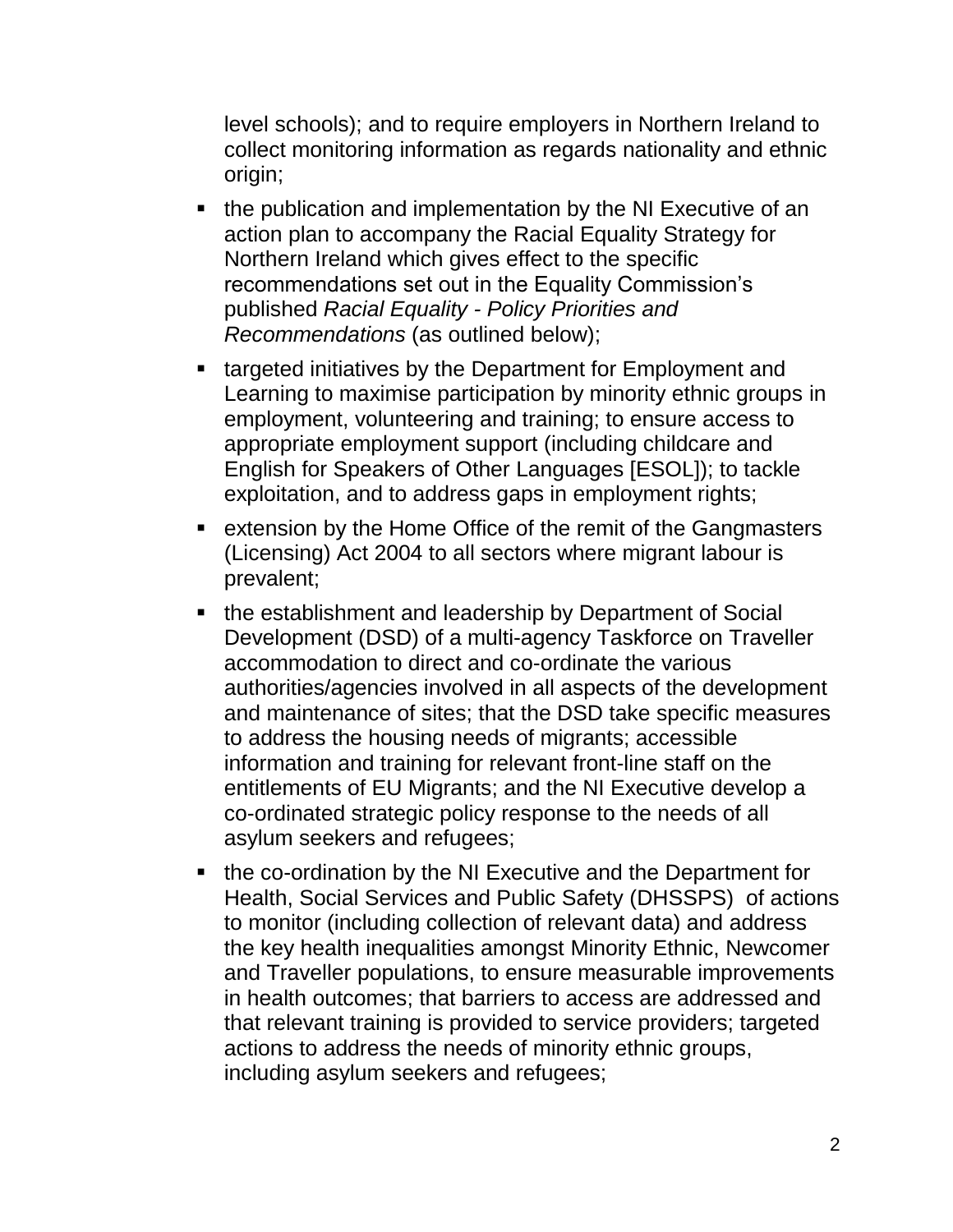- a review by the UK Government of the asylum system to ensure smooth transition from one form of public support to another and that asylum seekers receive appropriate support from arrival until voluntary departure or compulsory removal;
- action by the NI Executive to ensure that welfare reform changes are compatible with EU and Human Rights law; action to address key barriers to accessing benefits so as to ensure appropriate support; clear guidance and support; and that the Office of the First Minister and the Deputy First Minister (OFMDFM) takes appropriate steps to ensure the long term sustainability of the Emergency fund for destitute migrants;
- action by the NI Executive to advance the development of a Refugee Integration Strategy and a Strategy for Travellers and Roma. These individual targeted strategies should nest within or be considered a sub-set of the overarching (mainstreaming) Racial Equality Strategy;
- action by the Department of Culture, Arts and Leisure to ensure that the provisions of the Irish Language Bill are consistent with those of the European Charter for Regional and Minority Languages;
- the implementation by the NI Executive and Departments of specific long-term measures to: eliminate racism and racial discrimination; to tackle prejudicial attitudes; and to promote values of acceptance and respect for difference;
- the prioritisation by NI Executive of reduction and elimination of racial violence through a range of actions including: addressing issues of under reporting; early intervention; improved operational response to hate crime and support for victims of racist hate crime;
- the use by the Department of Education of early intervention in education to combat negative attitudes, reduce racism and promote good relations;
- **•** relevant action by the NI Executive to ensure appropriate media reporting in relation to ethnic minorities, immigrants and/or asylum seekers in Northern Ireland; and support integration and foster community cohesion – including through both the revised Racial Equality and United Community strategies;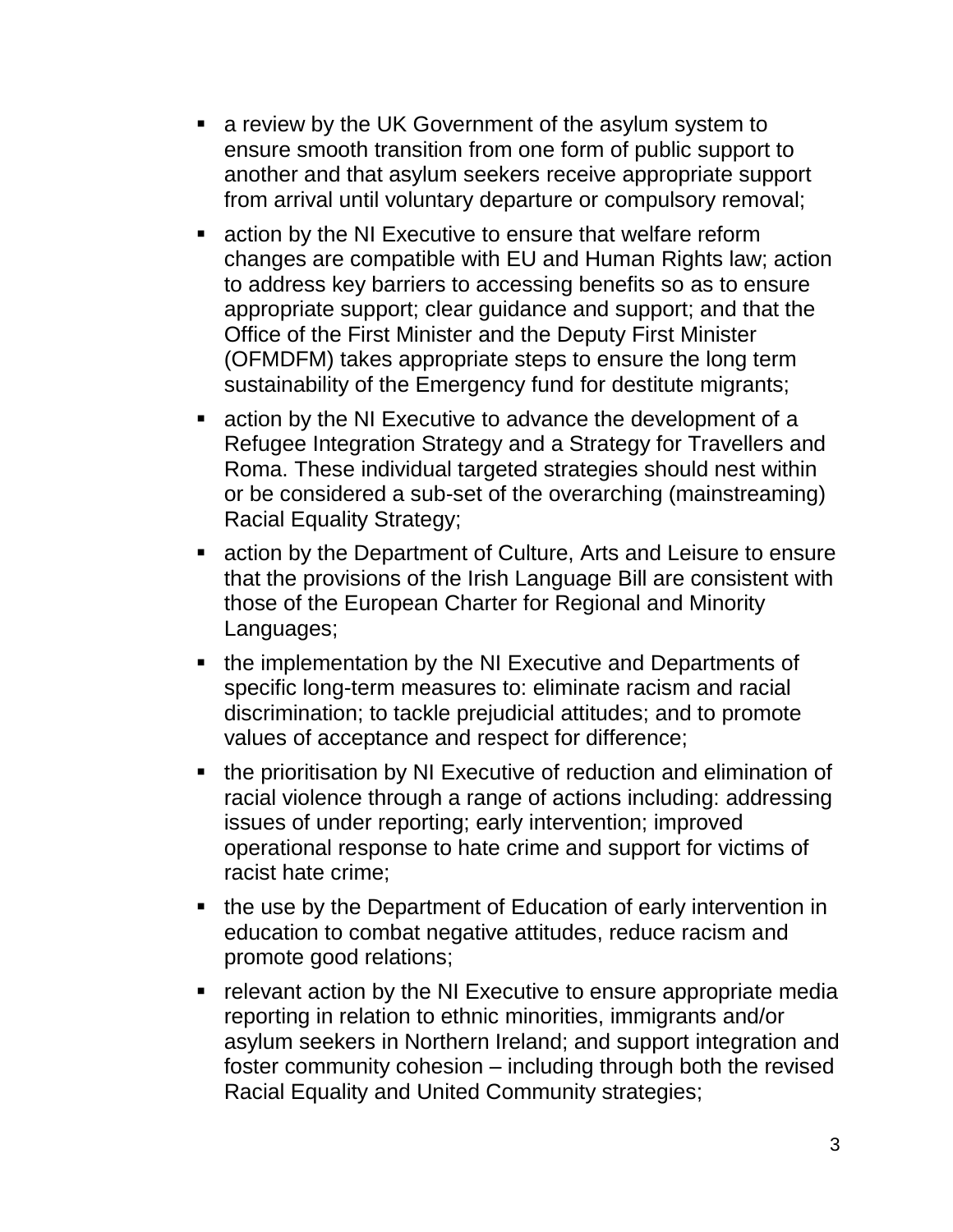- **EX improvement by the criminal justice agencies of accessibility of** reporting for victims and appropriate steps to increase ethnic minority representation among police and criminal justice staff;
- co-ordination by OFMDFM of departmental action aimed at identifying and addressing any institutional racism;
- **Example 2 responding 1** action by the Department of Education to ensure the cultures and languages of learners are reflected in the curriculum; that barriers to participation and progression are identified and addressed; that targeted strategies and training are used to address key issues such as bullying; and that relevant data is collected, and evaluation of progress undertaken;
- action by the Department of Education to ensure that sharing in education involves meaningful and sustained contact between different equality groups and those of different social economic status, via a shared curriculum in shared classes;
- **EXEDER** maximisation by the Department of Education of the potential for shared education to address education inequalities and advance cohesion, sharing and integration;
- action by the Department of Education to address wider issues in education in relation to: academic selection; the teachers' exception under the Fair Employment and Treatment Order; and greater collaboration in teacher training;
- **EXTER** action by the NI Executive and key departments to encourage members of minority ethnic groups, migrants, asylum seekers and refugees to take an active role in political and public life;
- action by the NI Executive and key departments to collect, monitor and evaluate appropriate data to ensure effective policy/service development and delivery and to fulfil obligations arising from Section 75 of the Northern Ireland Act 1998;
- the continuance by the Police Service of Northern Ireland (PSNI) of outreach measures to increase the number of applicants for student officer posts from the Catholic community and other under-represented groups, including ethnic minorities, so that the composition of the Service reflects the community it serves.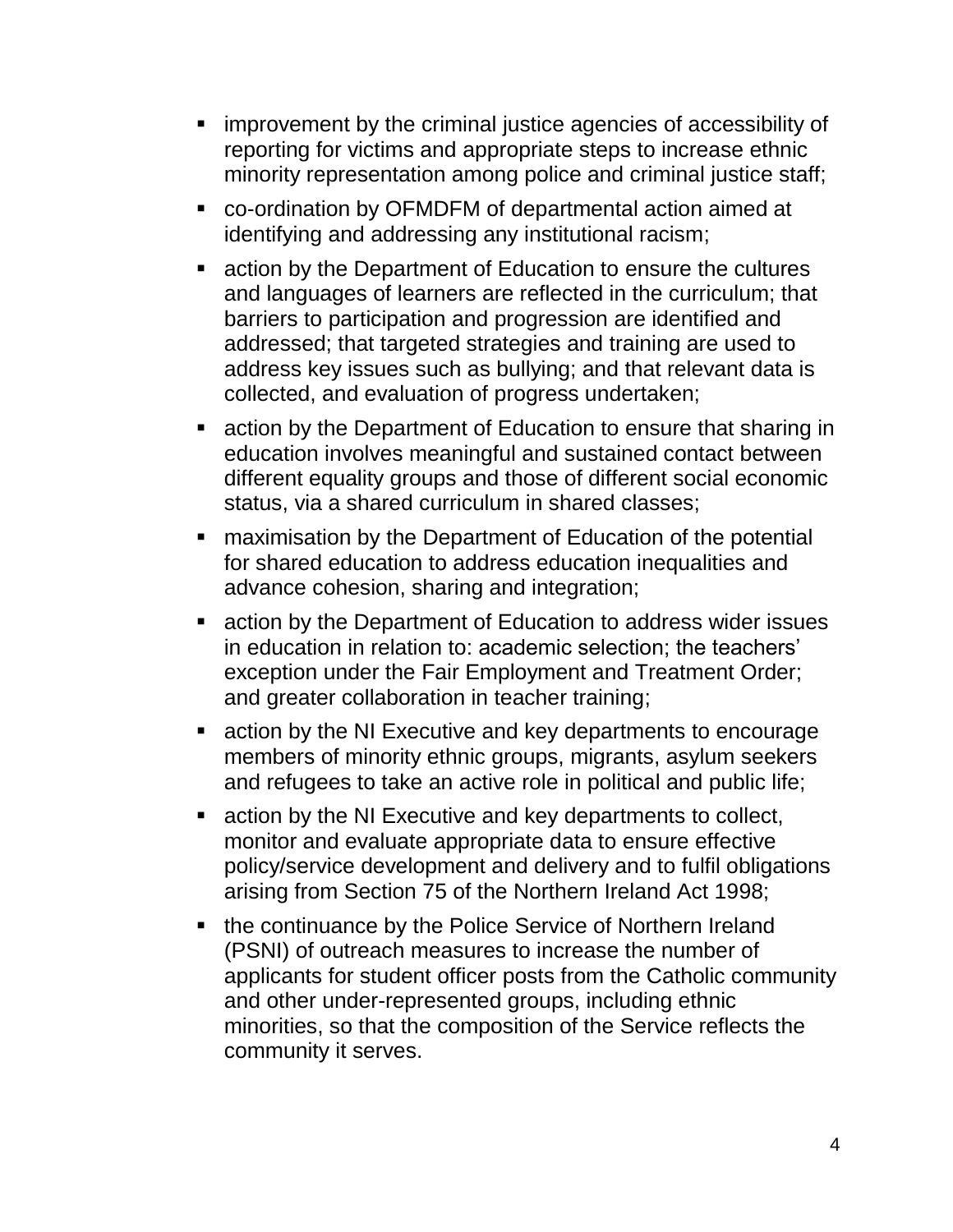1.4 The Commission would be happy to discuss any of the points raised in this submission.

### *Input re: Fourth monitoring report*

- 1.5 We welcome the opportunity to submit our input with regard to the Advisory Committee's consideration of the fourth monitoring report of the United Kingdom (UK).
- 1.6 In our response we specifically focus on recommendations aligned to our remit which have been identified by the Advisory Committee<sup>1</sup> as the key topics for consideration in the UK fourth monitoring report. For ease of reference, we begin each section by highlighting the specific Convention text to which our response relates.
- 1.7 The Equality Commission for Northern Ireland works to:
	- Give advice and support to individuals with potential complaints under the anti-discrimination legislation;
	- Give guidance to employers and service providers about their obligations under the law and good practice;
	- Encourage public authorities to promote equality of opportunity and address inequalities in fulfilling their equality and good relations duties;
	- **Ensure that equality considerations are central to decision**making by focusing particular attention in a number of key public policy areas<sup>2</sup>.

 $\overline{a}$ 1 Advisory Committee on the Framework Convention on the Protection of National Minorities: *Third Opinion on the United Kingdom adopted on 20 June 2011,* ACFC/OP/111 (2011)006, (Strasbourg: Council of Europe). Available at:

[https://www.coe.int/t/dghl/monitoring/minorities/3\\_FCNMdocs/PDF\\_3rd\\_OP\\_UK\\_en.pdf.](https://www.coe.int/t/dghl/monitoring/minorities/3_FCNMdocs/PDF_3rd_OP_UK_en.pdf) Annex A provides further information. Additional details at: <http://www.equalityni.org/HeaderLinks/About-Us>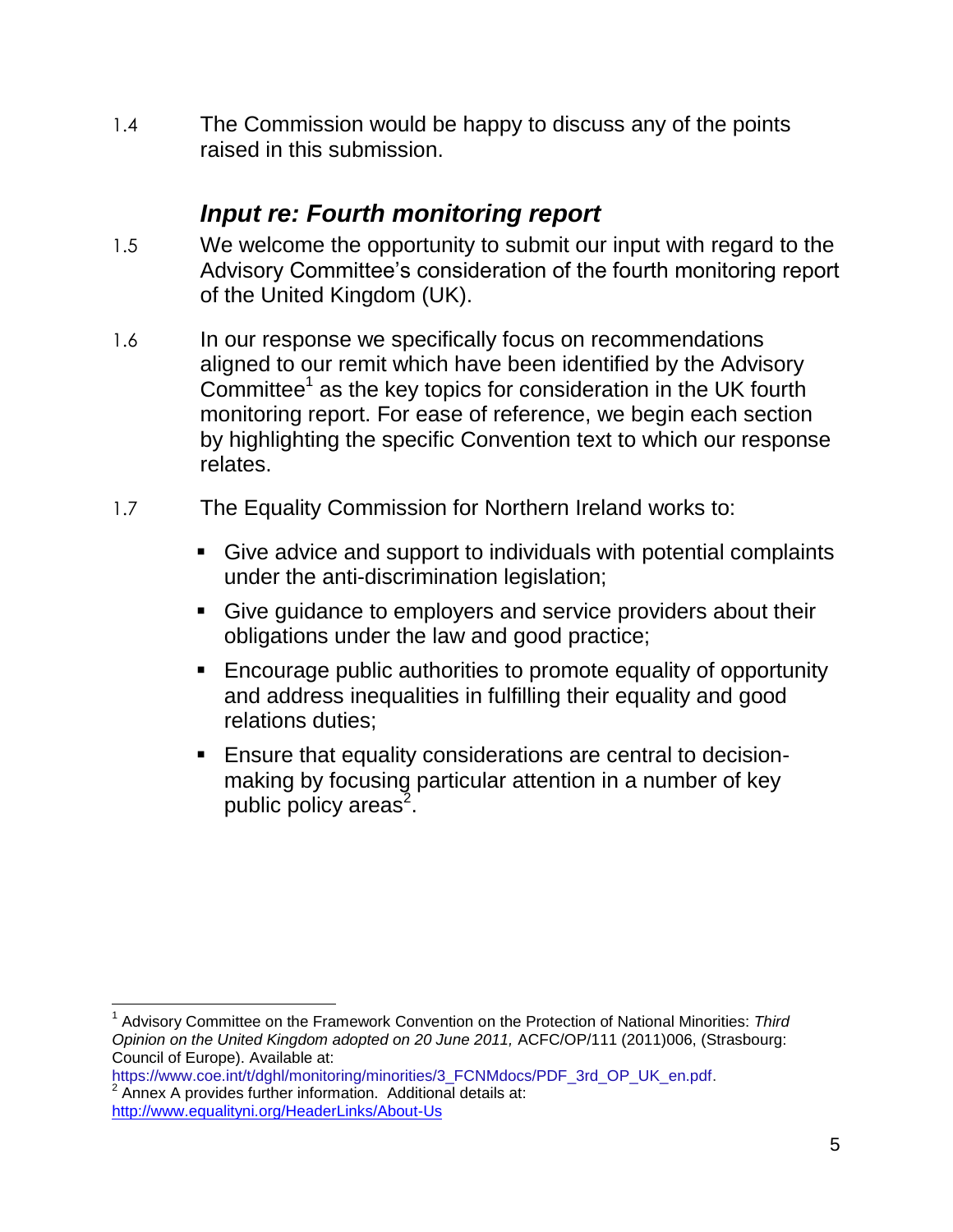### **2 Article 3: National Minorities**

- *1. Every person belonging to a national minority shall have the right freely to choose to be treated or not to be treated as such and no disadvantage shall result from this choice or from the exercise of the rights which are connected to that choice.*
- *2. Persons belonging to national minorities may exercise the rights and enjoy the freedoms flowing from the principles enshrined in the present framework Convention individually as well as in community with others.*

# *Respect for the right to free self-identification in Northern Ireland*

- 2.1 The Commission notes the recommendation in the Advisory Committee's Third Opinion on the United Kingdom that authorities should continue to review regularly the duty for employers to determine the community background of their employees in the context of workforce monitoring against its relevance to the objective of securing equality in the field of employment.
- 2.2 The Commission is also aware that in 2011 the Committee also indicated that the authorities should consider including persons belonging to minority ethnic communities in workforce monitoring, while fully respecting the right to free self-identification<sup>3</sup>. This recommendation had been suggested by the Commission in its previous shadow report<sup>4</sup>.
- 2.3 The Commission's 'Unified Guide to Promoting Equal Opportunities in Employment' notes that that the employer duties under the Fair Employment and Treatment (NI) Order 1998:
	- "...are primarily concerned with promoting and securing equality of opportunity and fair participation in employment for members

 $\overline{a}$  $3$  Advisory Committee on the Framework Convention for the Protection of National Minorities: Third Opinion on the United Kingdom adopted on 30 June 2011, paragraph 45, pages 11-12, ACFC/OP/III(2011)006 (Council of Europe: Strasbourg 22 December 2011). Available at: [https://www.coe.int/t/dghl/monitoring/minorities/3\\_FCNMdocs/PDF\\_3rd\\_OP\\_UK\\_en.pdf.](https://www.coe.int/t/dghl/monitoring/minorities/3_FCNMdocs/PDF_3rd_OP_UK_en.pdf)<br>4 FCNL submission on Framework Convention for the Protection of National Minorities *[ECNI submission on Framework Convention for the Protection of National Minorities](http://www.google.co.uk/url?sa=t&rct=j&q=&esrc=s&source=web&cd=1&cad=rja&uact=8&ved=0CCEQFjAA&url=http%3A%2F%2Fwww.equalityni.org%2FECNI%2Fmedia%2FECNI%2FConsultation%2520Responses%2F2011%2FUN-Protection-National-Minorities-June-2011.pdf&ei=zTVaVNvMJ_LhsAT)*, June 2011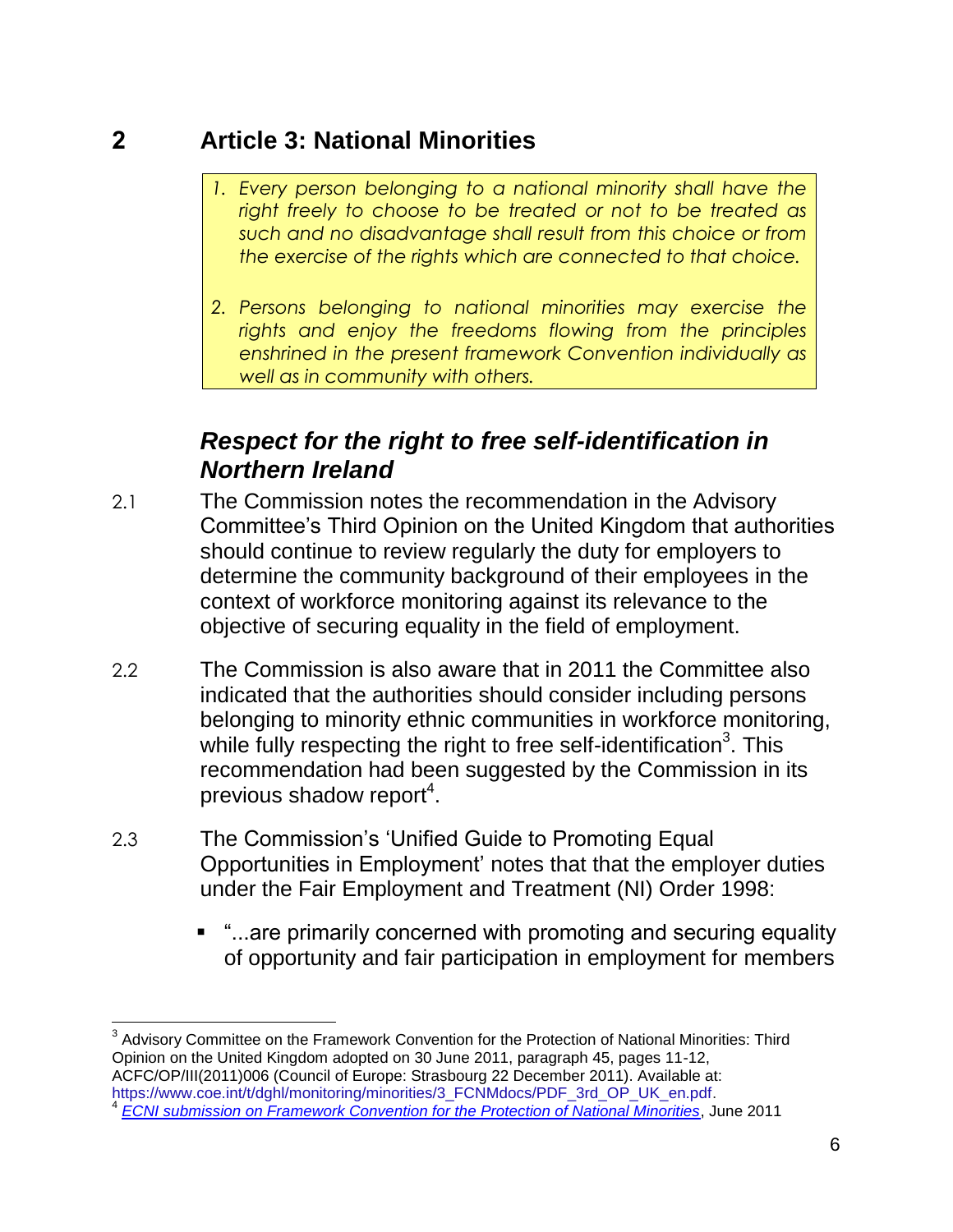of the Protestant community in Northern Ireland and members of the Roman Catholic community in Northern Ireland." <sup>5</sup>

- 2.4 As set out under the 1998 Order, "community" means the Protestant community or the Roman Catholic community in Northern Ireland.
- 2.5 In this specific context, the terms 'Protestant' and 'Roman Catholic' in fair employment monitoring are thus not used to convey religion, religious belief, or non-belief.
- 2.6 Specifically, the terms are used to convey the community to which an individual has stated that they belong, or which they might reasonably be *perceived* to belong, based on evidence of a connection with that community. The term 'non-determined' is used where a community background is neither stated nor can reasonably be determined. Further detail can be obtained from the Fair Employment (Monitoring) Regulations (Northern Ireland) 1999<sup>6</sup>.
- 2.7 The Commission's most recent published summary of monitored workforce returns<sup>7</sup> shows that the composition of all monitored employments, when aggregated together, continues to more closely mirror estimates of the composition of all those available for work from the Roman Catholic and Protestant communities than when fair employment was first introduced twenty five years ago.
- 2.8 While noting the significant positive change over this period, the Commission considers that the original purpose of the legislation – promoting and securing equality of opportunity and fair participation in employment for members of the Protestant and Roman Catholic communities within Northern Ireland - still has value and relevance for Northern Ireland today<sup>8</sup>.

7 Equality Commission for Northern Ireland (2015): *Fair Employment Monitoring Report No.25, An Overview of High Level Trends and Aggregated Monitoring Returns 2014.* Available at: [http://www.equalityni.org/Delivering-Equality/Addressing-inequality/Employment/Monitoring-Report-](http://www.equalityni.org/Delivering-Equality/Addressing-inequality/Employment/Monitoring-Report-25/Fair-Employment-Monitoring-Report-25.aspx?t=1)[25/Fair-Employment-Monitoring-Report-25.aspx?t=1](http://www.equalityni.org/Delivering-Equality/Addressing-inequality/Employment/Monitoring-Report-25/Fair-Employment-Monitoring-Report-25.aspx?t=1)

<sup>&</sup>lt;sup>5</sup> Equality Commission for Northern Ireland (2009): *Unified Guide to Promoting Equal Opportunities in [Employment](http://www.equalityni.org/ECNI/media/ECNI/Publications/Employers%20and%20Service%20Providers/Unifiedguidetopromotingequalopps2009.pdf)*, para 6.2, page 17. 6

Available at:<http://www.legislation.gov.uk/nisr/1999/148/contents/made>

Ibid, page 4.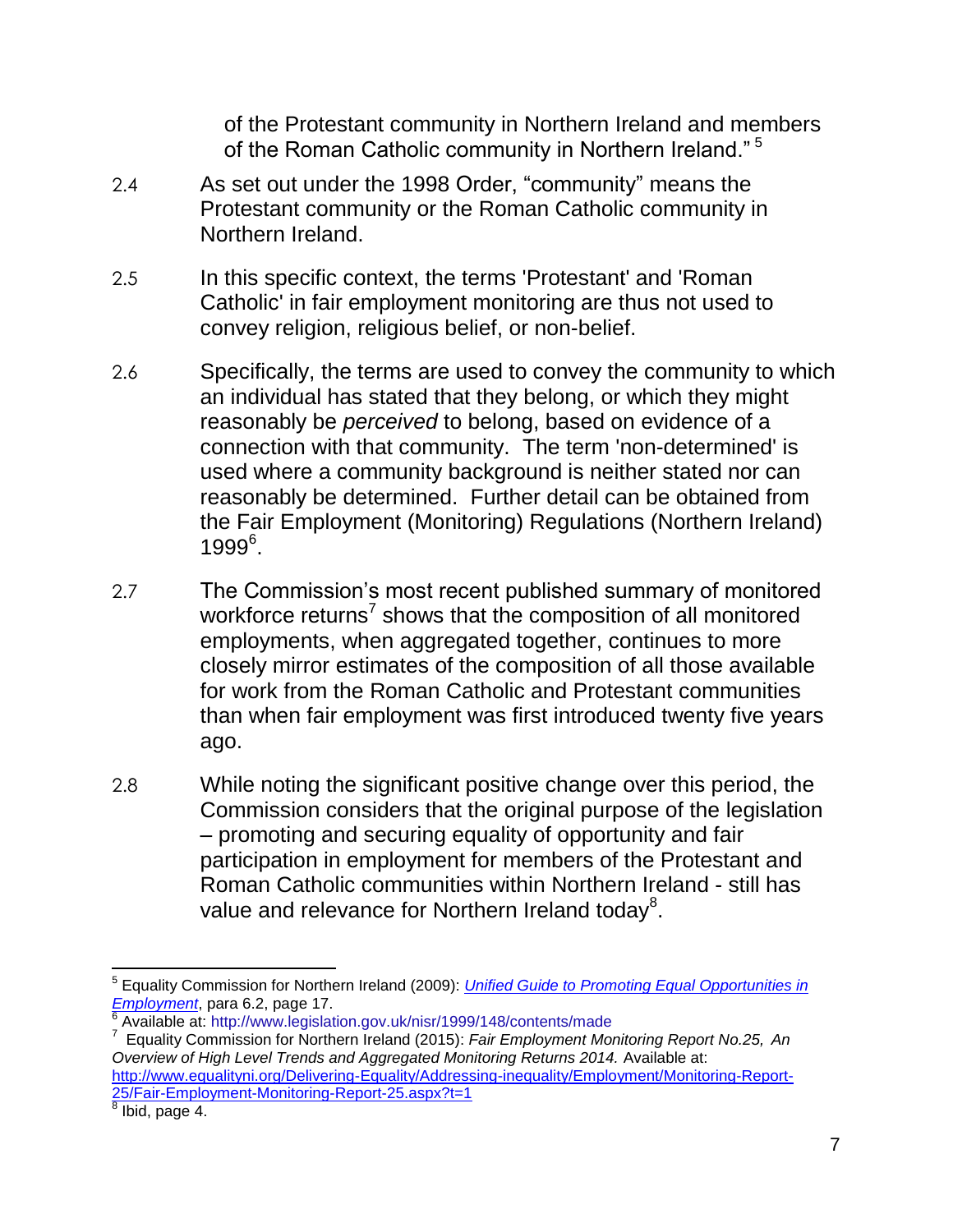- 2.9 As noted below the Commission has recommended changes to the fair employment legislation<sup>9</sup> aimed at improving workforce monitoring by employers. In particular, the Commission recommends that registered employers in Northern Ireland are required, under the fair employment legislation, to also collect monitoring information as regards nationality and ethnic origin.
- 2.10 Whilst the primary reason for this change is to ensure the continuing usefulness of the fair employment Monitoring Regulations, the collection of this data will also help employers identify which employees and applicants are migrant workers, and enable a more accurate and meaningful assessment of fair participation in employment in their organisation<sup>10</sup>.

#### Proposal to the Committee

2.11 Aligned to the Equality Commission's recommendation to the NI Executive, the Committee may wish to again recommend, via the UK State Party, as appropriate, amendment to fair employment legislation to require employers in Northern Ireland to collect monitoring information as regards nationality and ethnic origin.

 $\overline{\phantom{a}}$ 9 Equality Commission for Northern Ireland (2014): *[Strengthening protection against racial discrimination](http://www.equalityni.org/ECNI/media/ECNI/Publications/Delivering%20Equality/RaceLawReform-FullReport.pdf)  - [Recommendations for law reform.](http://www.equalityni.org/ECNI/media/ECNI/Publications/Delivering%20Equality/RaceLawReform-FullReport.pdf)*

 $10$  Ibid, paragraphs 35-37, pages 10-11.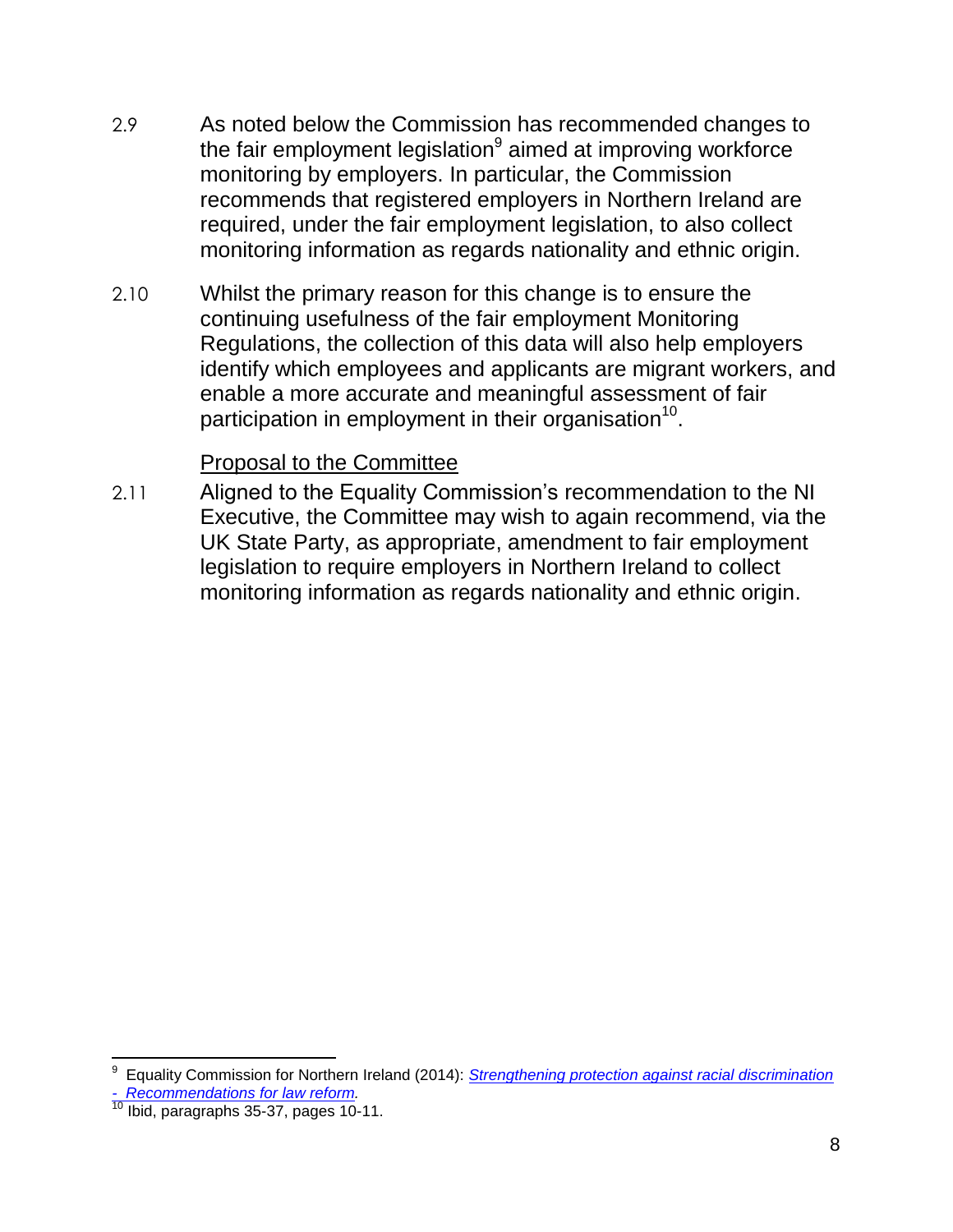### **3 Article 4: Equality and equal protection before the law**

*1. The Parties undertake to guarantee to persons belonging to national minorities the right of equality before the law and of equal protection of the law. In this respect, any discrimination based on belonging to a national minority shall be prohibited*

# *Equality Legislation*

- 3.1 Section 75 of the Northern Ireland Act 1998 requires designated public authorities to have due regard for the need to promote equality of opportunity between:
	- persons of different religious belief, political opinion, racial group, age, marital status or sexual orientation;
	- men and women generally;

- persons with a disability and persons without;
- persons with dependants and persons without.
- 3.2 Public authorities must also have regard for the desirability of promoting good relations between persons of different religious belief, political opinion or racial group.
- 3.3 Individuals in Northern Ireland currently have protection against unlawful racial discrimination under the Race Relations (NI) Order 1997, as amended ('RRO 1997')<sup>11</sup>.
- 3.4 Across the period 2012–15, the Commission received 1199 enquiries from the public (around 12% of total enquiries) for advice and assistance on the ground of race. We supported 75 cases representing 27.37% of total cases supported during this period (71.21% of cases related to discrimination in the provision of goods, facilities and services; 24.24% of cases concerned discrimination in employment).
- 3.5 However, there are significant gaps between racial equality law in Great Britain (GB) and Northern Ireland which have widened since

<sup>&</sup>lt;sup>11</sup> The Order outlaws discrimination on racial grounds. Racial grounds include colour, race, nationality or ethnic or national origins. The Irish Traveller community is specifically identified in the RRO 1997 as a racial group which is protected against unlawful racial discrimination.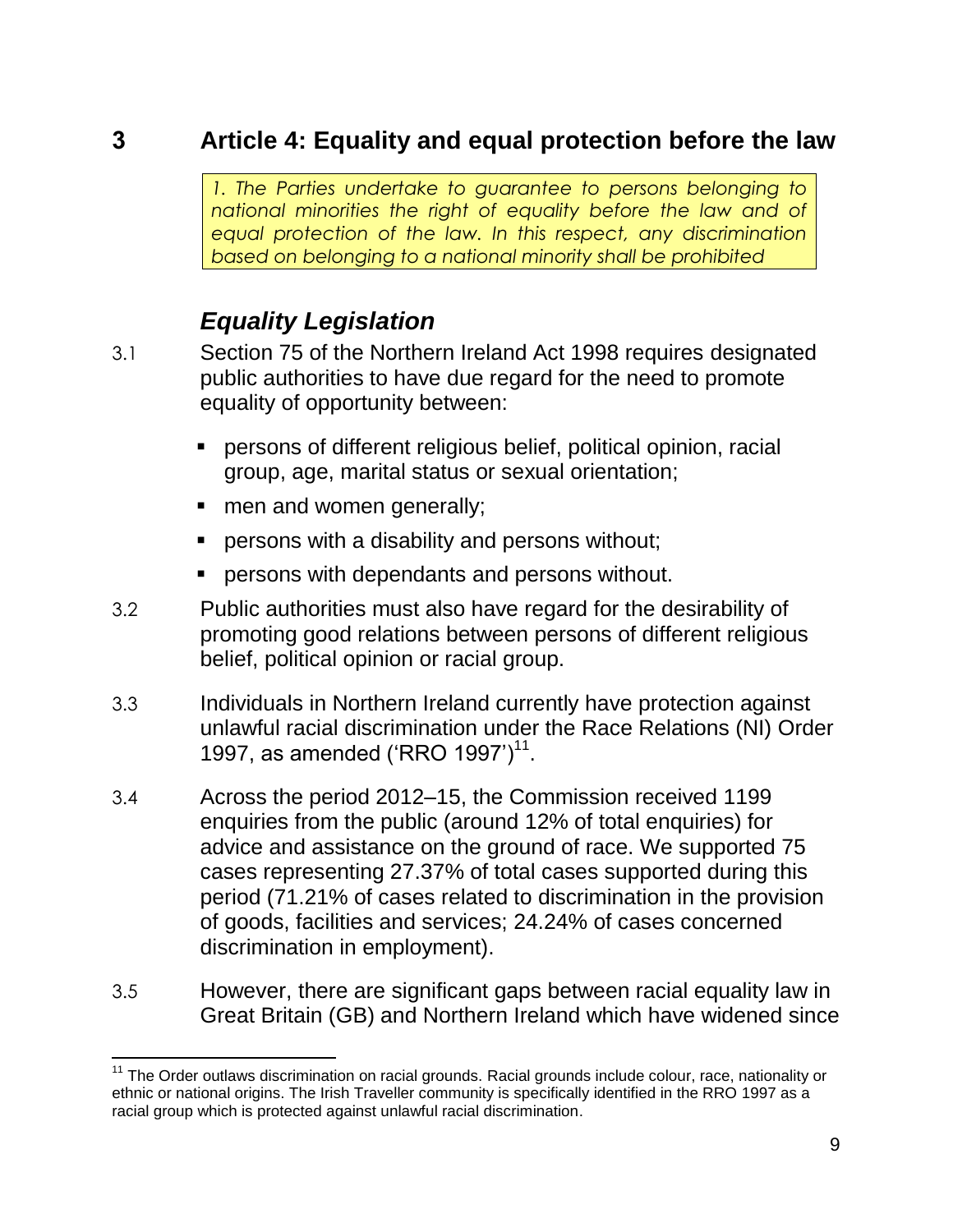the introduction of single equality legislation – the Equality Act  $2010^{12}$  – in GB. This means that individuals in Northern Ireland have less protection against racial discrimination, harassment and victimisation than in other parts of the UK.

- 3.6 For example, as the Race Directive<sup>13</sup> only applied to the grounds of racial, ethnic and national origin, the Regulations introduced in order to give effect to the Race Directive<sup>14</sup>, did not amend the provisions in the Race Relations (NI) Order 1997 as regards the grounds of colour and nationality.
- 3.7 The result is that there is a 'two-tier' level of protection with a new definition of indirect discrimination, new statutory definition of harassment and a reversed burden of proof applying only to race, colour and ethnic origins, but not to colour and nationality.
- 3.8 The Commission has also identified gaps in protection for certain categories of agency workers who fall outside the scope of the racial equality legislation $15$ .

### *Need for Equality Law Reform*

3.9 In 2011, in its *Third Opinion* (2011) on the UK, the Advisory Committee recommended that the State Party adopt 'harmonised, comprehensive anti-discrimination legislation for Northern Ireland in order to put an end to the disparity in protection against discrimination that exists between Northern Ireland and Great-Britain'<sup>16</sup>. In 2012, the subsequent Council of Ministers' *Resolution<sup>17</sup>* on the UK called on the State Party to 'step up efforts to develop a single Equality Act in Northern Ireland<sup>18</sup>. Despite the

<sup>15</sup> For further information see: *[Increased protection for agency workers](http://www.equalityni.org/Delivering-Equality/Addressing-inequality/Law-reform/Related-work/Race-forms-of-discrimination/agency-workers-(1))*

 $\overline{a}$ <sup>12</sup> *[Equality Act](http://www.legislation.gov.uk/ukpga/2010/15/contents) 2010, C15 (N.I.6)*

<sup>&</sup>lt;sup>13</sup> Race Directive, Council Directive 2000/43/EC of 29 June 2000 implementing the principle of equal treatment between persons irrespective of racial or ethnic origin. Available at:

<sup>&</sup>lt;sup>14</sup> The Race Relations Order (Amendment) Regulations (NI) 2003. Available at: <http://www.legislation.gov.uk/nisr/2003/341/contents/made>

<sup>&</sup>lt;sup>16</sup> Council of Europe Advisory Committee on the Framework Convention for the Protection of National Minorities: *[Third Opinion on the United Kingdom](https://www.coe.int/t/dghl/monitoring/minorities/3_FCNMdocs/PDF_3rd_OP_UK_en.pdf)*, ACFC/OP/III(2011)006, Adopted on 30 June 2011, paragraph  $\frac{11m}{71}$ .

<sup>17</sup> Committee of Ministers*: [Resolution on the implementation of the Framework Convention for the](https://wcd.coe.int/ViewDoc.jsp?id=2014967)  [Protection of National Minorities](https://wcd.coe.int/ViewDoc.jsp?id=2014967)*, CM/ResCMN(2012)22, Adopted on 12 December 2012.

<sup>18</sup> Committee of Ministers*: [Resolution on the implementation of the Framework Convention for the](https://wcd.coe.int/ViewDoc.jsp?id=2014967)  [Protection of National Minorities](https://wcd.coe.int/ViewDoc.jsp?id=2014967)*, CM/ResCMN(2012)22, Further Recommendations, Adopted on 12 December 2012.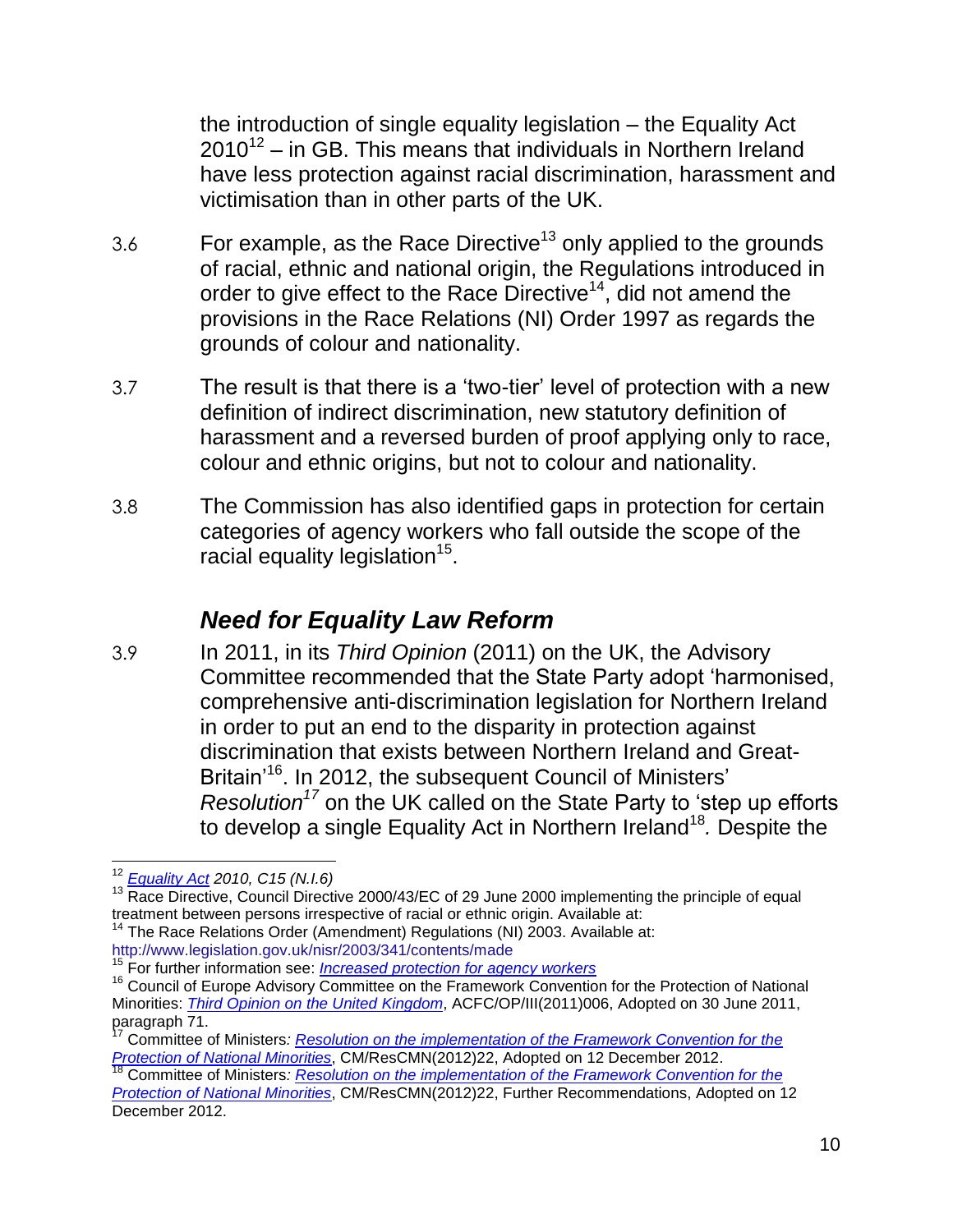Committee's long-standing concerns and a commitment in the St Andrews Agreement by the UK Government to 'work rapidly' towards the development of single equality legislation<sup>19</sup>, no progress has been made by the Executive in this regard.

- 3.10 The Commission continues to call for robust and comprehensive single equality legislation. In the absence of single equality legislation, the Commission has called for the urgent reform of the equality legislation and has set out detailed proposals<sup>20</sup>. The changes recommended by the Commission are aimed at strengthening, simplifying and harmonising the existing racial equality legislation, so that individuals in Northern Ireland have robust and effective protection against unlawful racial discrimination and harassment $^{21}$ .
- 3.11 The Commission **recommends** that racial equality legislation is strengthened to, inter alia:
	- provide increased protection against discrimination and harassment on the grounds of colour and nationality;
	- ensure broader protection against racial discrimination and harassment by public bodies when carrying out their public functions;
	- give stronger protection against racial harassment, including greater protection for employees against racial harassment by customers or clients;
	- expand the scope of voluntary positive action; so as to enable employers and service providers to lawfully take a wider range of steps to promote racial equality;
	- **increase protection against victimisation;**
	- **EXTERN** introduce new protection against multiple discrimination, so that individuals have protection if they experience discrimination or harassment because of a combination of equality grounds;

 $\overline{a}$ <sup>19</sup> UK Government (2006): *[Agreement at St Andrews](https://www.gov.uk/government/uploads/system/uploads/attachment_data/file/136651/st_andrews_agreement-2.pdf)*, Annex B.

<sup>&</sup>lt;sup>20</sup> Equality Commission for Northern Ireland (2014): *Strengthening protection against racial discrimination – [recommendations for law reform \(full report\)](http://www.equalityni.org/ECNI/media/ECNI/Publications/Delivering%20Equality/RaceLawReform-FullReport.pdf)*

**<sup>21</sup> As regards certain areas of reform, we recommend that the Northern Ireland Executive introduce** changes that go beyond the level of protection against racial discrimination currently set out in equality legislation in Great Britain.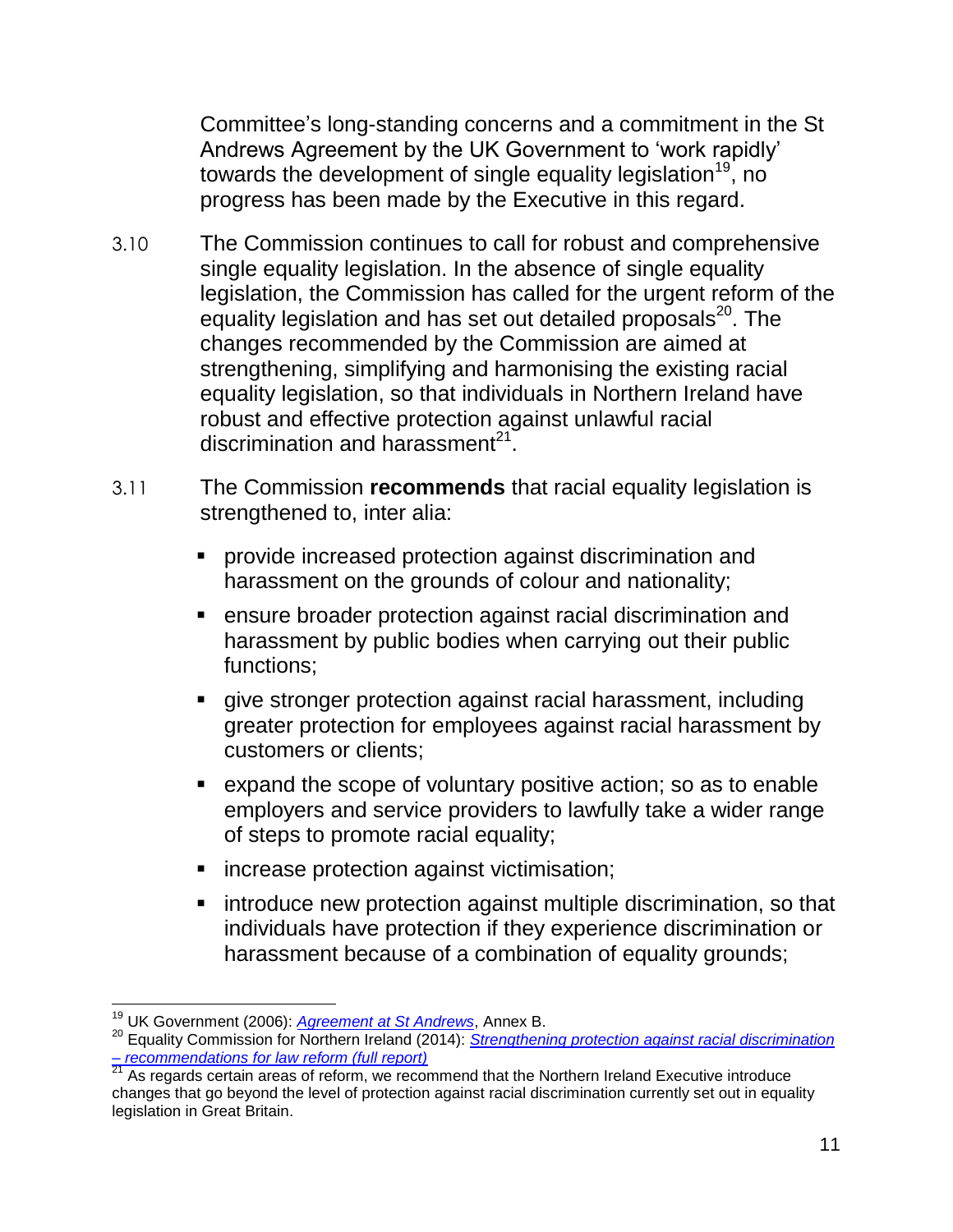- expand the scope of voluntary positive action, so as to enable employers and service providers to lawfully take a wider range of steps to promote racial equality;
- strengthen tribunal powers to ensure effective remedies for individuals bringing racial discrimination complaints.
- 3.12 As noted above we also **recommend** changes to the fair employment legislation $^{22}$  aimed at improving workforce monitoring by registered employers<sup>23</sup> and have called for increased protection for certain categories of agency workers against racial discrimination and harassment $^{24}$ .

#### Proposal to the Committee

- 3.13 Aligned to the Equality Commission's **recommendations** to the NI Executive and key Departments, the Committee may wish to consider recommending, for action by the UK State Party and/or NI Executive, as appropriate:
	- the advancement by the NI Executive of robust and comprehensive single equality legislation, harmonising and simplifying protections and giving effect to the UK Government's commitment in the St. Andrews Agreement in 2006 to 'work rapidly' towards the development of single equality legislation;
	- **through single equality legislation or otherwise, that the NI** Executive give effect to the published recommendations of the Equality Commission with regards to making urgent improvements to racial equality and fair employment legislation: to address key inconsistencies; and ensure individuals in Northern Ireland have at least the same levels of protection as people in other parts of the UK.

<sup>&</sup>lt;sup>22</sup> The *<u>[Fair Employment and Treatment \(Northern Ireland\) Order 1998](http://www.legislation.gov.uk/nisi/1998/3162/contents/made)</u> legislation protects individuals from* being subjected to unlawful discrimination because of their religious belief or political opinion.

<sup>23</sup> Equality Commission for Northern Ireland (2014): *[Strengthening protection against racial discrimination](http://www.equalityni.org/ECNI/media/ECNI/Publications/Delivering%20Equality/RaceLawReform-FullReport.pdf)  – [recommendations for law reform \(full report\),](http://www.equalityni.org/ECNI/media/ECNI/Publications/Delivering%20Equality/RaceLawReform-FullReport.pdf) Para 3.200 – 3.22*

<sup>24</sup> For further information – see *[Increased protection for agency workers](http://www.equalityni.org/Delivering-Equality/Addressing-inequality/Law-reform/Related-work/Race-forms-of-discrimination/agency-workers-(1))*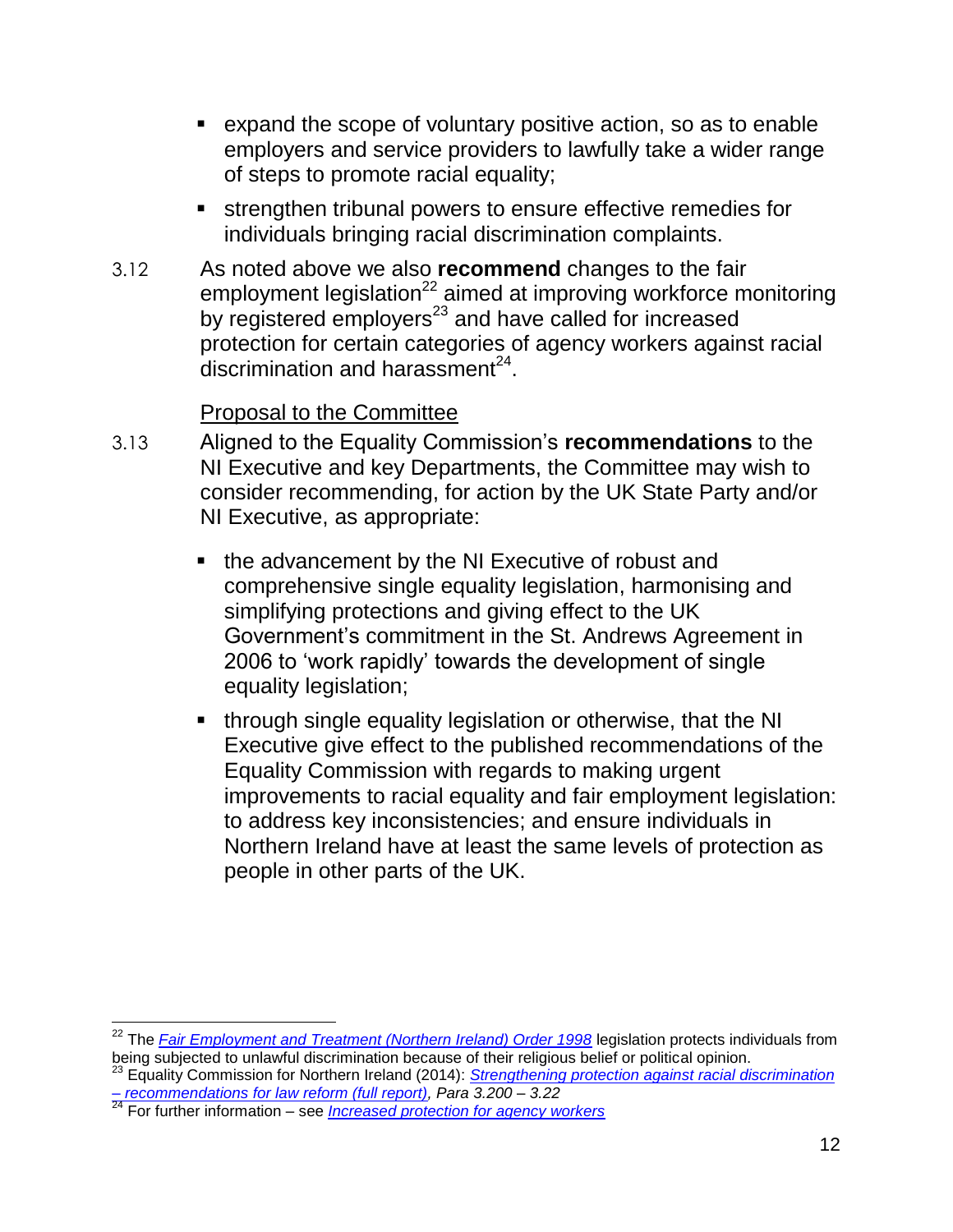### *Removal of Teachers Exception Provision*

- 3.14 Currently, there is an exception under the Fair Employment and Treatment (NI) Order 1998 ("FETO")<sup>25</sup> which allows schools to lawfully discriminate on the grounds of religious belief, in the recruitment of teachers in schools. This exception applies both to the initial recruitment and to promotion<sup>26</sup>.
- 3.15 Following a review of this provision in 2003<sup>27</sup>, the Commission **recommended** the removal of the exception in the employment provisions of the Fair Employment and Treatment Order 1998 as regards the recruitment of teachers in secondary schools, and early consideration as to whether the exception should also be removed as regards primary level schools $^{28}$ .

#### Proposal to the Committee

- 3.16 Aligned to the Equality Commission's **recommendations** to the NI Executive and key Departments, the Committee may wish to consider recommending, for action by the NI Executive:
	- the removal of the teachers' exemption under FETO 1998 at secondary level and early consideration given to the removal of the exception at all levels.

 $\overline{a}$ <sup>25</sup> *[Fair Employment and Treatment \(Northern Ireland\) Order 1998](http://www.legislation.gov.uk/nisi/1998/3162/contents/made)*

<sup>26</sup> See: *Beatrice Debast and Caroline Flynn v. Dr Malcolmson, Laurelhill Community College and SEELB.*  Available at:

[http://www.equalityni.org/ECNI/media/ECNI/Cases%20and%20Settlements/2007/Flynn\\_and\\_Debast\\_v\\_L](http://www.equalityni.org/ECNI/media/ECNI/Cases%20and%20Settlements/2007/Flynn_and_Debast_v_Laurehill_Community_College_and_SEELB.pdf) [aurehill\\_Community\\_College\\_and\\_SEELB.pdf.](http://www.equalityni.org/ECNI/media/ECNI/Cases%20and%20Settlements/2007/Flynn_and_Debast_v_Laurehill_Community_College_and_SEELB.pdf)

<sup>27</sup> Equality Commission for Northern Ireland (2003): *[Investigation of the Teachers Exception under the](http://www.google.co.uk/url?url=http://www.equalityni.org/ECNI/media/ECNI/Publications/Delivering%2520Equality/FETOTeacherExceptionInvestigation2003.pdf&rct=j&frm=1&q=&esrc=s&sa=U&ved=0CBkQFjABahUKEwjHuLGeyobJAhWCj5AKHQBTD2o&sig2=aG0eKaw8G3nSatF0wOyvRw&usg=AFQjCNHya32vYncudanG5794QDwdmRlhrQ)  [Fair Employment and Treatment Order 1998](http://www.google.co.uk/url?url=http://www.equalityni.org/ECNI/media/ECNI/Publications/Delivering%2520Equality/FETOTeacherExceptionInvestigation2003.pdf&rct=j&frm=1&q=&esrc=s&sa=U&ved=0CBkQFjABahUKEwjHuLGeyobJAhWCj5AKHQBTD2o&sig2=aG0eKaw8G3nSatF0wOyvRw&usg=AFQjCNHya32vYncudanG5794QDwdmRlhrQ)*

<sup>28</sup> For further information, see: *[Teachers exception](http://www.equalityni.org/Delivering-Equality/Addressing-inequality/Law-reform/Related-links/Teachers-exception-(1))*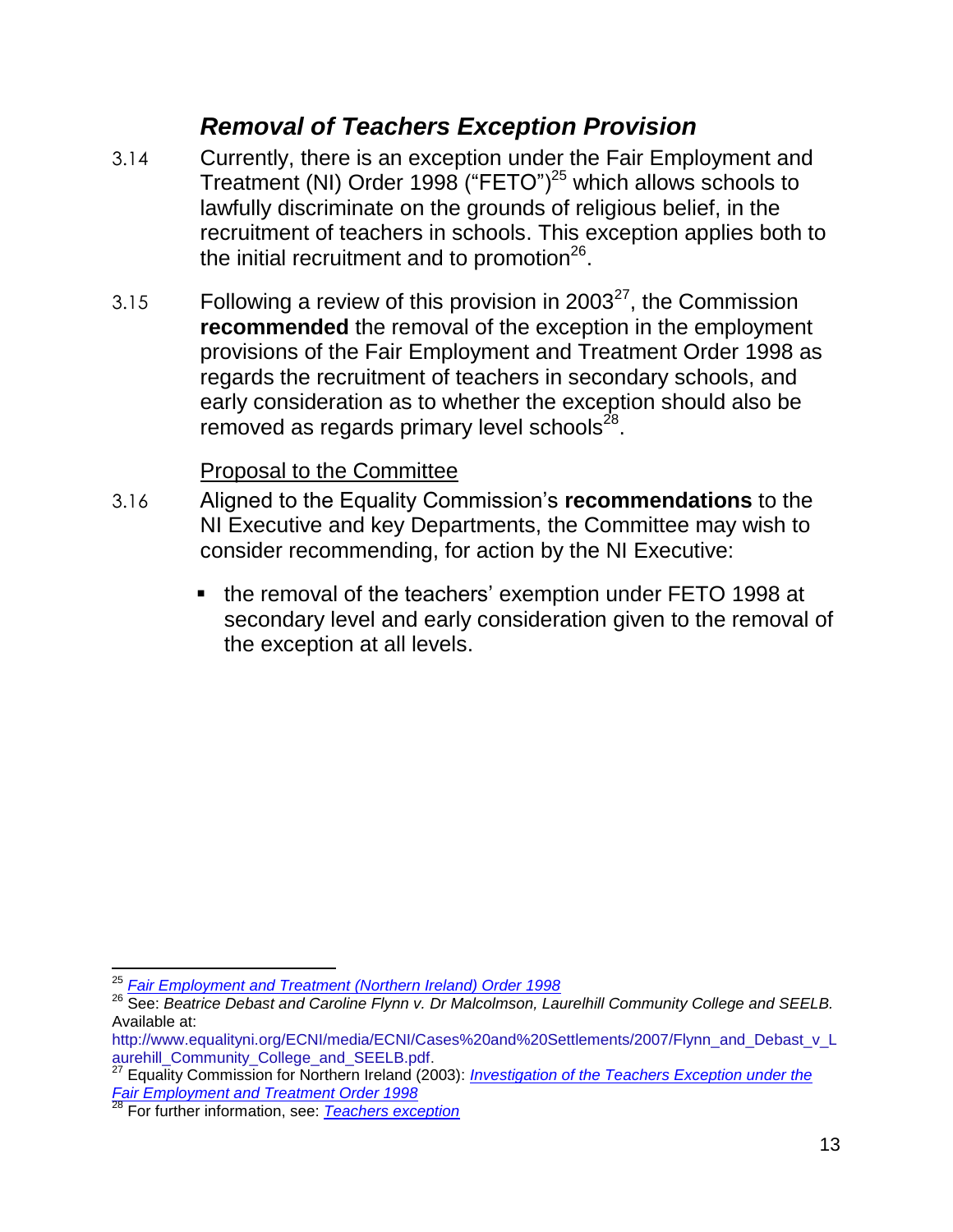#### **4 Article 4: Measures to promote full and effective equality**

*2. The Parties undertake to adopt, where necessary, adequate measures in order to promote, in all areas of economic, social, political and cultural life, full and effective equality between persons belonging to a national minority and those belonging to the majority. In this respect, they shall take due account of the specific conditions of the persons belonging to national minorities.*

*3.The measures adopted in accordance with paragraph 2 shall not be considered to be an act of discrimination.*

## *Racial Equality Strategy*

 $\overline{a}$ 

- 4.1 The Northern Ireland Executive's Programme for Government 2012-15 included references to a Racial Equality Strategy as a 'building block' under Priority 2 'Creating Opportunities and Tackling Disadvantage and Improving Health and Wellbeing'<sup>29</sup>.
- 4.2 The previous Northern Ireland racial equality strategy expired in  $2010^{30}$ . The Commission has continued to make clear our view that action to advance racial equality is vital.
- 4.3 The Commission, therefore, welcomed the publication of a new strategy in December 2015. We note the acknowledgement therein of the positive contribution of minority ethnic people not just to economic life but also to political, social and cultural life and welcome commitments, such as the commitment to review the Race Relations (Northern Ireland) Order 1997 to ensure that it offers at least the same levels of protection as in Great Britain and the Republic of Ireland and to act on the outcome of the review with a view to the legislation being in place in the 2017-18 Assembly session.
- 4.4 However, the Commission also notes the lack of a comprehensive baseline assessment of the inequalities experienced by minority

<sup>30</sup> Office of the First Minister and the Deputy First Minister (2005): *A Racial Equality Strategy for Northern Ireland 2005 – 2010.* Available at: [http://www.ofmdfmni.gov.uk/racial-equality-strategy-2005-2010.pdf.](http://www.ofmdfmni.gov.uk/racial-equality-strategy-2005-2010.pdf)

<sup>29</sup> Northern Ireland Executive (2011): *Programme for Government 2011-15 Building a better future.*  Available at:<http://www.northernireland.gov.uk/pfg>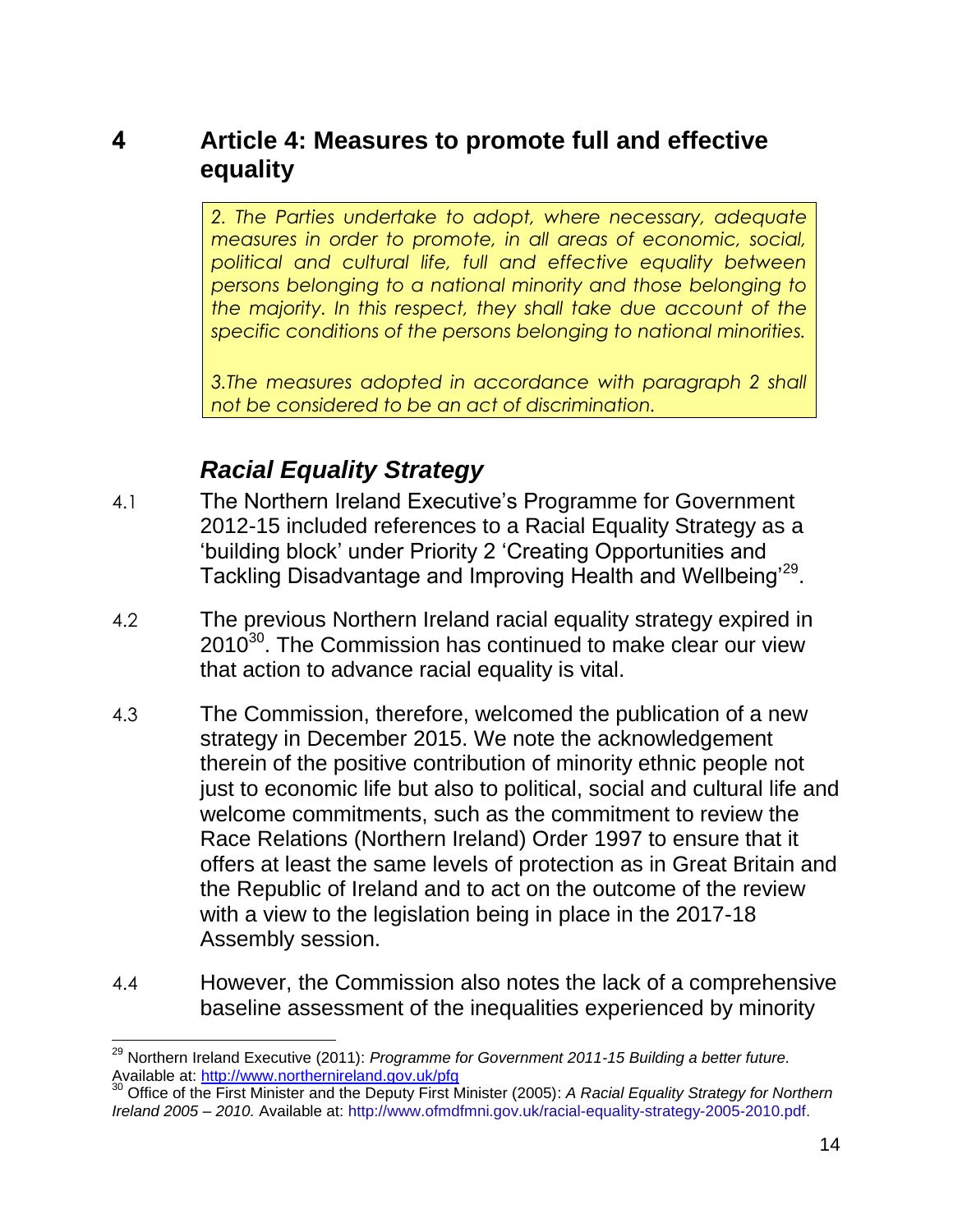ethnic communities and, currently, the absence of a detailed action plan which sets out goals for the Northern Ireland Executive and Government Departments for the short, medium and long term (although the strategy does include a summary of proposed actions).

Proposal to the Committee

- 4.5 Aligned to the Equality Commission's recommendations to the NI Executive and key Departments (as appropriate), the Advisory Committee may wish to consider recommending, for action by the UK State Party and/or NI Executive, as appropriate:
	- the NI Executive publishes and implements an action plan to accompany the Racial Equality Strategy for Northern Ireland which gives effect to the specific recommendations set out in the Equality Commission's published *Racial Equality - Policy Priorities and Recommendations*<sup>31</sup> .

# *Priorities for Action*

4.6 In our 2014 publication 'priorities and recommendations<sup>32</sup> for racial equality, and in our response to the OFMDFM consultation on the draft racial equality strategy, the Commission recommended, inter alia, that the Executive should set out specific actions to tackle prejudicial attitudes, racism and hate crime; alongside ensuring equality of opportunity in education, employment, accommodation, healthcare and access to social welfare $^{33}$ . We set out key proposals, relative to the Committee's remit and specific interests, below<sup>34</sup>.

 $\overline{a}$ <sup>31</sup> For further details see: Equality Commission for Northern Ireland (May 2014): *[Racial Equality Policy](file://equality.local/root/Data1/PUBLIC%20POLICY/Projects/Racial%20Equality%20Policy/ECRI/ECRI_2015/ECRIResponse2015/ShortDraftResponsetoECRI_V0f_19%2010%2015_draftfinal_ECDMcK.docx)  [Priorities and Recommendations](file://equality.local/root/Data1/PUBLIC%20POLICY/Projects/Racial%20Equality%20Policy/ECRI/ECRI_2015/ECRIResponse2015/ShortDraftResponsetoECRI_V0f_19%2010%2015_draftfinal_ECDMcK.docx)* (Belfast: ECNI).

<sup>32</sup> See: Equality Commission for Northern Ireland (2014) '*[Racial Equality Policy –](http://www.equalityni.org/ECNI/media/ECNI/Publications/Delivering%20Equality/RacialEquality_PolicySummary2014.pdf) Priorities and [Recommendations](http://www.equalityni.org/ECNI/media/ECNI/Publications/Delivering%20Equality/RacialEquality_PolicySummary2014.pdf)*' (summary version).

Further information available at: [http://www.equalityni.org/Delivering-Equality/Equality-Themes/Racial](http://www.equalityni.org/Delivering-Equality/Equality-Themes/Racial-equality.aspx)[equality.aspx](http://www.equalityni.org/Delivering-Equality/Equality-Themes/Racial-equality.aspx)

The Commission's recommendations with regards to social cohesion, prejudicial attitudes, racism and hate crime are set out later, under Article 6, and so are not repeated here.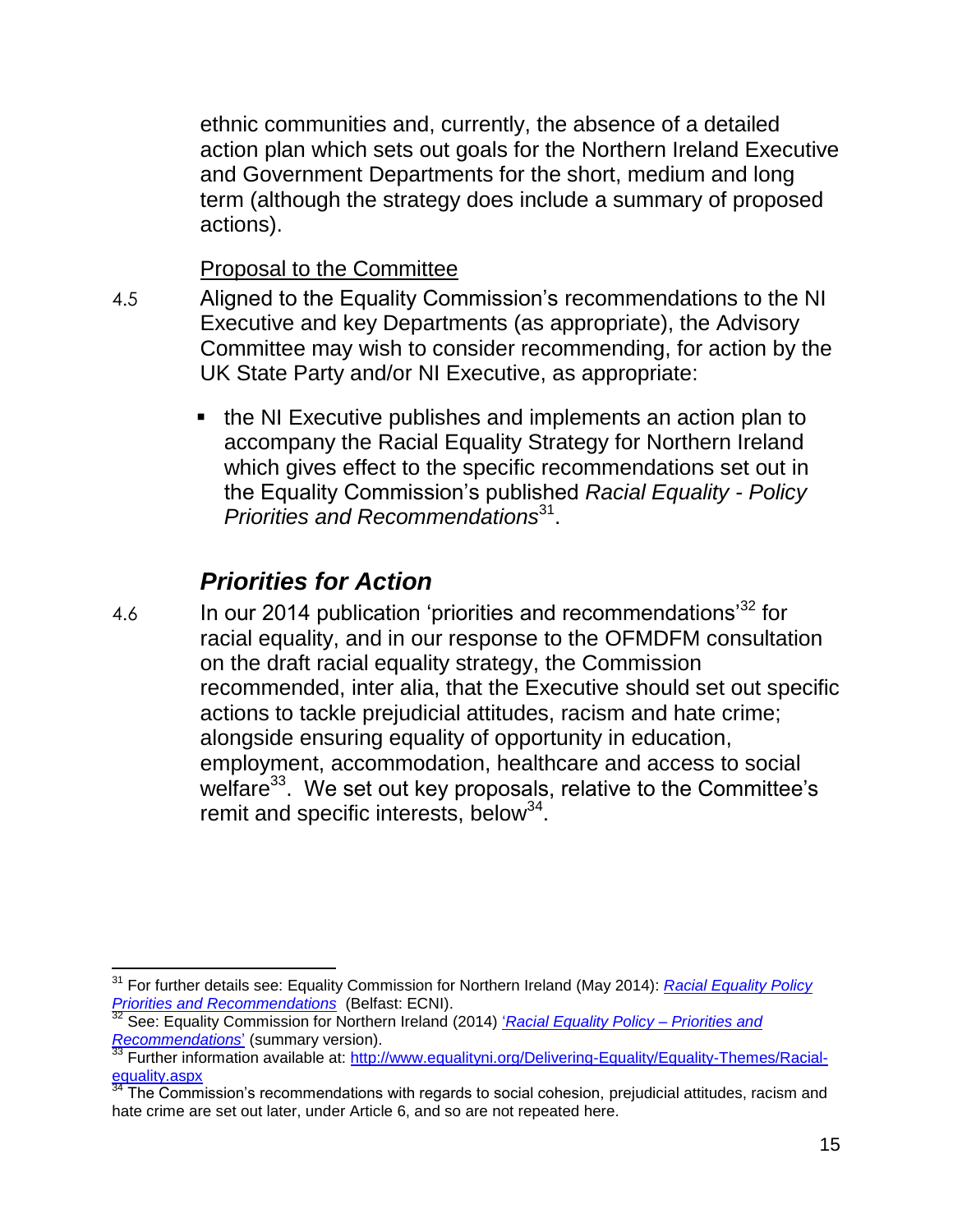### *Employment*

- 4.7 Racial harassment in work remains an issue $^{35\,36}$  while research also suggests that issues impacting on migrant workers include underemployment, recognition of overseas qualifications, lack of English language skills, problems in accessing childcare, and gaps in legal protection, racial harassment, severe exploitation and forced labour<sup>37</sup>.
- 4.8 For Irish Travellers, issues include a lack of recognition of Traveller culture; low expectations; and fear of losing benefits. The Commission is also concerned about the exclusion of asylum seekers from the labour market while awaiting a decision on their Refugee application<sup>38</sup>.

#### Proposal to the Committee

- 4.9 Aligned to the Equality Commission's **recommendations** to the NI Executive and key Departments, the Advisory Committee may wish to consider recommending, for action by the UK State Party and/or NI Executive, as appropriate, that:
	- the NI Executive advance initiatives aimed at maximising the participation and progression in volunteering and/or employment of minority ethnic groups, including refugees;
	- the NI Executive tackle the exploitation of migrant workers; reduce minority ethnic disadvantage in employment; raise awareness of the rights of migrant workers and maximise access to the labour market; consider the development of a strategy to address the use of forced labour and exploitation of migrant workers;
	- the UK Government extend the remit of the Gangmasters (Licensing) Act 2004 to all sectors where migrant labour is prevalent;

 $\overline{a}$ <sup>35</sup> Northern Ireland Council for Ethnic Minorities (2012): *Bayanihan: the Filipino community in Northern Ireland.*, pages 22 & 23. Available at: [http://nicem.org.uk/e-library/bayanihan-filipino-community-northern](http://nicem.org.uk/e-library/bayanihan-filipino-community-northern-ireland)[ireland](http://nicem.org.uk/e-library/bayanihan-filipino-community-northern-ireland)

 $36$  BBC (16 December 2013): Sharp increase in racist attacks. Available at: [http://www.bbc.co.uk/news/health-25368332#story\\_continues\\_1](http://www.bbc.co.uk/news/health-25368332#story_continues_1)

<sup>37</sup> Joseph Rowntree Foundation (2013): *Poverty and Ethnicity in Northern Ireland.* Available at: <http://www.jrf.org.uk/publications/poverty-ethnicity-northern-ireland>

<sup>38</sup> The majority of families researched for the report were waiting for four years on average for an outcome on their initial application for refugee status.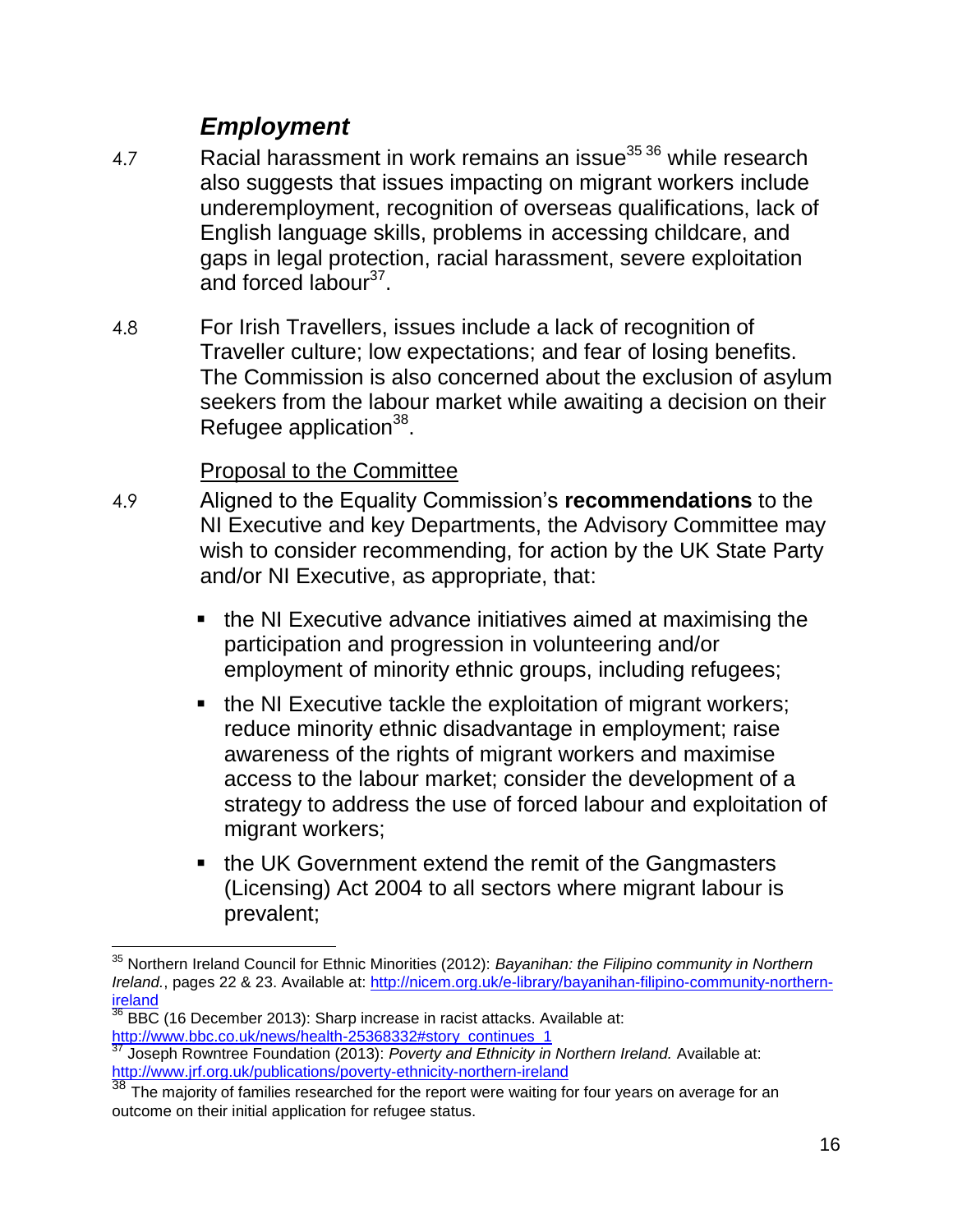- the Department for Employment and Learning (DEL) develop long-term Traveller specific initiatives to improve employment opportunities for members of that community. Take specific actions to support the Roma community into employment;
- DEL ensure that Travellers, Roma and Asylum seekers are also involved in mainstream employment training provision including support in employment and training and ensure that employability strategies and mainstream services are accessible to such groups. Introduce measures to broaden the range of volunteering opportunities for asylum seekers;
- While the Commission welcomes DEL's recent decision to provide free English classes for all refugees<sup>39</sup>, we continue to recommend that DEL consider the merits of designating ESOL<sup>40</sup> as an 'Essential Skill' and addresses any barriers experienced by refugee women in accessing ESOL provision.

# *Accommodation and Housing*

- 4.10 The Commission remains concerned $41$  that there is an undersupply of accommodation and lack of basic amenities for Irish Travellers. Furthermore, no single department or agency has policy and operational responsibility for the development and delivery of accommodation, and a result, there lacks a single driver capable of ensuring that all departments and agencies work together. Evidence has also shown that migrant workers experience overcrowded accommodation provision, insecurity of tenure and poor standards as well as incorrect decision-making by public authorities regarding entitlement to assistance<sup>®</sup>.
- 4.11 Roma experience overcrowding in housing<sup>42</sup>, whilst media have reported tensions with local communities<sup>43</sup>. Issues for refugees

 $\overline{a}$ <sup>39</sup> See<https://www.delni.gov.uk/news/farry-announces-free-english-classes-all-refugees>

<sup>40</sup> English for speakers of other languages.

<sup>41</sup> ECNI (2009): *Outlining minimum standards in Traveller accommodation*, page 9. Available at: [http://www.equalityni.org/Delivering-Equality/Addressing-inequality/Housing-communities/Research](http://www.equalityni.org/Delivering-Equality/Addressing-inequality/Housing-communities/Research-investigations)**[investigations](http://www.equalityni.org/Delivering-Equality/Addressing-inequality/Housing-communities/Research-investigations)** 

<sup>42</sup> Haydon, D (December 2015): *'Promoting and protecting the rights of Roma children and young people*  in Northern Ireland' Children's Law Centre consultation with children and young people (Belfast: Children's Law Centre). Anecdotal evidence from those working closely with the Roma community suggests that over half live in accommodation with 10 or more people.

 $43$  BBC Northern Ireland News (22 June 2011): 'Overcrowded south Belfast homes cause tension'. Available at:<http://www.bbc.co.uk/news/uk-northern-ireland-13868816>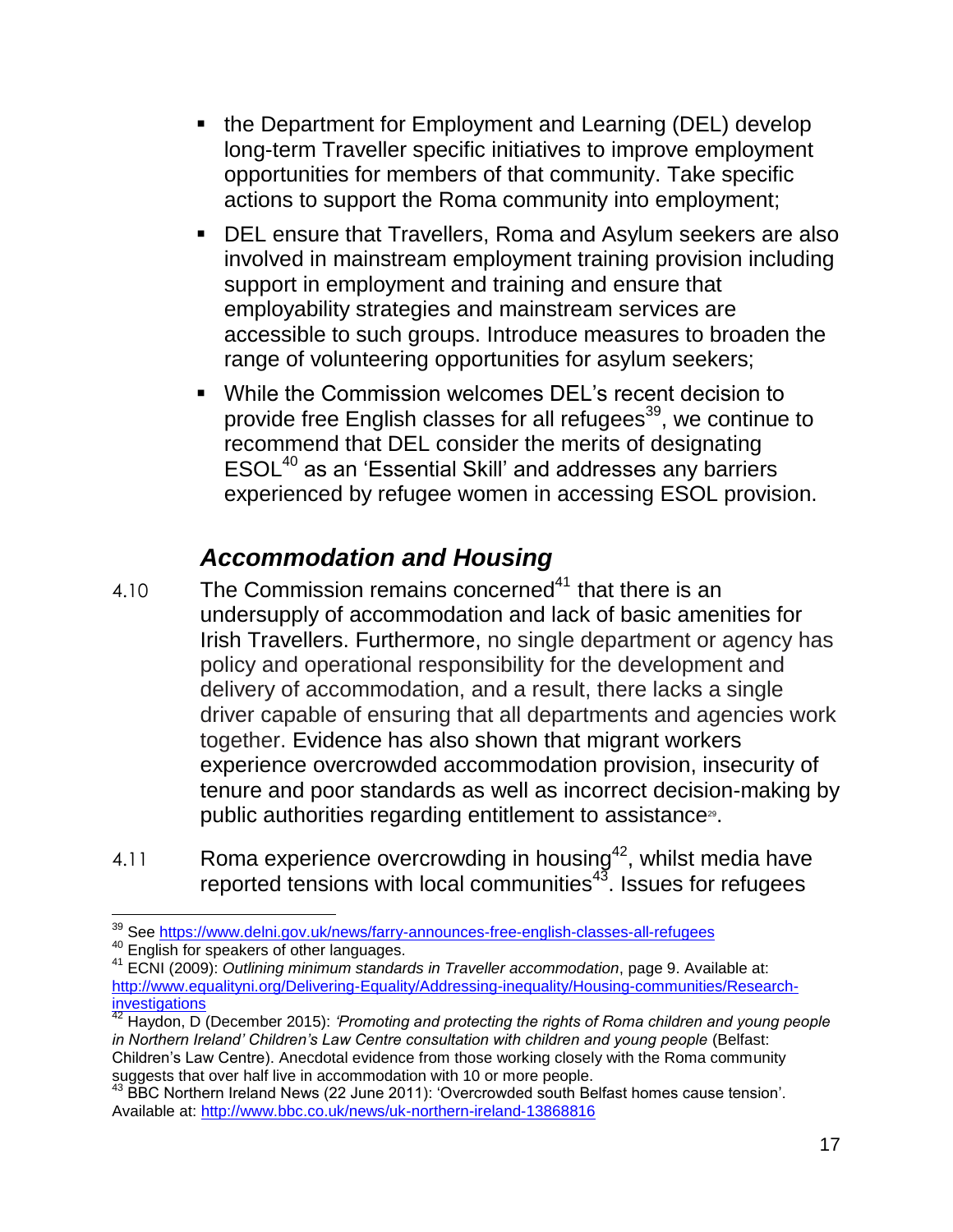include a lack of time to find suitable alternative housing once granted refugee status and difficulties in providing deposits or a suitable guarantor with regard to housing in the private rented sector<sup>44</sup>.

Proposal to the Committee

- 4.12 Aligned to the Equality Commission's **recommendations** to the NI Executive and key departments, the Advisory Committee may wish to consider recommending, for action by the UK State Party and/or NI Executive, as appropriate, that:
	- the Department of Social Development (DSD) establish and lead a multi-agency Taskforce on Traveller accommodation to direct and co-ordinate the various authorities/agencies involved in all aspects of the development and maintenance of sites $45$ ;
	- **the Executive and Departments introduce measures to address** the housing needs of migrants and improve management conditions for the private rented sector; relevant front-line staff are trained on the entitlements of European Union (EU) migrants to housing benefit; and that information is available in an accessible format;
	- OFMDFM takes the lead for "coordinating the government's strategic policy response to the needs of all asylum seekers and refugees in Northern Ireland"<sup>46</sup> as part of a broader integration strategy.

See also: Clark, C. and Rice, G.: 'Spaces of Hate, Places of Hope – The Romanian Roma in Belfast', pages 167-190 in Stewart, M. (2012): *The Gypsy 'Menace' – Populism and the New Anti-Gypsy Politics* London: Hurst & Company). Available at:

[https://www.academia.edu/4326236/Spaces\\_of\\_Hate\\_Places\\_of\\_Hope\\_the\\_Romanian\\_Roma\\_in\\_Belfast](https://www.academia.edu/4326236/Spaces_of_Hate_Places_of_Hope_the_Romanian_Roma_in_Belfast) ECNI staff member conversation with NI Council for Refugees and Asylum Seekers of 4 February 2014.

<sup>45</sup> Equality Commission for Northern Ireland (2009): *Outlining minimum standards in Traveller accommodation*, page 12. Available at: [http://www.equalityni.org/Delivering-Equality/Addressing](http://www.equalityni.org/Delivering-Equality/Addressing-inequality/Housingcommunities/Research-investigations)[inequality/Housingcommunities/Research-investigations](http://www.equalityni.org/Delivering-Equality/Addressing-inequality/Housingcommunities/Research-investigations)

<sup>46</sup> McVeigh, R. (2002): *Refugees and asylum seekers in Northern Ireland: A place of refuge*? (Belfast: Refugee Action Group). Available at:<http://www.mcrc-ni.org/PDFs/APOR.pdf>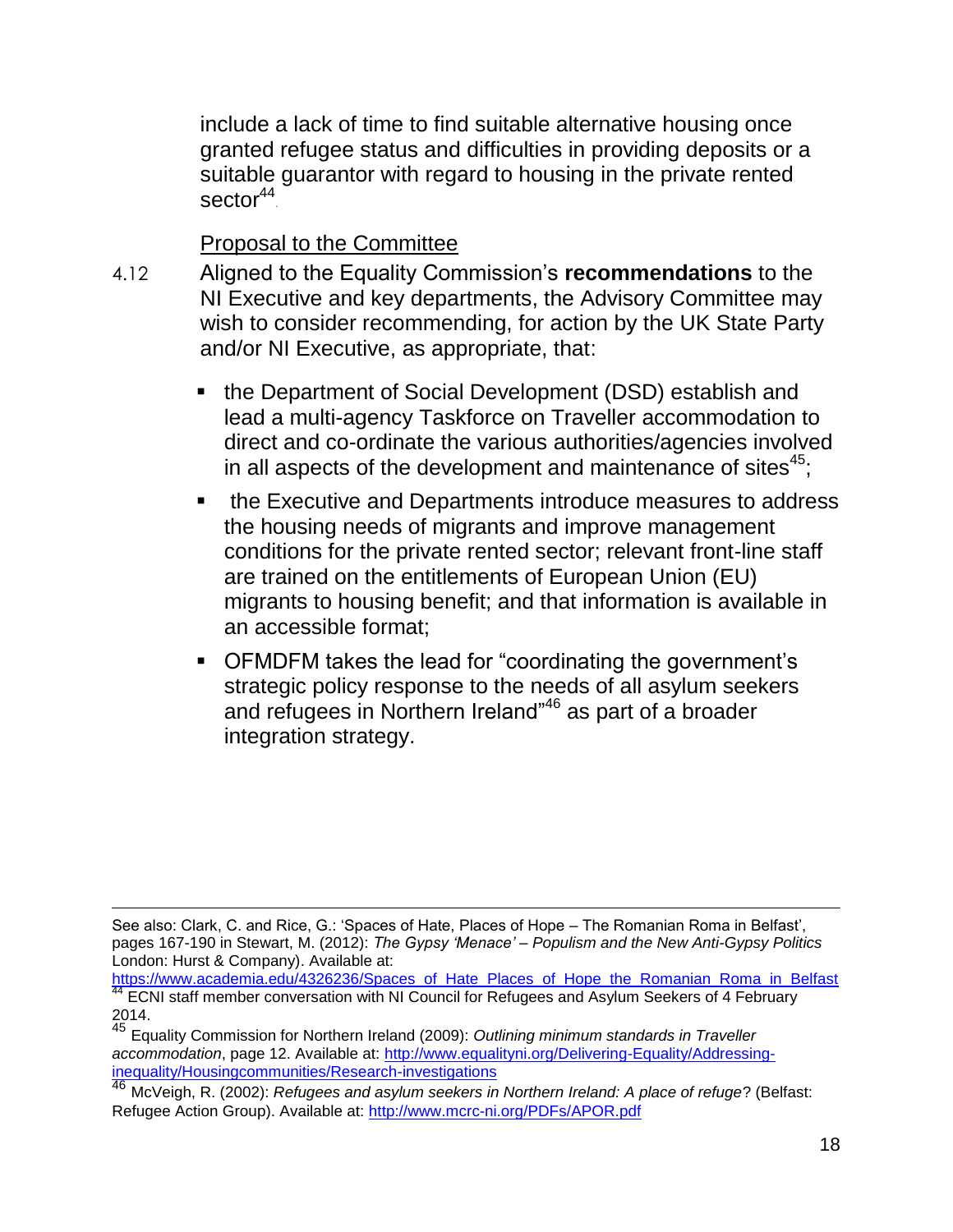### *Health*

- 4.13 The Commission remains concerned<sup>47</sup> about the low life expectancy and the high levels of suicide and infant mortality experienced by the Irish Traveller community $48$ .
- 4.14 We are also aware that maternal and infant mortality is higher among minority ethnic groups and that there are difficulties for some groups in accessing primary and secondary health care<sup>49</sup>.
- 4.15 Research<sup>50</sup> into migrant health and wellbeing in Belfast suggested that key barriers included: lack of awareness; low levels of General Practitioner (GP) registration; fears about entitlements; frustration and stress in accessing healthcare; and negative attitudes.
- 4.16 The limited evidence that is available suggests that health outcomes are generally worse for Roma than for people from the majority population<sup>51</sup>.

Proposal to the Committee

 $\overline{a}$ 

4.17 Aligned to the Equality Commission's **recommendations** to the NI Executive and key departments, the Advisory Committee may wish to consider recommending, for action by the UK State Party and/or NI Executive, as appropriate, that:

<sup>47</sup> ECNI (2011): *Shadow Report to the UN Committee on the Elimination of Racial Discrimination on the UK Government's 18th Periodic Report*, pages 24-25. Available at:

[http://www.equalityni.org/ECNI/media/ECNI/Consultation%20Responses/2011/Shadow\\_Report-](http://www.equalityni.org/ECNI/media/ECNI/Consultation%20Responses/2011/Shadow_Report-UN_Elimination_Racial_Discrimination-(CERD).pdf)[UN\\_Elimination\\_Racial\\_Discrimination-\(CERD\).pdf.](http://www.equalityni.org/ECNI/media/ECNI/Consultation%20Responses/2011/Shadow_Report-UN_Elimination_Racial_Discrimination-(CERD).pdf)

<sup>48</sup> Kelleher, C. et al. (2010): *All Ireland Traveller Health Study*, University College Dublin (Department of Health and Children & DHSSPS). Available at:

http://www.dohc.ie/publications/aiths2010/ExecutiveSummary/AITHS2010\_SUMMARY\_LR\_All.pdf?direct  $=1$ 

Equality Commission for Northern Ireland (2001): *Response from the Equality Commission for Northern Ireland to the consultation on 'The Final Report of the Promoting Social Inclusion Working Group on Travellers.*

<sup>49</sup> DHSSPS (2011): *Equality Action Plan for the Department of Health Social Services and Public Safety.* Wright, D. (undated): *Roma Health and Wellbeing in Northern Ireland*. Available at: <http://www.publichealth.hscni.net/sites/default/files/Denise%20Wright%20-%20Roma.pdf>

<sup>50</sup> Belfast Health Development Unit (2010): *Barriers to Health – Migrant Health and Well-being in Belfast.* Available at:<http://www.belfasttrust.hscni.net/pdf/Migrant-Health-Strategy.pdf>

<sup>51</sup> Wright, D. (undated): *Roma Health and Wellbeing in Northern Ireland*. Available at: <http://www.publichealth.hscni.net/sites/default/files/Denise%20Wright%20-%20Roma.pdf>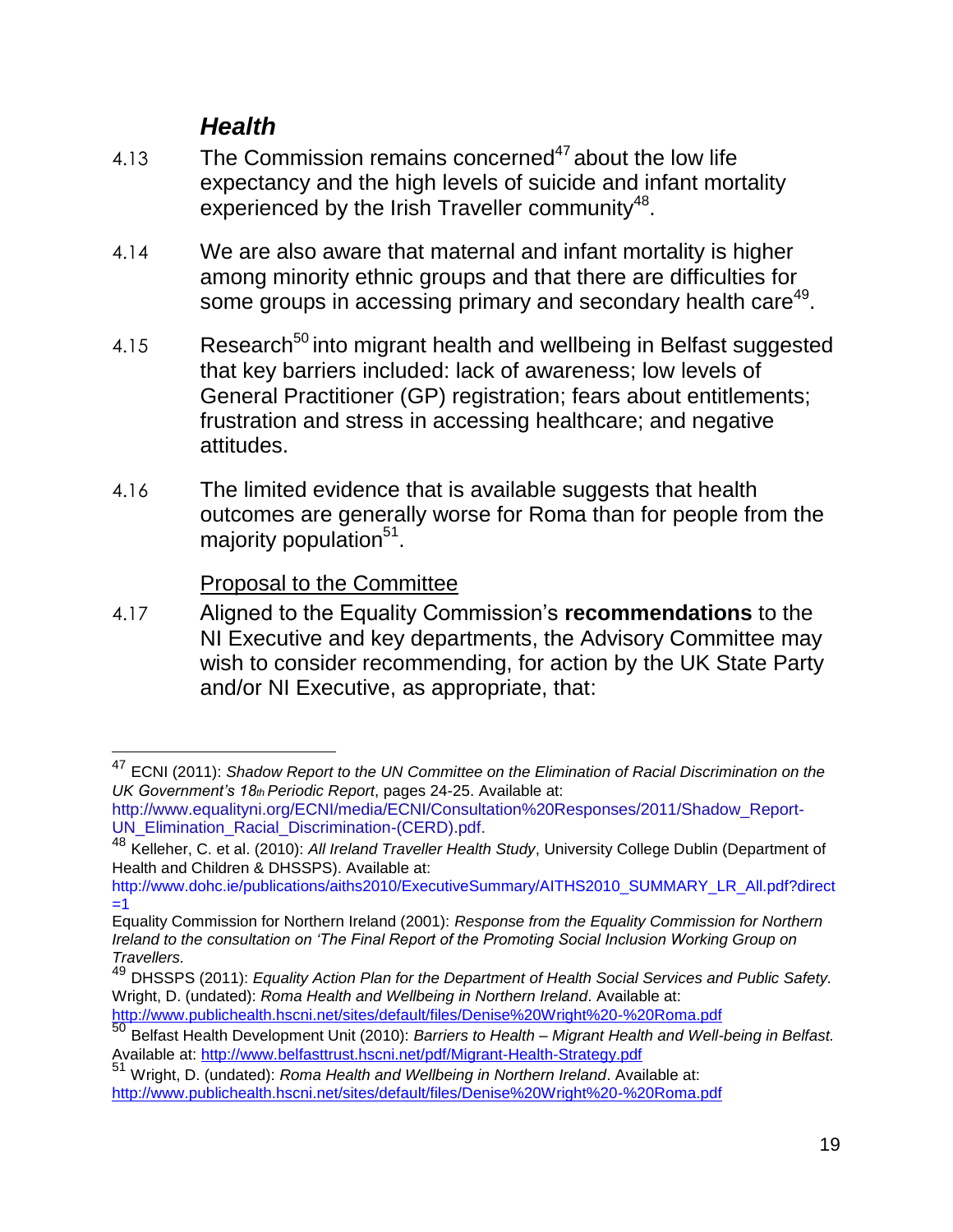- the Executive and the Department for Health, Social Services and Public Safety (DHSSPS) co-ordinate actions to address the known health inequalities amongst minority ethnic, newcomer and Traveller populations, to ensure measurable improvements in health outcomes;
- DHSSPS ensures that migrants have access to primary and secondary healthcare based on clinical need;
- DHSSPS and Health and Social Care (HSC) Trusts provide information and services consistent with equality of access and that staff are trained in anti-racism and cultural awareness;
- That DHSSPS and HSC Trusts develop a system for monitoring health inequalities experienced by ethnic minorities, including the comprehensive data collection/review so that adverse impacts can be identified and addressed;
- DHSSPS, as part of an integration strategy, identifies and addresses the specific disadvantages faced by refugees in accessing appropriate services; ensures that the needs of asylum seekers and refugees are taken into account in the development and delivery of services $52$ .

## *Social Welfare*

- 4.18 The Commission is aware that Migrant Workers experience restrictions to benefits because of residence rules and has limited access to advice in rural areas $^{53}$ .
- 4.19 Asylum Seekers and Refugees may experience low levels of asylum support, restricted access to benefits, delays in administration of benefits during transition to refugee status and thus are at risk of destitution $54$ .

 $\overline{a}$ <sup>52</sup> Equality Commission for Northern Ireland (2014): *Racial Equality Policy Priorities and Recommendations*, pages 32-33. Available at: [http://www.equalityni.org/Delivering-Equality/Equality-](http://www.equalityni.org/Delivering-Equality/Equality-Themes/Racial-equality.aspx)[Themes/Racial-equality.aspx](http://www.equalityni.org/Delivering-Equality/Equality-Themes/Racial-equality.aspx)

<sup>53</sup> Inside Housing (January 2013): *No housing benefit for unemployed EU migrants.* Available at: http://www.insidehousing.co.uk/regulation/no-housing-benefit-for-unemployed-eu-migrants-fromapril/ 7001721.article

Aire Centre (2011): Note on infringement proceeding against the UK. Sky News (30th May 2013): *EU to take UK to court over migrant benefits*. Available at <http://news.sky.com/story/1097256/eu-to-take-uk-to-court-over-migrant-benefits>

<sup>54</sup> Report of the Parliamentary Inquiry into asylum support for children and young people (January 2013).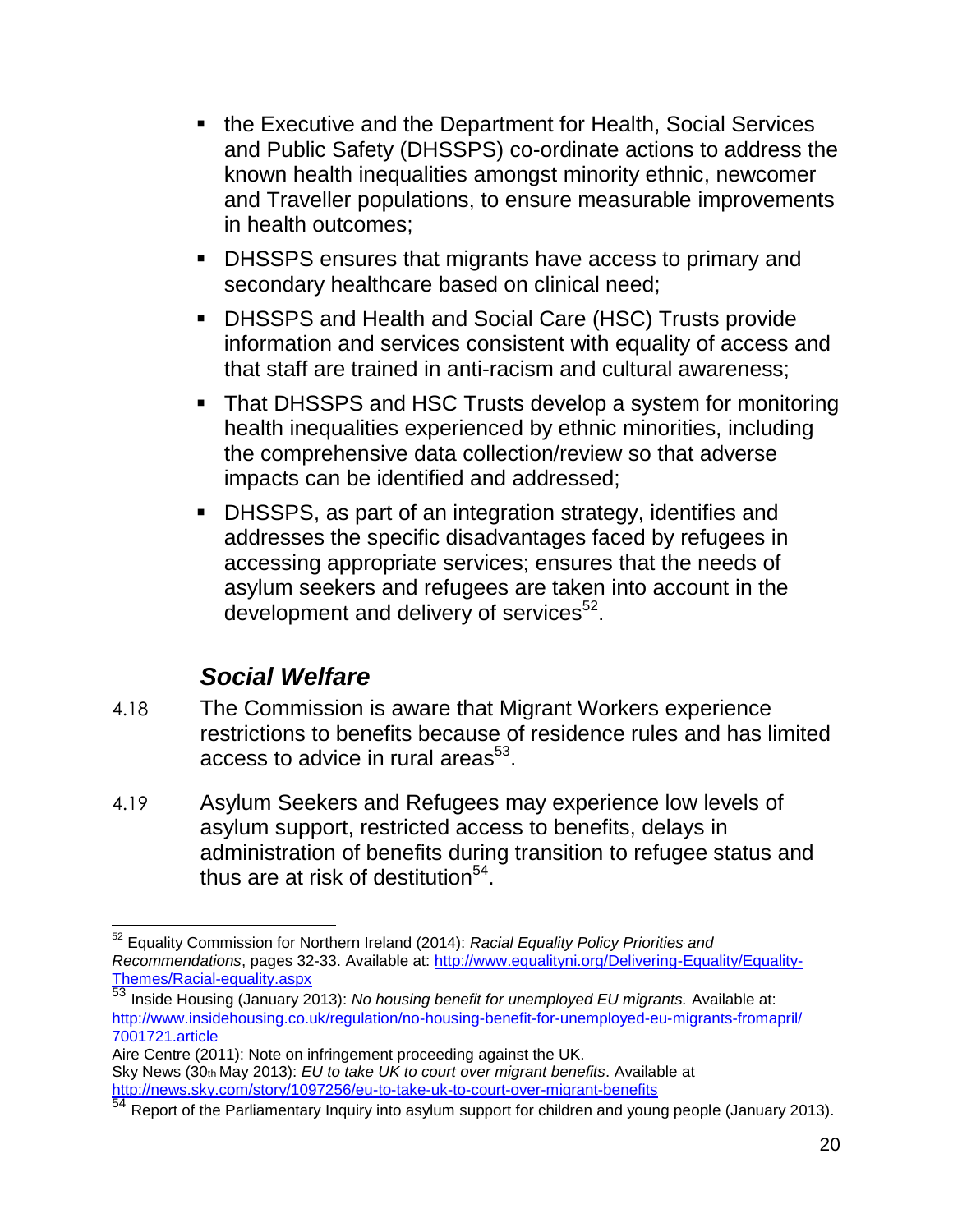4.20 An evaluation (2012) of the OFMDFM Emergency Fund Pilot highlighted that "access to social security, housing, social services and other support is a maze" and "the length of time waiting on support that people are entitled to or the length of time to reach a decision is a major concern"*<sup>55</sup>* .

#### Proposal to the Committee

- 4.21 Aligned to the Equality Commission's **recommendations** to the UK Government, NI Executive and key departments (as appropriate), the Advisory Committee may wish to consider recommending, for action by the UK State Party and/or NI Executive, as appropriate, that:
	- the UK Government undertake a review of the asylum system to ensure smooth transition from one form of public support to another and that asylum seekers receive appropriate support from arrival until voluntary departure or compulsory removal;
	- OFMDFM takes appropriate steps to ensure the long term sustainability of the Emergency Fund<sup>56</sup>;
	- the Executive ensures that changes associated with Welfare Reform are compatible with European Union<sup>57</sup> and Human Rights law;
	- the DSD and the Social Security Agency undertake an assessment of the barriers to accessing benefits faced by migrants, asylum seekers and refugees;
	- the Executive and relevant Departments ensure that first tier generalist advice is available for those migrants impacted on by any changes to the welfare system;
	- **Departments develop clearer quidance and training for decision** makers with regard to applications from persons from abroad.

Available at:

[http://www.childrenssociety.org.uk/sites/default/files/tcs/asylum\\_support\\_inquiry\\_report\\_final.pdf](http://www.childrenssociety.org.uk/sites/default/files/tcs/asylum_support_inquiry_report_final.pdf)

<sup>55</sup> McKittrick, N. and McCann, J. (April 2012): *Evaluation of the OFMdFM Emergency Fund Pilot*, pages 15&16. Available at:<http://www.communityfoundationni.org/download/files/efundpilot2.pdf>

<sup>56</sup> McKittrick, N. and McCann, J. (April 2012): *Evaluation of the OFMdFM Emergency Fund Pilot*, pages 15&16. Available at:<http://www.communityfoundationni.org/download/files/efundpilot2.pdf>

<sup>57</sup> The principle of non-discrimination is enshrined in Article 45 of the Treaty on the Functioning of the European Union. In addition, article 3(e), (f) and (h) of the Race Equality Directive 2000/43 lays down a framework for combating discrimination on the grounds of racial or ethnic origin in relation to social security.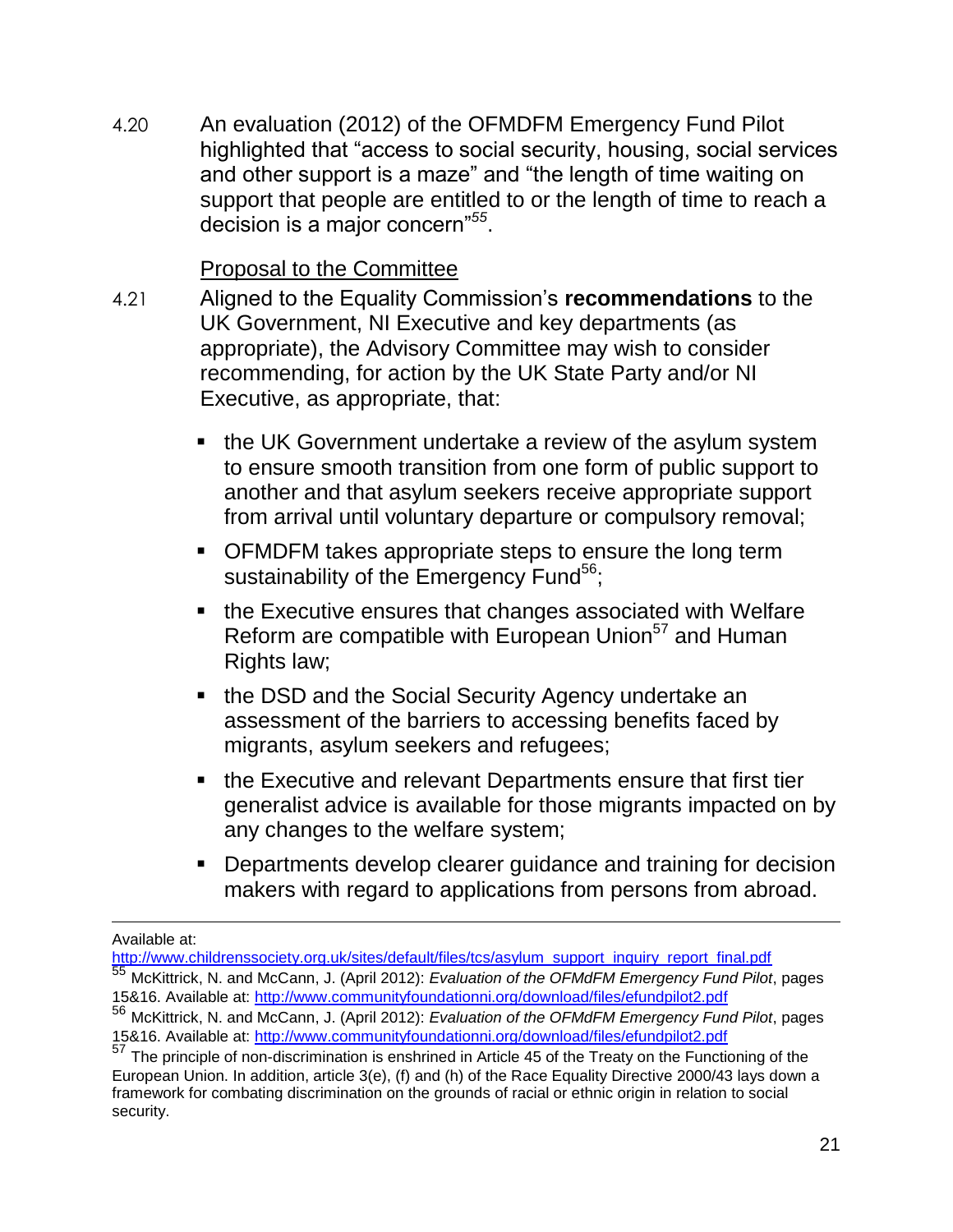### *Integration Strategies*

- 4.22 The Commission has recognised the need for focused initiatives targeted at Travellers, and Refugees and, more recently, Roma, given the multi-faceted, complex, intractable and persistent inequalities these groups experience.
- 4.23 The 2014 consultation by OFMDFM on *A Sense of Belonging - Delivering Social Change through a Racial Equality Strategy for Northern Ireland 2014-2024*, sought views as to whether there is a need for a specific refugee integration strategy and whether there is a need for specific programmes of work to address particular challenges and vulnerabilities facing particular groups.
- 4.24 The Commission, therefore, welcomes the acknowledgement by OFMDFM in the published Racial Equality Strategy that there is a strong case for a Refugee Integration Strategy in Northern and that, accordingly, a draft strategy is being prepared for consultation<sup>58</sup>.
- 4.25 While the Commission welcomes OFMDFM's commitment to develop specific programmes of work to address the needs of particular needs of Travellers and Roma, it is disappointed that the Strategy does not include a commitment to develop a coordinating and overarching Traveller and Roma Strategy, especially given the high level of support for such a Strategy in the consultation responses<sup>59</sup> and the recommendation by the European Commission that member states should develop Roma integration strategies<sup>60</sup>.

#### Proposal to the Committee

4.26 Aligned to the Equality Commission's **recommendations**, the Advisory Committee may wish to consider recommending to the UK State Party, that the NI Executive should, aligned to the Racial

 $\overline{a}$ <sup>58</sup> Office of the First Minister and the Deputy First Minister (2015): *Racial Equality Strategy 2015 – 2025,*  paragraph 6.19, page 31. Available at: [https://www.ofmdfmni.gov.uk/publications/racial-equality-strategy-](https://www.ofmdfmni.gov.uk/publications/racial-equality-strategy-2015-2025)[2015-2025](https://www.ofmdfmni.gov.uk/publications/racial-equality-strategy-2015-2025)

 $\frac{59}{23.7\%}$  of written responses in addition to the 395 responses from the Traveller and Gypsy Network NI and Roma Community. Source: Office of the First Minister and the Deputy First Minister (2015): *Racial Equality Strategy 2015 – 2025 consultation analysis document,* pages 3 and 9. Available at: <https://www.ofmdfmni.gov.uk/publications/racial-equality-strategy-2015-2025>

<sup>60</sup> *An EU Framework for National Roma Integration Strategies,* COM(2011) 173 final, 5.4.2011. Available at: [http://ec.europa.eu/justice/discrimination/roma/eu-framework/index\\_en.htm](http://ec.europa.eu/justice/discrimination/roma/eu-framework/index_en.htm)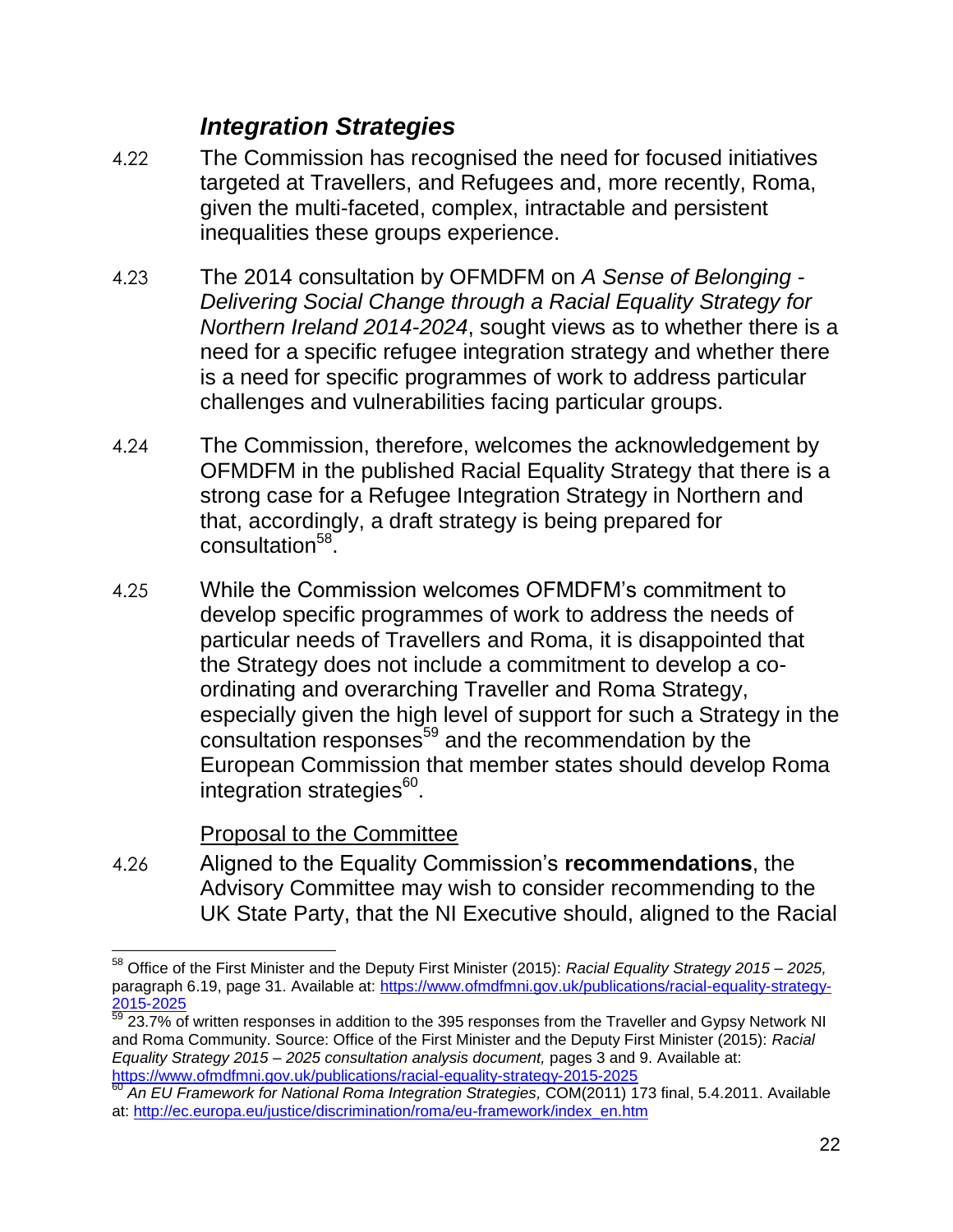Equality Strategy for Northern Ireland, take action to advance key issues, including through an associated Refugee Integration Strategy<sup>61</sup> and a Strategy for Travellers and Roma<sup>6263</sup>.

## *Asylum Seekers and Refugees*

- 4.27 Immigration and asylum are reserved matters and are the responsibility of the UK Government's Home Office. While UK immigration policy is centrally controlled, Northern Ireland Departments have policy responsibilities relating to a range of areas of service provision such as health care, legal aid and education<sup>64</sup>.
- 4.28 Unlike Scotland<sup>65</sup> and Wales<sup>66</sup>, Northern Ireland does not have a separate national strategy on refugee integration $67$ .

#### Proposal to the Committee

- 4.29 Aligned to the Equality Commission's **recommendations** to the NI Executive and key Departments, the Advisory Committee may wish to consider recommending to the UK State Party, that the NI Executive should, including via the Racial Equality Strategy for Northern Ireland:
	- undertake a range of initiatives aimed at encouraging migrants, asylum seekers and refugees to take an active role in political and public life<sup>68</sup>;
	- **EXEDEE** identify and address the complex emotional, educational and social needs of asylum seeking and refugee children<sup>69</sup>;

 $\overline{a}$ <sup>61</sup> Equality Commission for Northern Ireland (May 2014): *[Racial Equality Policy Priorities and](http://www.google.co.uk/url?url=http://www.equalityni.org/Delivering-Equality/Equality-Themes/Racial-equality.aspx&rct=j&frm=1&q=&esrc=s&sa=U&ved=0CBQQFjAAahUKEwj9hp3Jt9jGAhXDbRQKHR4eCRg&usg=AFQjCNEf3Ns7e2VMpHN638CX_eV4mRk8bQ)  [Recommendations](http://www.google.co.uk/url?url=http://www.equalityni.org/Delivering-Equality/Equality-Themes/Racial-equality.aspx&rct=j&frm=1&q=&esrc=s&sa=U&ved=0CBQQFjAAahUKEwj9hp3Jt9jGAhXDbRQKHR4eCRg&usg=AFQjCNEf3Ns7e2VMpHN638CX_eV4mRk8bQ)*. (6.13) (Belfast, ECNI).

<sup>62</sup> Equality Commission for Northern Ireland (May 2014): *Response to the consultation by OFMDFM on 'A Sense of Belonging- Delivering Social Change through a Racial Equality Strategy for Northern Ireland 2014-2024'* (8.47) (Belfast, ECNI). Available at: [http://www.equalityni.org/Delivering-Equality/Equality-](http://www.equalityni.org/Delivering-Equality/Equality-Themes/Racial-equality.aspx)[Themes/Racial-equality.aspx](http://www.equalityni.org/Delivering-Equality/Equality-Themes/Racial-equality.aspx)

These individual targeted strategies should nest within or be considered a sub-set of the overarching (mainstreaming) Racial Equality Strategy.

<sup>64</sup> Potter, M. (2014): *Asylum seekers and Refugees [in Northern Ireland](http://www.niassembly.gov.uk/globalassets/documents/ofmdfm/motions/motions/community-relations-refugee-week/refugees-and-asylum-seekers.pdf)*, (Northern Ireland Assembly Research Service), page 9 (Belfast: NIARC).

<sup>65</sup> Scottish Government (2013): *[New Scots: Integrating Refugees in Scotland's Communities](file:///C:/Users/user/Downloads/DraftCommissionPaper_Refguees_July2015.docx)*, Edinburgh

<sup>66</sup> Welsh Government (2008): *Refugee [Inclusion Strategy](http://gov.wales/dsjlg/publications/communityregendevelop/refugeeinclusionstrategy/strategye.pdf?lang=en)* (Wales: Welsh Assembly Government).

<sup>67</sup> There is no national Integration Strategy in England. The last Integration Strategy, *Integration Matters*, was published in 2005.

<sup>68</sup> Equality Commission for Northern Ireland (May 2014): *[Racial Equality Policy Priorities and](http://www.google.co.uk/url?url=http://www.equalityni.org/Delivering-Equality/Equality-Themes/Racial-equality.aspx&rct=j&frm=1&q=&esrc=s&sa=U&ved=0CBQQFjAAahUKEwj9hp3Jt9jGAhXDbRQKHR4eCRg&usg=AFQjCNEf3Ns7e2VMpHN638CX_eV4mRk8bQ)  [Recommendations.](http://www.google.co.uk/url?url=http://www.equalityni.org/Delivering-Equality/Equality-Themes/Racial-equality.aspx&rct=j&frm=1&q=&esrc=s&sa=U&ved=0CBQQFjAAahUKEwj9hp3Jt9jGAhXDbRQKHR4eCRg&usg=AFQjCNEf3Ns7e2VMpHN638CX_eV4mRk8bQ)* (3.15) (Belfast, ECNI).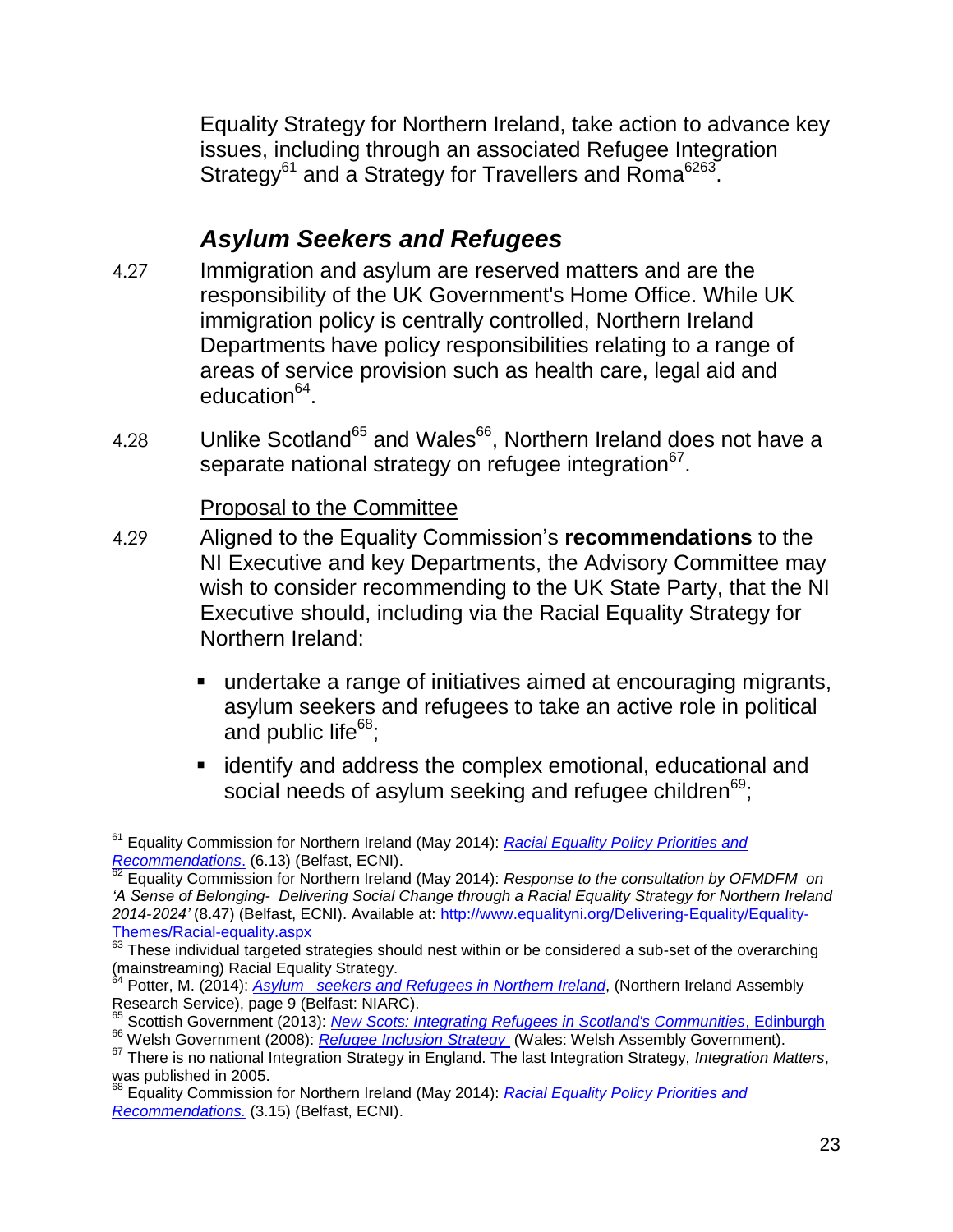- **EXTERGHEEVIOLET EXTERGHEEVIOLET Increase access to employment and volunteering opportunities** for refugees and ensure that employability strategies and mainstream services benefit and are accessible for, refugee users $^{70}$ ;
- take account of the need to provide support and advice to asylum seekers who are either in emergency accommodation provided by NASS<sup>71</sup> support, are otherwise pursuing an application for NASS support, or have recently received a decision and need support to move on<sup>72</sup>.
- **EXTERGHT identify and address the specific disadvantages faced by** refugees in obtaining and accessing appropriate services (including mental health services)<sup>73</sup>;
- assess the barriers faced by migrants (including asylum seekers and refugees) in accessing benefits including the accessibility of services $^{74}$ .

#### *Travellers and Roma*

4.30 As noted above, the range and depth of inequalities experienced by Travellers and Roma is such that the Commission has advocated that the NI Executive develops a focused integration strategy to eliminate these inequalities.

#### Proposal to the Committee

4.31 Aligned to the Equality Commission's r**ecommendations** to the Northern Ireland Executive and key Departments, the Advisory Committee may wish to consider recommending to the UK State Party, that the NI Executive should, including via the Racial Equality Strategy for Northern Ireland:

<sup>69</sup> Equality Commission for Northern Ireland (May 2014): *[Racial Equality Policy Priorities and](http://www.google.co.uk/url?url=http://www.equalityni.org/Delivering-Equality/Equality-Themes/Racial-equality.aspx&rct=j&frm=1&q=&esrc=s&sa=U&ved=0CBQQFjAAahUKEwj9hp3Jt9jGAhXDbRQKHR4eCRg&usg=AFQjCNEf3Ns7e2VMpHN638CX_eV4mRk8bQ)  [Recommendations.](http://www.google.co.uk/url?url=http://www.equalityni.org/Delivering-Equality/Equality-Themes/Racial-equality.aspx&rct=j&frm=1&q=&esrc=s&sa=U&ved=0CBQQFjAAahUKEwj9hp3Jt9jGAhXDbRQKHR4eCRg&usg=AFQjCNEf3Ns7e2VMpHN638CX_eV4mRk8bQ)* (4.20) (Belfast, ECNI).

<sup>70</sup> Equality Commission for Northern Ireland (May 2014): *[Racial Equality Policy Priorities and](http://www.google.co.uk/url?url=http://www.equalityni.org/Delivering-Equality/Equality-Themes/Racial-equality.aspx&rct=j&frm=1&q=&esrc=s&sa=U&ved=0CBQQFjAAahUKEwj9hp3Jt9jGAhXDbRQKHR4eCRg&usg=AFQjCNEf3Ns7e2VMpHN638CX_eV4mRk8bQ)  [Recommendations](http://www.google.co.uk/url?url=http://www.equalityni.org/Delivering-Equality/Equality-Themes/Racial-equality.aspx&rct=j&frm=1&q=&esrc=s&sa=U&ved=0CBQQFjAAahUKEwj9hp3Jt9jGAhXDbRQKHR4eCRg&usg=AFQjCNEf3Ns7e2VMpHN638CX_eV4mRk8bQ).* (5.21) (Belfast, ECNI).

National Asylum Support Service.

<sup>72</sup> Equality Commission for Northern Ireland (May 2014): *[Racial Equality Policy Priorities and](http://www.google.co.uk/url?url=http://www.equalityni.org/Delivering-Equality/Equality-Themes/Racial-equality.aspx&rct=j&frm=1&q=&esrc=s&sa=U&ved=0CBQQFjAAahUKEwj9hp3Jt9jGAhXDbRQKHR4eCRg&usg=AFQjCNEf3Ns7e2VMpHN638CX_eV4mRk8bQ)  [Recommendations.](http://www.google.co.uk/url?url=http://www.equalityni.org/Delivering-Equality/Equality-Themes/Racial-equality.aspx&rct=j&frm=1&q=&esrc=s&sa=U&ved=0CBQQFjAAahUKEwj9hp3Jt9jGAhXDbRQKHR4eCRg&usg=AFQjCNEf3Ns7e2VMpHN638CX_eV4mRk8bQ)* (6.13) (Belfast, ECNI).

<sup>73</sup> Equality Commission for Northern Ireland (May 2014): *[Racial Equality Policy Priorities and](http://www.google.co.uk/url?url=http://www.equalityni.org/Delivering-Equality/Equality-Themes/Racial-equality.aspx&rct=j&frm=1&q=&esrc=s&sa=U&ved=0CBQQFjAAahUKEwj9hp3Jt9jGAhXDbRQKHR4eCRg&usg=AFQjCNEf3Ns7e2VMpHN638CX_eV4mRk8bQ)  [Recommendations.](http://www.google.co.uk/url?url=http://www.equalityni.org/Delivering-Equality/Equality-Themes/Racial-equality.aspx&rct=j&frm=1&q=&esrc=s&sa=U&ved=0CBQQFjAAahUKEwj9hp3Jt9jGAhXDbRQKHR4eCRg&usg=AFQjCNEf3Ns7e2VMpHN638CX_eV4mRk8bQ)* (7.8) (Belfast, ECNI).<br><sup>74</sup> Equality Carelians. (7.8) (Belfast, ECNI).

<sup>74</sup> Equality Commission for Northern Ireland (May 2014): *[Racial Equality Policy Priorities and](http://www.google.co.uk/url?url=http://www.equalityni.org/Delivering-Equality/Equality-Themes/Racial-equality.aspx&rct=j&frm=1&q=&esrc=s&sa=U&ved=0CBQQFjAAahUKEwj9hp3Jt9jGAhXDbRQKHR4eCRg&usg=AFQjCNEf3Ns7e2VMpHN638CX_eV4mRk8bQ)  [Recommendations](http://www.google.co.uk/url?url=http://www.equalityni.org/Delivering-Equality/Equality-Themes/Racial-equality.aspx&rct=j&frm=1&q=&esrc=s&sa=U&ved=0CBQQFjAAahUKEwj9hp3Jt9jGAhXDbRQKHR4eCRg&usg=AFQjCNEf3Ns7e2VMpHN638CX_eV4mRk8bQ)*. (8.15) (Belfast, ECNI).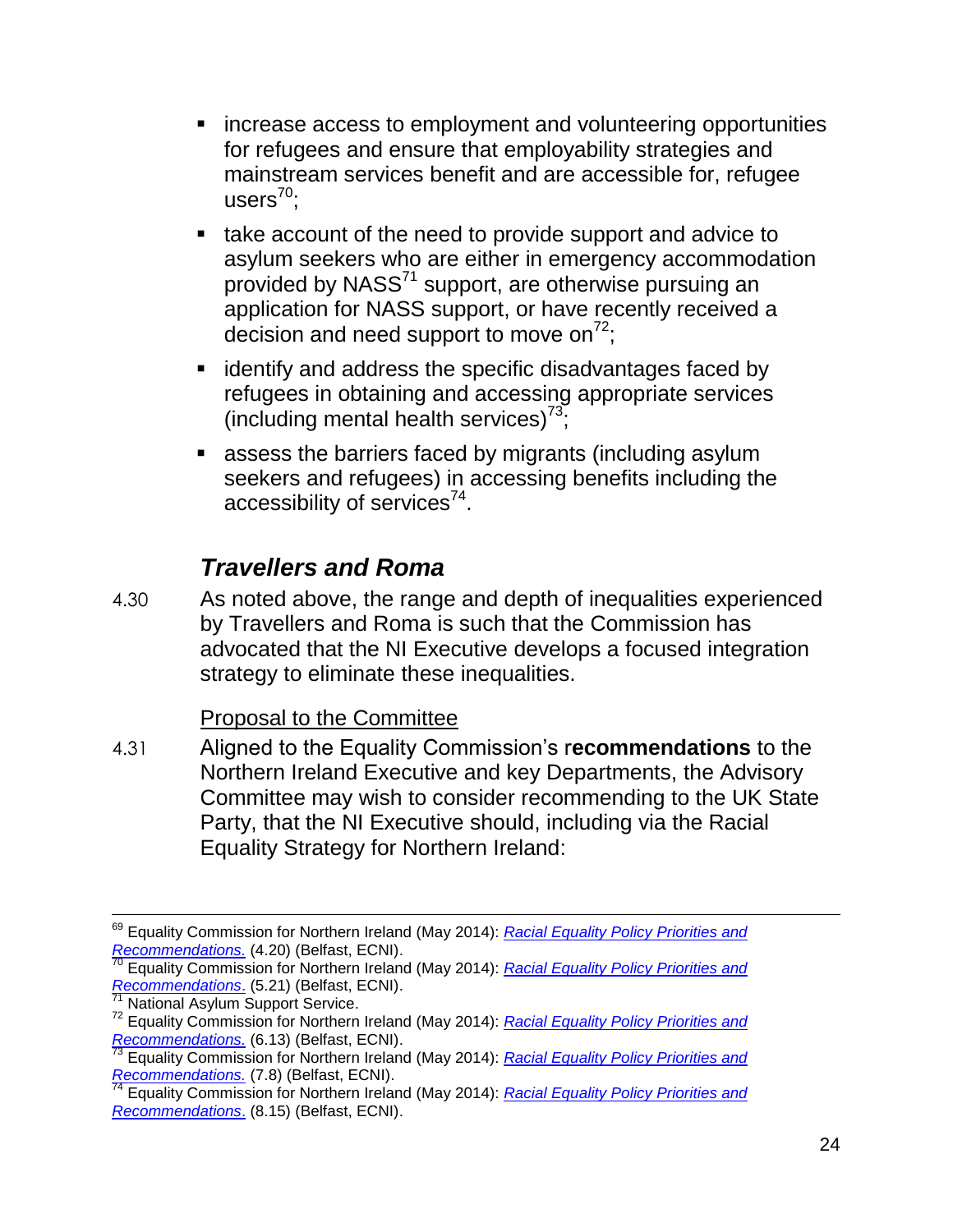- oversee the establishment a multi-agency Taskforce on Traveller accommodation to direct work and formalise the relationship between the various authorities/agencies in the identification, acquisition and development of land and in the development and maintenance of sites $^{75}$ ;
- oversee the development Traveller specific, long-term initiatives to improve employment opportunities<sup>76</sup>;
- oversee the monitoring and evaluation of the Traveller Education Support Service (TESS) delivery plan and ensuring Traveller parents are closely involved in the development and implementation;
- oversee the co-ordination of actions to address the known health inequalities amongst minority ethnic, newcomer and Traveller population, ensuring that all policies result in measurable improvements in health outcomes for this group $77$ ;
- **EXE** ensure that the barriers faced by Roma children in accessing education are addressed, including through the training and employment of culturally competent bi-lingual classroom assistants <sup>78</sup>;
- oversee the provision of assistance to support the Roma community into employment by supporting self-employment; providing first work experience and vocational and on-the-job training, by providing access to lifelong learning and skills development and by identifying ways for Roma to enter mainstream employment<sup>79</sup>;
- **EXE** ensure an assessment of the barriers faced by migrants (including Roma), in accessing benefits including the accessibility of services<sup>80</sup>.

 $\overline{a}$ <sup>75</sup> Equality Commission for Northern Ireland (May 2014): Racial Equality Policy Priorities and [Recommendations.](http://www.google.co.uk/url?url=http://www.equalityni.org/Delivering-Equality/Equality-Themes/Racial-equality.aspx&rct=j&frm=1&q=&esrc=s&sa=U&ved=0CBQQFjAAahUKEwj9hp3Jt9jGAhXDbRQKHR4eCRg&usg=AFQjCNEf3Ns7e2VMpHN638CX_eV4mRk8bQ) (6.10) (Belfast, ECNI).

<sup>76</sup> Equality Commission for Northern Ireland (May 2014): *[Racial Equality Policy Priorities and](http://www.google.co.uk/url?url=http://www.equalityni.org/Delivering-Equality/Equality-Themes/Racial-equality.aspx&rct=j&frm=1&q=&esrc=s&sa=U&ved=0CBQQFjAAahUKEwj9hp3Jt9jGAhXDbRQKHR4eCRg&usg=AFQjCNEf3Ns7e2VMpHN638CX_eV4mRk8bQ)  [Recommendations](http://www.google.co.uk/url?url=http://www.equalityni.org/Delivering-Equality/Equality-Themes/Racial-equality.aspx&rct=j&frm=1&q=&esrc=s&sa=U&ved=0CBQQFjAAahUKEwj9hp3Jt9jGAhXDbRQKHR4eCRg&usg=AFQjCNEf3Ns7e2VMpHN638CX_eV4mRk8bQ)*. (5.19) (Belfast, ECNI).

<sup>77</sup> Equality Commission for Northern Ireland (May 2014): *[Racial Equality Policy Priorities and](http://www.google.co.uk/url?url=http://www.equalityni.org/Delivering-Equality/Equality-Themes/Racial-equality.aspx&rct=j&frm=1&q=&esrc=s&sa=U&ved=0CBQQFjAAahUKEwj9hp3Jt9jGAhXDbRQKHR4eCRg&usg=AFQjCNEf3Ns7e2VMpHN638CX_eV4mRk8bQ)  [Recommendations.](http://www.google.co.uk/url?url=http://www.equalityni.org/Delivering-Equality/Equality-Themes/Racial-equality.aspx&rct=j&frm=1&q=&esrc=s&sa=U&ved=0CBQQFjAAahUKEwj9hp3Jt9jGAhXDbRQKHR4eCRg&usg=AFQjCNEf3Ns7e2VMpHN638CX_eV4mRk8bQ)* (7.14) (Belfast, ECNI).

<sup>78</sup> Equality Commission for Northern Ireland (May 2014): *[Racial Equality Policy Priorities and](http://www.google.co.uk/url?url=http://www.equalityni.org/Delivering-Equality/Equality-Themes/Racial-equality.aspx&rct=j&frm=1&q=&esrc=s&sa=U&ved=0CBQQFjAAahUKEwj9hp3Jt9jGAhXDbRQKHR4eCRg&usg=AFQjCNEf3Ns7e2VMpHN638CX_eV4mRk8bQ)  [Recommendations](http://www.google.co.uk/url?url=http://www.equalityni.org/Delivering-Equality/Equality-Themes/Racial-equality.aspx&rct=j&frm=1&q=&esrc=s&sa=U&ved=0CBQQFjAAahUKEwj9hp3Jt9jGAhXDbRQKHR4eCRg&usg=AFQjCNEf3Ns7e2VMpHN638CX_eV4mRk8bQ)*. (4.18) (Belfast, ECNI).

<sup>79</sup> Equality Commission for Northern Ireland (May 2014): *[Racial Equality Policy Priorities and](http://www.google.co.uk/url?url=http://www.equalityni.org/Delivering-Equality/Equality-Themes/Racial-equality.aspx&rct=j&frm=1&q=&esrc=s&sa=U&ved=0CBQQFjAAahUKEwj9hp3Jt9jGAhXDbRQKHR4eCRg&usg=AFQjCNEf3Ns7e2VMpHN638CX_eV4mRk8bQ)  [Recommendations.](http://www.google.co.uk/url?url=http://www.equalityni.org/Delivering-Equality/Equality-Themes/Racial-equality.aspx&rct=j&frm=1&q=&esrc=s&sa=U&ved=0CBQQFjAAahUKEwj9hp3Jt9jGAhXDbRQKHR4eCRg&usg=AFQjCNEf3Ns7e2VMpHN638CX_eV4mRk8bQ)* (5.20) (Belfast, ECNI).

<sup>80</sup> Equality Commission for Northern Ireland (May 2014*): [Racial Equality Policy Priorities and](http://www.google.co.uk/url?url=http://www.equalityni.org/Delivering-Equality/Equality-Themes/Racial-equality.aspx&rct=j&frm=1&q=&esrc=s&sa=U&ved=0CBQQFjAAahUKEwj9hp3Jt9jGAhXDbRQKHR4eCRg&usg=AFQjCNEf3Ns7e2VMpHN638CX_eV4mRk8bQ)  [Recommendations.](http://www.google.co.uk/url?url=http://www.equalityni.org/Delivering-Equality/Equality-Themes/Racial-equality.aspx&rct=j&frm=1&q=&esrc=s&sa=U&ved=0CBQQFjAAahUKEwj9hp3Jt9jGAhXDbRQKHR4eCRg&usg=AFQjCNEf3Ns7e2VMpHN638CX_eV4mRk8bQ)* (8.15) (Belfast, ECNI).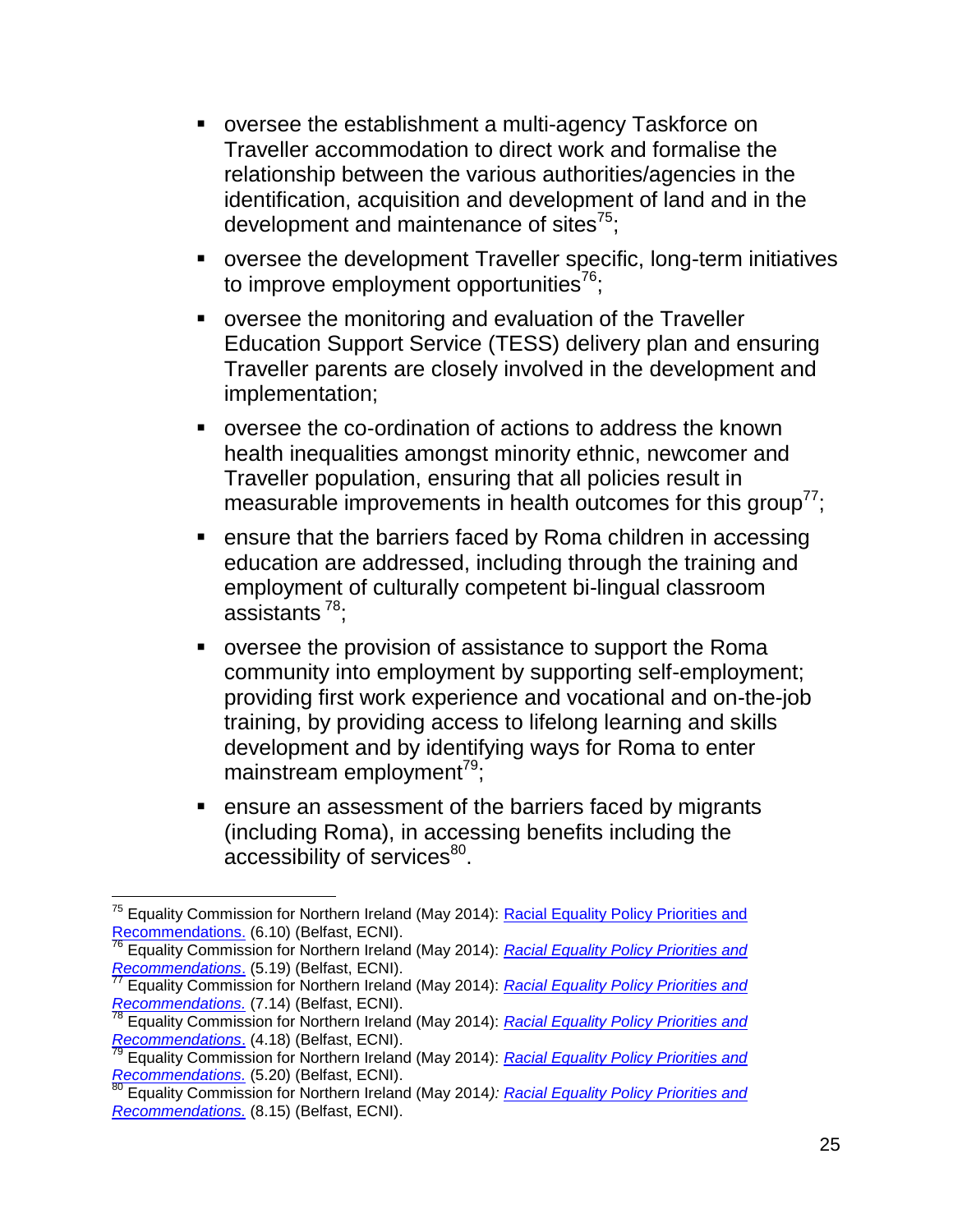4.32 Further detail supporting all of the above **recommendations** can be found in: ECNI (2014) ['Racial Equality Policy –](http://www.equalityni.org/ECNI/media/ECNI/Publications/Delivering%20Equality/RacialEquality_PolicyPosition2014.pdf) Priorities and [Recommendations'](http://www.equalityni.org/ECNI/media/ECNI/Publications/Delivering%20Equality/RacialEquality_PolicyPosition2014.pdf)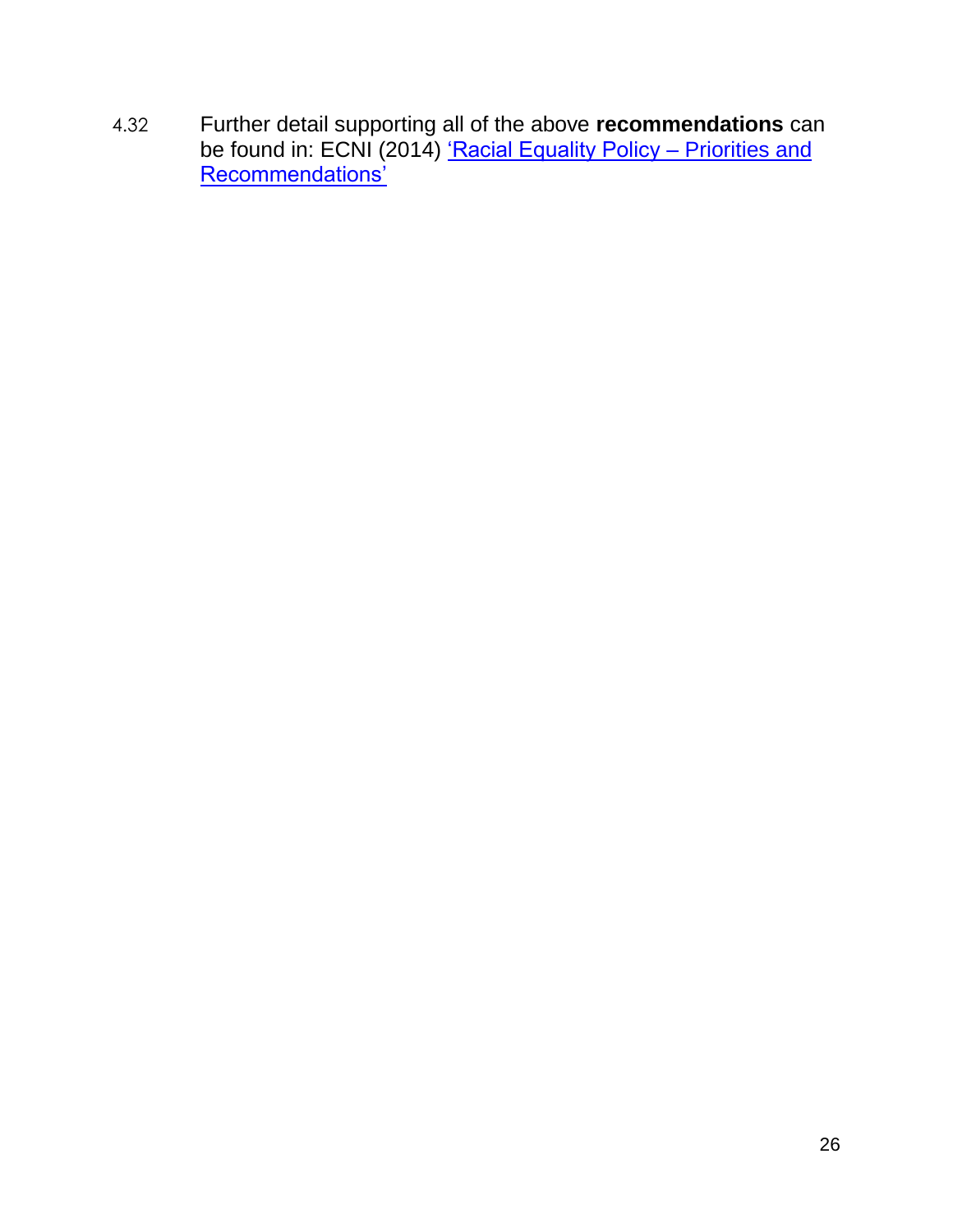#### **5 Article 5: Promotion of conditions necessary to maintain and develop culture**

- *1. The Parties undertake to promote the conditions necessary for persons belonging to national minorities to maintain and develop their culture, and to preserve the essential elements of their identity, namely their religion, language, traditions and cultural heritage.*
- *2. Without prejudice to measures taken in pursuance of their general integration policy, the Parties shall refrain from policies or practices aimed at assimilation of persons belonging to National Minorities against their will and shall protect these persons from any action aimed at such assimilation.*

### *Rights of Irish and Ulster Scots speakers*

- 5.1 The Commission's statutory duties and functions are not directly or primarily concerned with the promotion of languages and we do not have direct jurisdiction on language issues. On the relatively few occasions that language issues have been brought to our attention, it has come about because they were raised in the context of Section 75 of the Northern Ireland Act 1998 and/or the provisions of the anti-discrimination legislation, specifically the Race Relations (NI) Order 1997 and the Fair Employment and Treatment (NI) Order 1998.
- 5.2 The Commission does, however, recognise that minority language speakers are entitled to protection of their internationally recognised rights including under the FCNM and European Charter for Regional or Minority Languages (ECRM)<sup>81</sup>. The Commission also notes the commitments given in the St Andrews agreement to the development of Irish language legislation and the duty on the Executive to adopt strategies relating to the Irish language and Ulster Scots language<sup>82</sup>.

 $\overline{\phantom{a}}$ 

<sup>81</sup>Equality Commission for Northern Ireland (2015): *[Response to the consultation by the Department of](http://www.equalityni.org/ECNI/media/ECNI/Consultation%20Responses/2015/DCAL-IrishLangBill-May15.pdf?ext=.pdf)  [Culture Arts and Leisure on Proposals for an Irish Language Bill](http://www.equalityni.org/ECNI/media/ECNI/Consultation%20Responses/2015/DCAL-IrishLangBill-May15.pdf?ext=.pdf)*, page 2, para 5. [Section 28D of the Northern Ireland Act 1998 \(as amended\)](http://www.legislation.gov.uk/ukpga/1998/47/section/28D)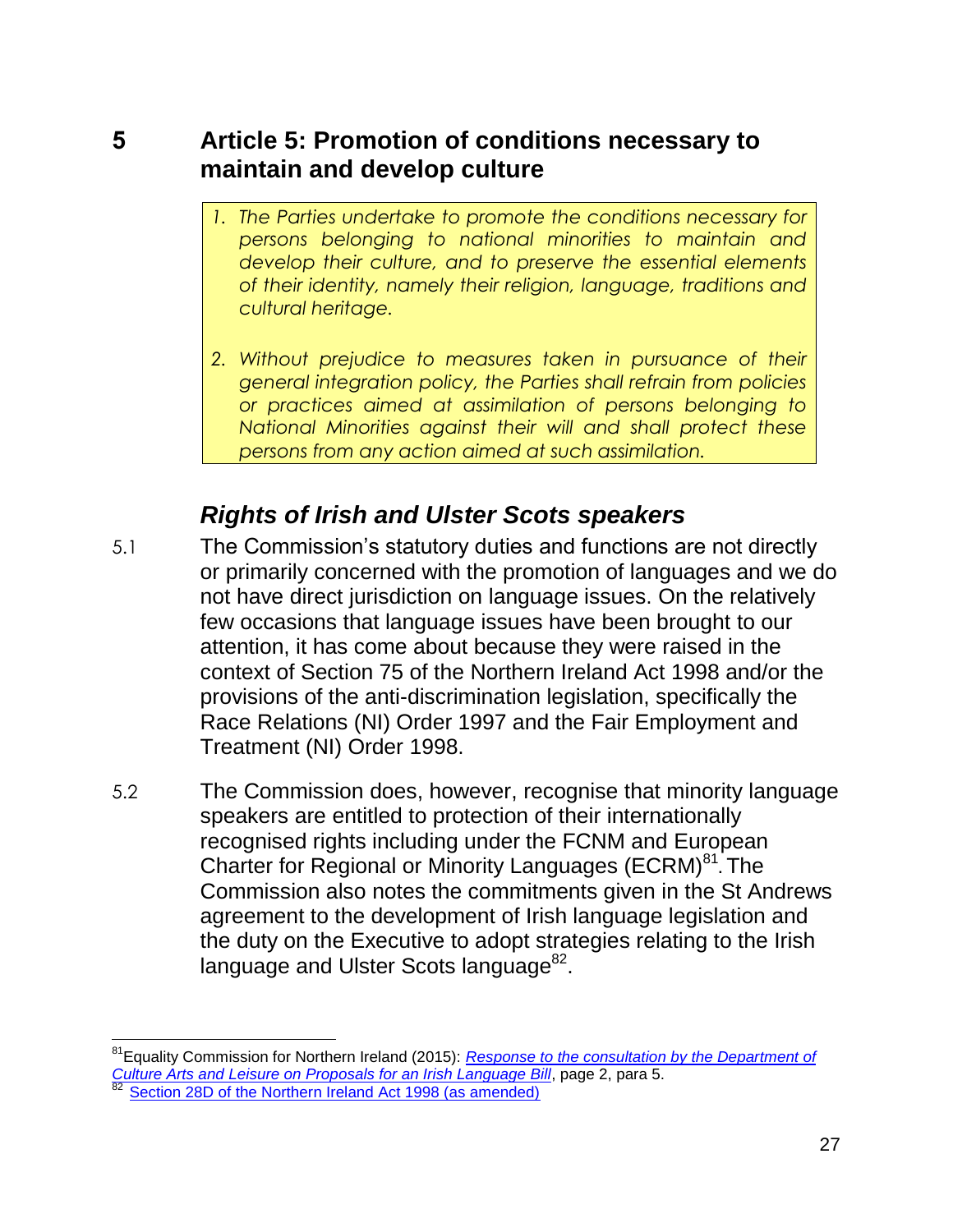- 5.3 The Commission has placed on record our view that a specific language statute is an appropriate mechanism of protection for the Irish language<sup>83</sup> and have welcomed initiatives<sup>84</sup> taken to promote the Irish and Ulster Scots languages to as wide an audience as possible<sup>85</sup>.
- 5.4 In February 2015, the Department of Culture Arts and Leisure (DCAL) published a consultation $86$  on Proposals for an Irish Language Bill. In its response to the consultation $87$ , the Commission welcomed the Department's stated intent that the proposed legislation will 'seek to bring about clarity in relation in respect of the level of provisions and protections available<sup>88</sup> and provide a 'useful opportunity to afford a more consistent approach' in the matter of Irish language policy $89$ .
- 5.5 We also set out our view that any duty placed on public authorities should be seen 'within a context of promoting a culture of good relations and diversity within the provision of public services<sup>,90</sup> which is 'proportionate to the language needs of the situation, in a spirit of respect for the freedom of minority language speakers' $^{91}$ .
- 5.6 The Department has indicated that, after considering responses, a policy proposal will be put to the Executive for agreement $92$ .

#### Proposal to the Committee

5.7 Aligned to the Equality Commission's **recommendations** to the Department of Culture, Arts and Leisure (DCAL), the Advisory

 $\overline{a}$ <sup>83</sup> Equality Commission for Northern Ireland (2007*)*: *[Response to DCAL Consultation on Proposed Irish](file://equality.local/root/Data1/PUBLIC%20POLICY/Projects/Racial%20Equality%20Policy/Framework%20Convention%20for%20National%20minorities/D_2015/FCNM_2015response/FCNM_ECNIResponse_V0_13.10.15.docx)  [Language Legislation.](file://equality.local/root/Data1/PUBLIC%20POLICY/Projects/Racial%20Equality%20Policy/Framework%20Convention%20for%20National%20minorities/D_2015/FCNM_2015response/FCNM_ECNIResponse_V0_13.10.15.docx)*

<sup>84</sup> For example, the *[Liofa Project](https://www.liofa.eu/)* (Department of Culture, Arts and Leisure).

<sup>85</sup> Equality Commission for Northern Ireland (2007*)*: *[Response to DCAL Consultation on Proposed Irish](file://equality.local/root/Data1/PUBLIC%20POLICY/Projects/Racial%20Equality%20Policy/Framework%20Convention%20for%20National%20minorities/D_2015/FCNM_2015response/FCNM_ECNIResponse_V0_13.10.15.docx)  Language Legislation*, page 10, para 11.

<sup>86</sup> Department of Culture, Arts and Leisure (2015): *[Proposals for an Irish Language Bill](http://www.dcalni.gov.uk/consultation_document_-_proposals_for_an_irish_language_bill__5_.pdf)*

<sup>87</sup> Equality Commission for Northern Ireland (2015): *[Response to the consultation by the Department of](http://www.equalityni.org/ECNI/media/ECNI/Consultation%20Responses/2015/DCAL-IrishLangBill-May15.pdf?ext=.pdf)  [Culture Arts and Leisure on Proposals for an Irish Language Bill](http://www.equalityni.org/ECNI/media/ECNI/Consultation%20Responses/2015/DCAL-IrishLangBill-May15.pdf?ext=.pdf)*

<sup>88</sup> Equality Commission for Northern Ireland (2007*)*: *[Response to DCAL Consultation on Proposed Irish](file://equality.local/root/Data1/PUBLIC%20POLICY/Projects/Racial%20Equality%20Policy/Framework%20Convention%20for%20National%20minorities/D_2015/FCNM_2015response/FCNM_ECNIResponse_V0_13.10.15.docx)  [Language Legislation,](file://equality.local/root/Data1/PUBLIC%20POLICY/Projects/Racial%20Equality%20Policy/Framework%20Convention%20for%20National%20minorities/D_2015/FCNM_2015response/FCNM_ECNIResponse_V0_13.10.15.docx)* page 4, para 12.

<sup>89</sup> Equality Commission for Northern Ireland (2015): *[Response to the consultation by the Department of](http://www.equalityni.org/ECNI/media/ECNI/Consultation%20Responses/2015/DCAL-IrishLangBill-May15.pdf?ext=.pdf)  [Culture Arts and Leisure on Proposals for an Irish Language Bill](http://www.equalityni.org/ECNI/media/ECNI/Consultation%20Responses/2015/DCAL-IrishLangBill-May15.pdf?ext=.pdf)*, page 4, para 12.

<sup>90</sup> Equality Commission for Northern Ireland (2015): *[Response to the consultation by the Department of](http://www.equalityni.org/ECNI/media/ECNI/Consultation%20Responses/2015/DCAL-IrishLangBill-May15.pdf?ext=.pdf)  [Culture Arts and Leisure on Proposals for an Irish Language Bill](http://www.equalityni.org/ECNI/media/ECNI/Consultation%20Responses/2015/DCAL-IrishLangBill-May15.pdf?ext=.pdf)*, page 4, para 11.

<sup>91</sup> Equality Commission for Northern Ireland (2015): *[Response to the consultation by the Department of](http://www.equalityni.org/ECNI/media/ECNI/Consultation%20Responses/2015/DCAL-IrishLangBill-May15.pdf?ext=.pdf)  [Culture Arts and Leisure on Proposals for an Irish Language Bill](http://www.equalityni.org/ECNI/media/ECNI/Consultation%20Responses/2015/DCAL-IrishLangBill-May15.pdf?ext=.pdf)*, page 3, para 7.<br><sup>92</sup> Northern Ireland Euseptic (Co. 37 The Trish Language Bill, page 3, para 7.

<sup>92</sup> Northern Ireland Executive (October 2015): *[DCAL briefing to the Committee for Culture, Arts and](http://www.niassembly.gov.uk/assembly-business/committees/culture-arts-and-leisure/meetings/01-october-2015/)  [Leisure on the Irish Language Consultation](http://www.niassembly.gov.uk/assembly-business/committees/culture-arts-and-leisure/meetings/01-october-2015/)*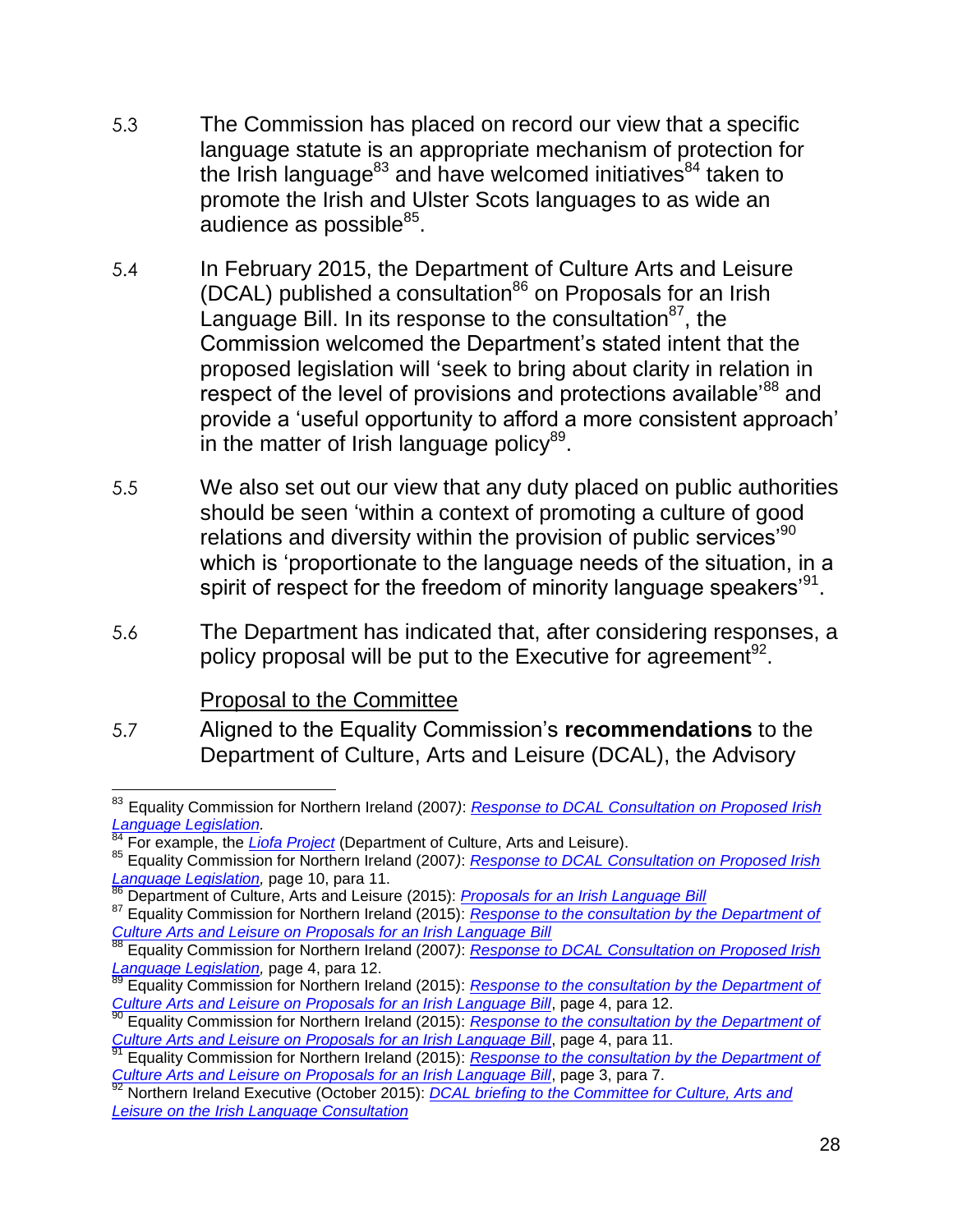Committee may wish to consider recommending, via the State Party, that:

 the Department of Culture, Arts and Leisure ensures 'that the provisions of the Irish Language Bill are consistent with those of the European Charter for Regional and Minority Languages' $^{93}.$ 

<sup>93</sup> Equality Commission for Northern Ireland (2015): *[Response to the consultation by the Department of](http://www.equalityni.org/ECNI/media/ECNI/Consultation%20Responses/2015/DCAL-IrishLangBill-May15.pdf?ext=.pdf)  [Culture Arts and Leisure on Proposals for an Irish Language Bill](http://www.equalityni.org/ECNI/media/ECNI/Consultation%20Responses/2015/DCAL-IrishLangBill-May15.pdf?ext=.pdf)*, page 4, para 12.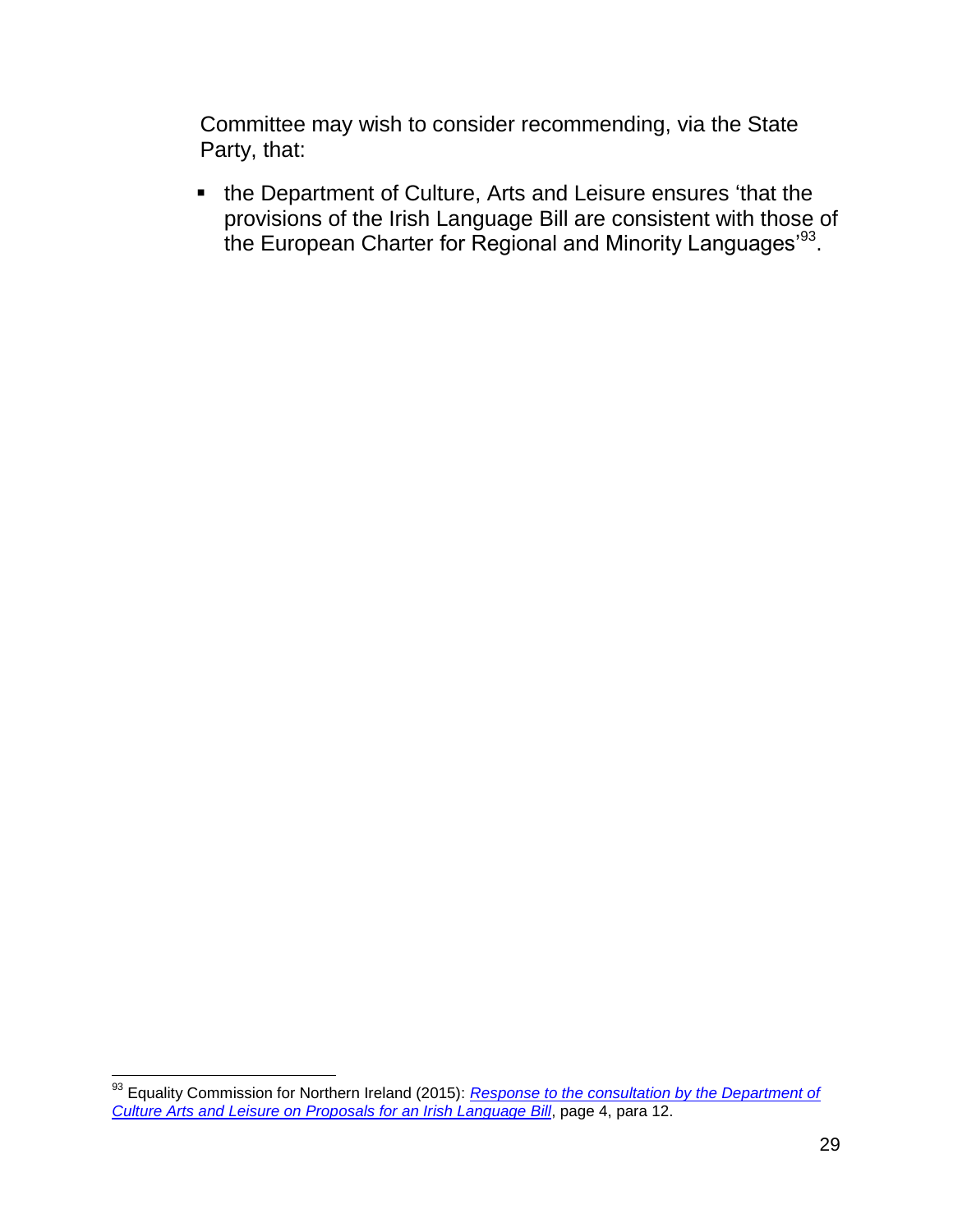#### **6 Article 6: Tolerance and intercultural dialogue**

- *1. The Parties shall encourage a spirit of tolerance and intercultural dialogue and take effective measures to promote mutual respect and understanding and co-operation among all the persons living on their territory, irrespective of those person' ethnic, cultural, linguistic or religious identity, in particular in the fields of education, culture and the media.*
- *2. The Parties undertake to take appropriate measures to protect persons who may be subject to threats or acts of discrimination, hostility or violence as a result of their ethnic, cultural, linguistic or religious identity.*

### *Prejudicial attitudes, hate crime and racism*

- 6.1 The Commission's most recent (2012) Equality Awareness Survey<sup>94</sup>, like previous surveys, found the persistence of some negative attitudes (for example, towards Travellers, Eastern European Migrant Workers and minority ethnic individuals amongst others).
- 6.2 We are also concerned about evidence of discriminatory, sensational and unbalanced media reporting at UK-wide level<sup>95</sup>.
- 6.3 The ethnic minority population in Northern Ireland has nearly doubled since 2001 $^{96}$ , but remains relatively low compared to the rest of the UK $^{97}$ . Despite the low numbers, racist hate crime is the second most common form of hate crime in Northern Ireland<sup>98</sup>.

 $\overline{\phantom{a}}$ <sup>94</sup> Equality Commission for Northern Ireland (2012): *Do you mean me? Equality Awareness Survey 2011*. Available at:

[http://www.equalityni.org/ECNI/media/ECNI/Publications/Delivering%20Equality/DYMMequalityawareness](http://www.equalityni.org/ECNI/media/ECNI/Publications/Delivering%20Equality/DYMMequalityawarenesssurveyreport2012.pdf) [surveyreport2012.pdf](http://www.equalityni.org/ECNI/media/ECNI/Publications/Delivering%20Equality/DYMMequalityawarenesssurveyreport2012.pdf)

<sup>95</sup> Leveson (November 2012): *Criticism of the Culture, Practices and Ethics of the Press*, para 8.5.1. Available at: http://www.official-documents.gov.uk/document/hc1213/hc07/0780/0780\_ii.pdf

<sup>96</sup> 1.8 per cent (32,000) of the usually resident population of Northern Ireland belonged to minority ethnic groups in 2011, more than double the proportion in 2001.

<sup>97</sup> Office for National Statistics (2012): *[Ethnicity and national identity in England and Wales](http://www.ons.gov.uk/ons/rel/census/2011-census/key-statistics-for-local-authorities-in-england-and-wales/rpt-ethnicity.html)* and Scottish Government (2013): *[Summary Ethnic Group Demographics](http://www.gov.scot/Topics/People/Equality/Equalities/DataGrid/Ethnicity/EthPopMig)*.

<sup>98</sup> Police Service for Northern Ireland (6 August 2015): *Trends in Hate Motivated Incidents and Crimes recorded by the Police in Northern Ireland 2004/5 to 2014/15,* Table 1.2: *[Number of hate crimes with a](http://www.psni.police.uk/hate_motivated_incidents_and_crimes_in_northern_ireland_2004-05_to_2014-15.pdf)  [hate motivation 2004/05 –](http://www.psni.police.uk/hate_motivated_incidents_and_crimes_in_northern_ireland_2004-05_to_2014-15.pdf) 2014/15.*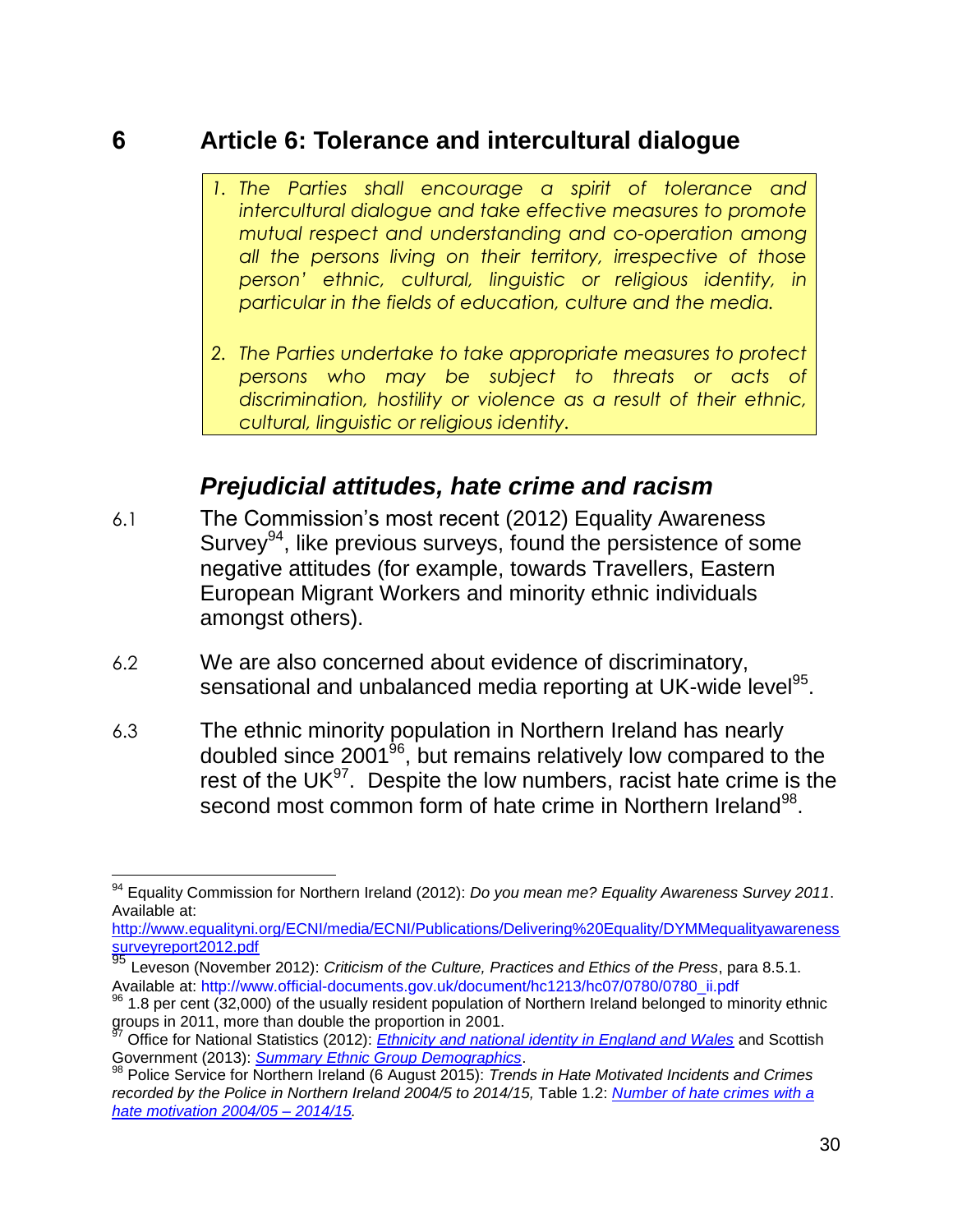- 6.4 Since 2004/05 $^{99}$ , reported racist hate incidents have increased by  $67\%^{100}$  and racist hate crimes by  $45\%^{101}$ . Last year alone saw an increase in reported racist hate crime of a third<sup>102</sup>. Levels of faith/religion<sup>103</sup> motivated incidents and crimes recorded in 2014/15 are the highest seen since 2009/10 $^{104}$ . In 2014/15, the outcome rate<sup>105</sup> for all crimes where there was a racist motivation was 13.4 percentage points lower than the outcome rate for all crimes recorded by the police<sup>106</sup>.
- 6.5 Research has also found that "underreporting of hate crimes by victims was commonplace" and that hate crime legislation is used less often in Northern Ireland than in other parts of the UK $^{107}$ .

#### Proposal to the Committee

- 6.6 Aligned to the Equality Commission's **recommendations** to the NI Executive and key Departments, the Advisory Committee may wish to consider recommending to the UK State Party, that the NI Executive and key departments should, including via the Racial Equality Strategy for Northern Ireland:
	- implement specific long-term measures to: eliminate racism and racial discrimination; to tackle prejudicial attitudes; and to promote values of acceptance and respect for difference;

 $\overline{a}$  $99$  Levels declined between 2009/10 and 2011/12 before increasing in each of the last three years - see Figure at [PSNI \(May 2015\): Incidents and Crimes with a Hate Motivation Recorded by the Police in](http://www.psni.police.uk/quarterly_hate_motivations_bulletin_period_ending_mar15.pdfhttp:/www.psni.police.uk/quarterly_hate_motivations_bulletin_period_ending_mar15.pdf)  [Northern Ireland: Quarterly Update to 31 March 2015.](http://www.psni.police.uk/quarterly_hate_motivations_bulletin_period_ending_mar15.pdfhttp:/www.psni.police.uk/quarterly_hate_motivations_bulletin_period_ending_mar15.pdf)

<sup>100</sup> From 813 to 1356 - see Figure 1 at **PSNI** (May 2015): Incidents and Crimes with a Hate Motivation [Recorded by the Police in Northern Ireland: Quarterly Update to 31 March 2015.](http://www.psni.police.uk/quarterly_hate_motivations_bulletin_period_ending_mar15.pdfhttp:/www.psni.police.uk/quarterly_hate_motivations_bulletin_period_ending_mar15.pdf)

From 634 in 2004/05 to 921 in 2014/15 - see Figure 1 at PSNI (May 2015): Incidents and Crimes with [a Hate Motivation Recorded by the Police in Northern Ireland: Quarterly Update to 31 March 2015.](http://www.psni.police.uk/quarterly_hate_motivations_bulletin_period_ending_mar15.pdf)

 $102$  There were 691 racist hate crimes recorded in 2013/14 compared to 921 in 2014/15 - see Figure 1 at [PSNI Mar](http://www.psni.police.uk/quarterly_hate_motivations_bulletin_period_ending_mar15.pdf) 2015.

<sup>&</sup>lt;sup>103</sup> In Northern Ireland sectarian hate crime is recorded separately from hate crime on the basis of faith/religion. Faith/religion based hate crime would include Christians, Muslims, Hindus, Sikhs and different sects within a religion. It also includes people who hold no religious belief at all.

<sup>&</sup>lt;sup>104</sup> Police Service for Northern Ireland (May 2015): Incidents and Crimes with a Hate Motivation Recorded by the Police in Northern Ireland: Quarterly Update to 31 March 2015 - see Figure 9 at **[PSNI Mar](http://www.psni.police.uk/quarterly_hate_motivations_bulletin_period_ending_mar15.pdf) 2015** 

Section 2.4 of the *[User Guide to Police Recorded Crime Statistics in Northern Ireland](http://www.psni.police.uk/user_guide.pdf)* describes in detail what outcomes are and the recording practice in relation to outcomes.

<sup>106</sup> Police Service for Northern Ireland (2015): *Trends in police [recorded crime for Northern Ireland](http://www.psni.police.uk/police_recorded_crime_in_northern_ireland_1998-99_to_2014-15.pdf)*, page 8.

<sup>107</sup> Jarman, N. (2012): *Criminal Justice Responses to Hate Crime in Northern Ireland*, (Belfast: Institute for Conflict Research)*.* Available at: [http://conflictresearch.org.uk/wp-content/uploads/NIACRO-Report-01-](http://conflictresearch.org.uk/wp-content/uploads/NIACRO-Report-01-Complete-Low-Res.pdf) [Complete-Low-Res.pdf](http://conflictresearch.org.uk/wp-content/uploads/NIACRO-Report-01-Complete-Low-Res.pdf)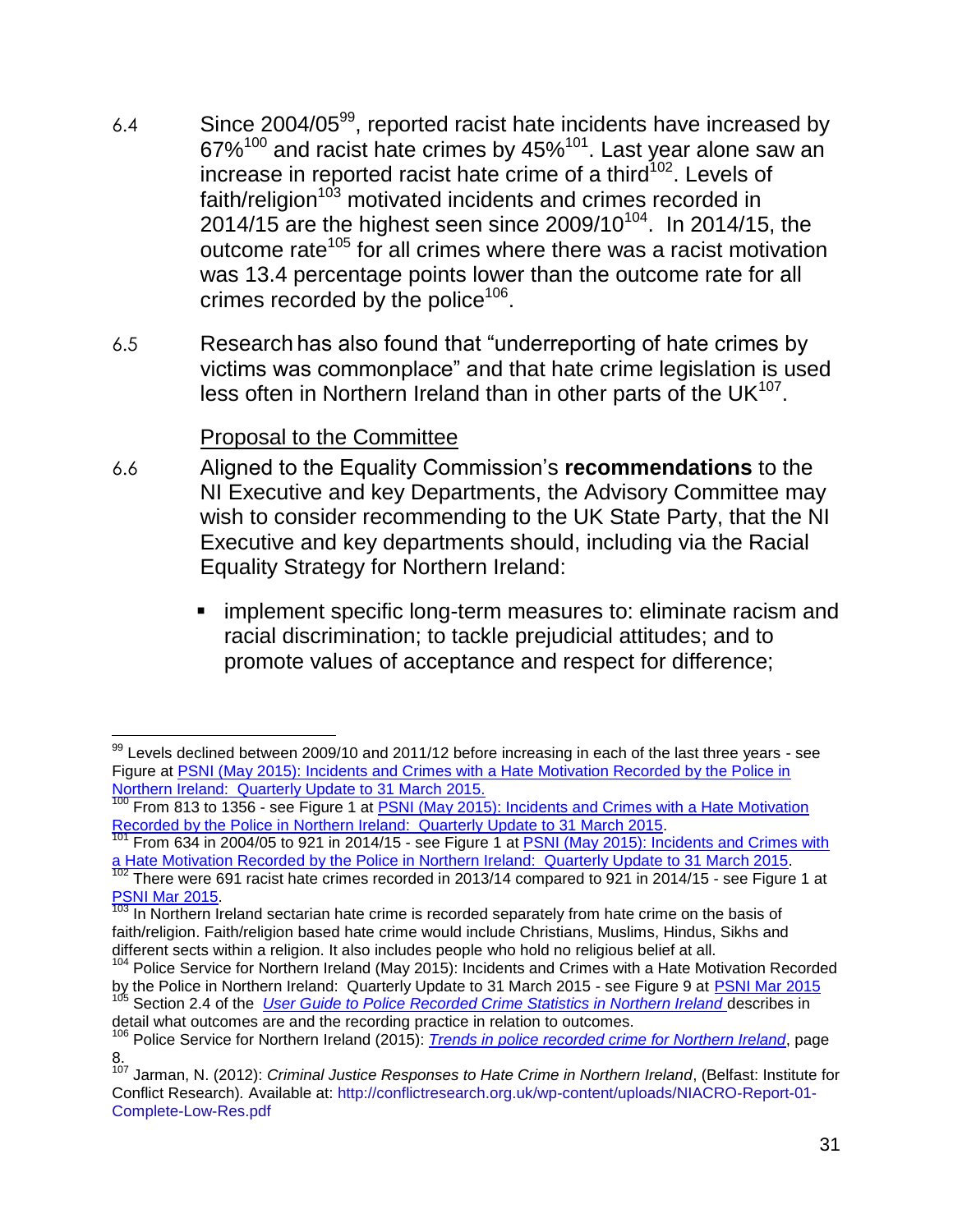- use early intervention in education to combat negative attitudes, reduce racism and promote good relations $108$ ;
- **Periorially in the reduction and elimination of racial violence through** a range of actions including; addressing issues of under reporting; early intervention; improved operational response to hate crime and support for victims of racist hate crime;
- ensure that the criminal justice agencies improve the accessibility of reporting for victims and take appropriate steps to increase ethnic minority representation among police and criminal justice staff;
- takes appropriate action to support integration, foster community cohesion and promote participation in public life through both the revised RES and United Community strategies;
- consider the findings of the Leveson report with regards to '*discriminatory, sensational or unbalanced reporting in relation to ethnic minorities, immigrants and/or asylum seekers'* and takes relevant action to ensure appropriate media reporting in Northern Ireland<sup>109</sup>:
- co-ordinates departmental action aimed at identifying and addressing any institutional racism<sup>110</sup>.

 $\overline{\phantom{a}}$ <sup>108</sup> Equality Commission for Northern Ireland (2014): *[Racial Equality Policy –](http://www.equalityni.org/ECNI/media/ECNI/Publications/Delivering%20Equality/RacialEquality_PolicyPosition2014.pdf) Priorities and [recommendations](http://www.equalityni.org/ECNI/media/ECNI/Publications/Delivering%20Equality/RacialEquality_PolicyPosition2014.pdf)* (Para 3.12) (Belfast: ECNI).

<sup>109</sup> Equality Commission for Northern Ireland (May 2014): *[Racial Equality Policy Priorities and](file://equality.local/root/Data1/PUBLIC%20POLICY/Projects/Racial%20Equality%20Policy/ECRI/ECRI_2015/ECRIResponse2015/ShortDraftResponsetoECRI_V0f_19%2010%2015_draftfinal_ECDMcK.docx)  [Recommendations](file://equality.local/root/Data1/PUBLIC%20POLICY/Projects/Racial%20Equality%20Policy/ECRI/ECRI_2015/ECRIResponse2015/ShortDraftResponsetoECRI_V0f_19%2010%2015_draftfinal_ECDMcK.docx)* (3.16) (Belfast: ECNI).

<sup>110</sup> Equality Commission for Northern Ireland (May 2014*): Racial Equality Policy – Priorities and Recommendations,* pages 11-12*.* Available at: [http://www.equalityni.org/Delivering-Equality/Equality-](http://www.equalityni.org/Delivering-Equality/Equality-Themes/Racial-equality.aspx)[Themes/Racial-equality.aspx](http://www.equalityni.org/Delivering-Equality/Equality-Themes/Racial-equality.aspx)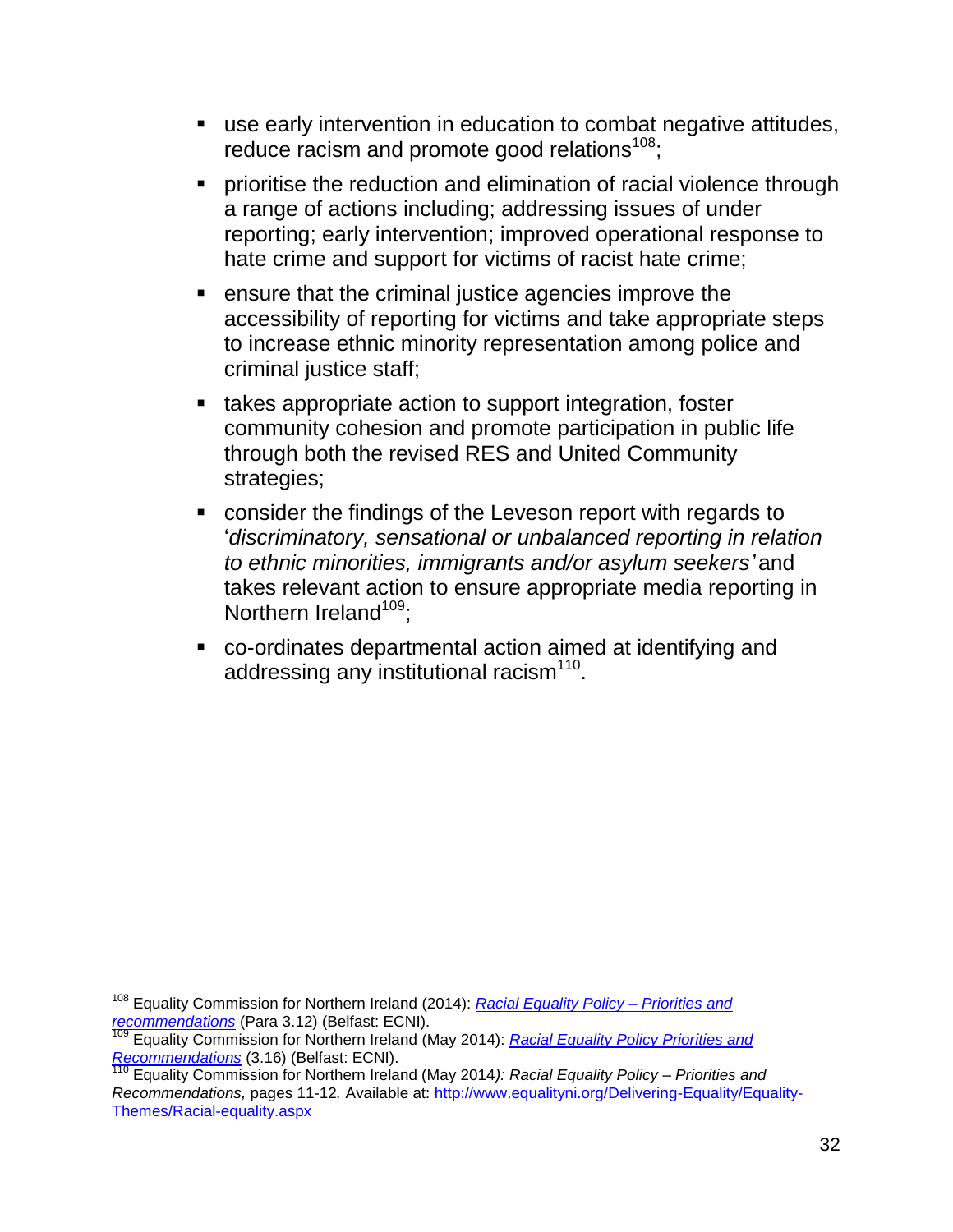## **7 Article 12: Education**

- *1. The Parties shall, where appropriate, take measures in the fields of education and research to foster knowledge of the culture, history, language and religion of their national minorities and of the majority.*
- *2. In this context the Parties shall inter alia provide adequate opportunities for teacher training and access to textbooks, and facilitate contacts among students and teachers of different communities.*
- *3. The Parties undertake to promote equal opportunities for access to education at all levels for persons belonging to national minorities.*

# *Education*

7.1 The Commission has long been concerned<sup>111 112</sup> about racist bullying, high rates of non-attendance at school, high drop-out rates and poor educational outcomes experienced by Irish Travellers. The Commission is also aware that Newcomer and Roma or refugee children can also lack English language skills; encounter difficulty accessing school or adapting to school regimes; have high levels of nonattendance and can have limited participation in the school community and experience racist  $b$ ullying<sup>113</sup>.

 $\overline{\phantom{a}}$ <sup>111</sup> Equality Commission for Northern Ireland (Nov 2008): *Every Child an Equal Child – Statement on Key Inequalities in Northern Ireland and a strategy for Intervention*. Available at:

[http://www.equalityni.org/ECNI/media/ECNI/Publications/Delivering%20Equality/Keyinequalitiesineducatio](http://www.equalityni.org/ECNI/media/ECNI/Publications/Delivering%20Equality/Keyinequalitiesineducation2008.pdf) [n2008.pdf](http://www.equalityni.org/ECNI/media/ECNI/Publications/Delivering%20Equality/Keyinequalitiesineducation2008.pdf)

<sup>&</sup>lt;sup>112</sup> Equality Commission for Northern Ireland (2011): *Shadow Report to the UN Committee on the Elimination of Racial Discrimination on the UK Government's 18th Periodic Report*, page 2. Available at: [http://www.equalityni.org/ECNI/media/ECNI/Consultation%20Responses/2011/Shadow\\_Report-](http://www.equalityni.org/ECNI/media/ECNI/Consultation%20Responses/2011/Shadow_Report-UN_Elimination_Racial_Discrimination-(CERD).pdf)[UN\\_Elimination\\_Racial\\_Discrimination-\(CERD\).pdf.](http://www.equalityni.org/ECNI/media/ECNI/Consultation%20Responses/2011/Shadow_Report-UN_Elimination_Racial_Discrimination-(CERD).pdf)

<sup>113</sup> The Equality Commission (March 2012): *Inequalities in Education Facts and Trends 1998-2008.* Available at:

[http://www.equalityni.org/Delivering-Equality/Addressing-inequality/Education/Research](http://www.equalityni.org/Delivering-Equality/Addressing-inequality/Education/Research-investigations/Inequalities-in-Education-Facts-and-Trends)[investigations/Inequalities-in-Education-Facts-and-Trends](http://www.equalityni.org/Delivering-Equality/Addressing-inequality/Education/Research-investigations/Inequalities-in-Education-Facts-and-Trends)

Education and Training Inspectorate (2009): *An Evaluation of the Provision to Support Newcomer Pupils in a range o f primary and post-primary schools*. Available at:

[http://www.etini.gov.uk/index/surveysevaluations/surveys-evaluations-primary/surveys-evaluations-](http://www.etini.gov.uk/index/surveysevaluations/surveys-evaluations-primary/surveys-evaluations-primary-2009/an-evaluation-of-the-provision-tosupport-newcomer-pupils-in-a-range-of-primary-and-post-primary-schools.pdf)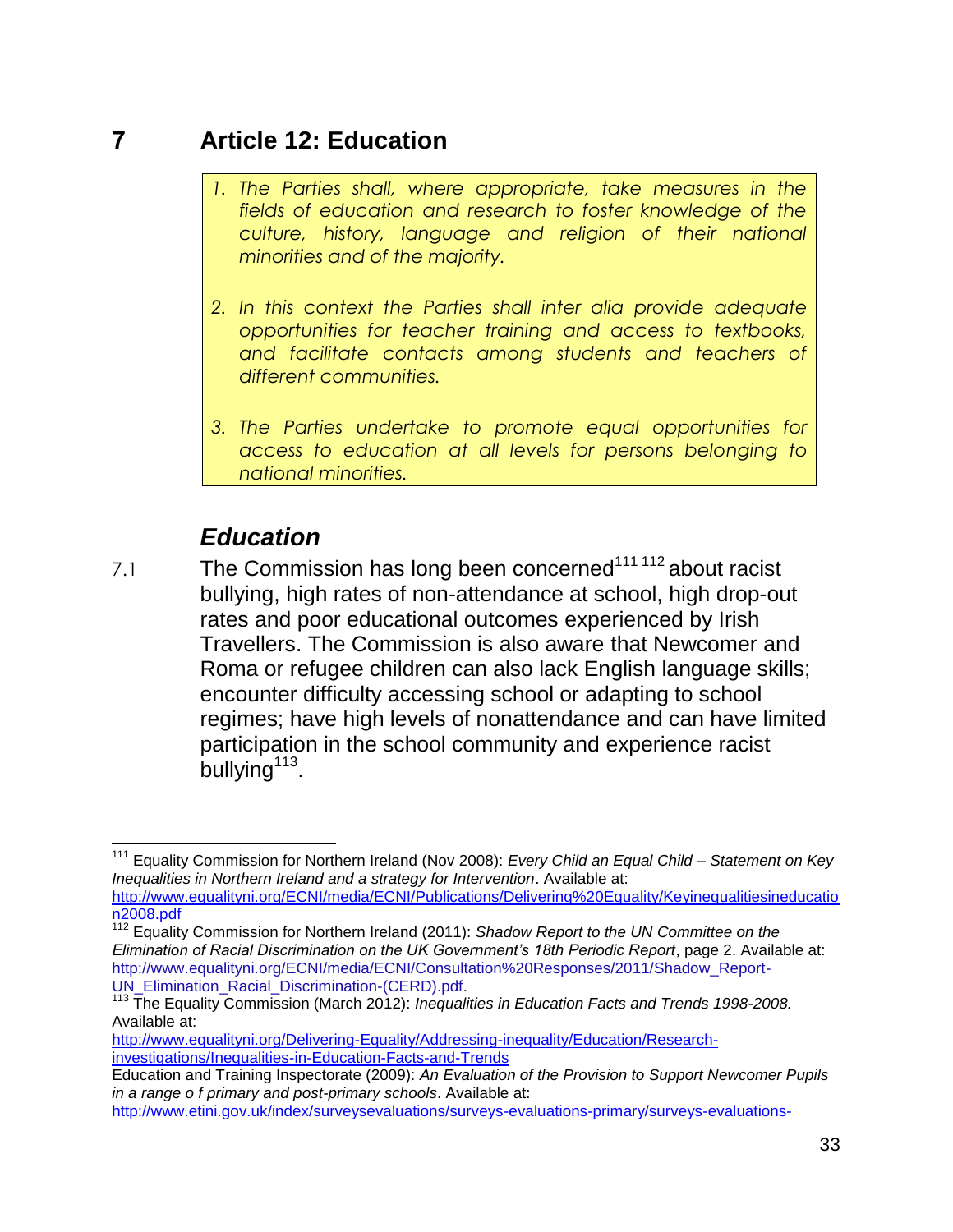7.2 The Commission **recommends** that the Department of Education for Northern Ireland (DE) adopts a holistic approach to the development of education policy which includes measures aimed at promoting a sense of belonging $114$ .

#### Proposal to the Committee

- 7.3 Aligned to the Equality Commission's **recommendations** to the NI Executive and key departments, the Advisory Committee may wish to consider recommending to the State Party, that the Department for Education (NI):
	- **takes action to ensure that minority ethnic children see their** culture and language reflected in the classroom and school curriculum;
	- **EXEDENT** identifies barriers and provide guidance on promoting the participation and progression of newly arrived, Roma, asylum / refugee or minority ethnic children in education – including assessing educational needs; reviewing the current English as an Additional Language (EAL) support; and identifying appropriate strategies to support the teaching of such pupils;
	- **takes action to ensure that the Traveller Child in Action** Framework and Traveller Education Support Service (TESS) is progressed, monitored and evaluated;
	- **takes action to ensure that pre-service and in-service training is** provided to school staff on strategies to tackle and prevent racist bullying; and that schools put in place appropriate mechanisms to consider complaints from parents in relation to schools' handling of bullying incidents;
	- **takes action to ensure that educational inequalities among** pupils are taken forward as part of relevant strategies – for example a wider Roma integration strategy;

 $\overline{a}$ 

*Recommendations*, page 16. Available at: [http://www.equalityni.org/Delivering-Equality/Equality-](http://www.equalityni.org/Delivering-Equality/Equality-Themes/Racial-equality.aspx)[Themes/Racial-equality.aspx](http://www.equalityni.org/Delivering-Equality/Equality-Themes/Racial-equality.aspx)

primary-2009/an-evaluation-of-the-provision-tosupport-newcomer-pupils-in-a-range-of-primary-and-postprimary-schools.pdf

Connolly, P. And Keenan, M. (2000): *Opportunities for All: Ethnic Minority People's Experience of Education, Training and Employment in Northern Ireland* (NI Statistics and Research Agency). <sup>114</sup> Equality Commission for Northern Ireland (2014): *Racial Equality Policy - Priorities and*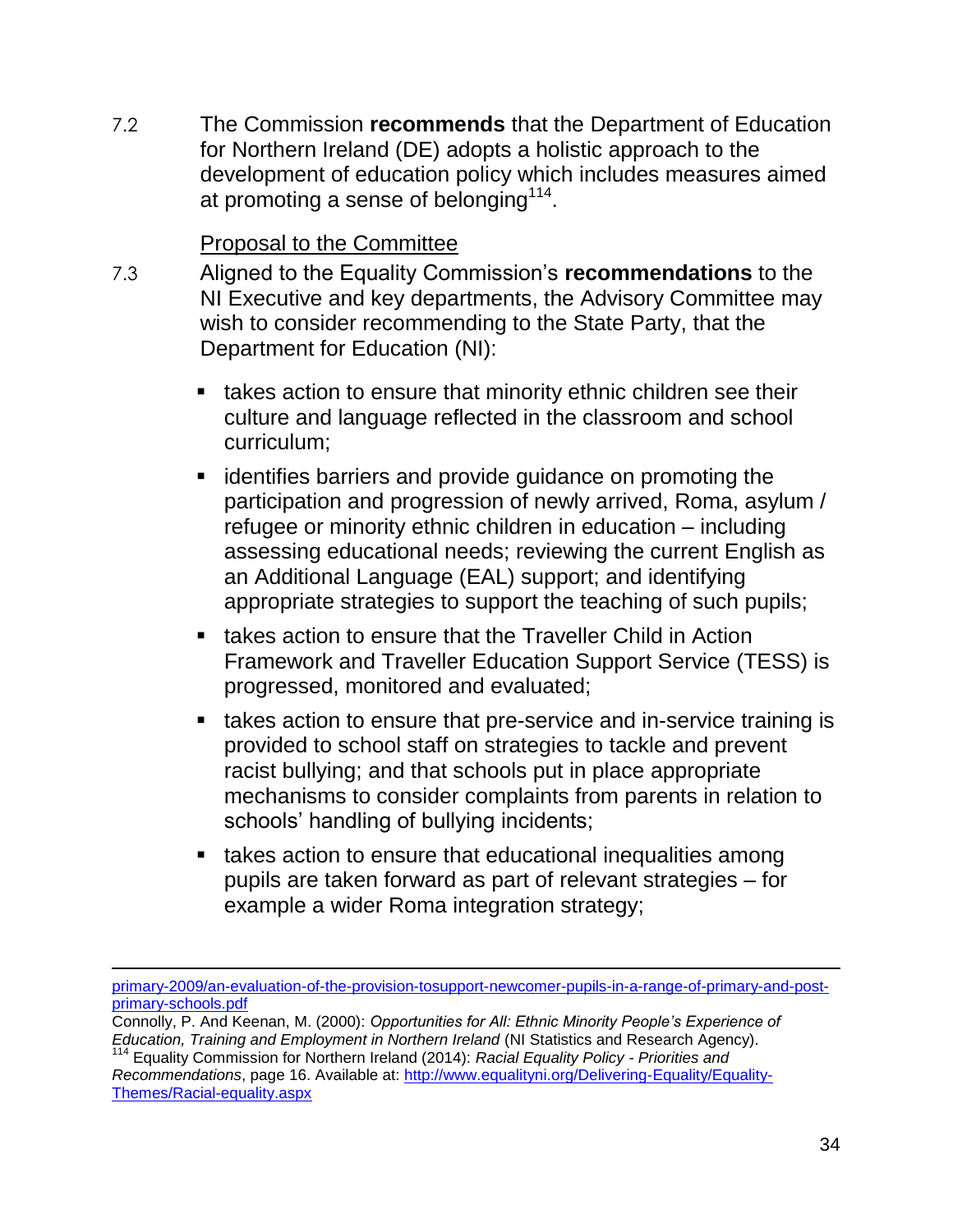places a duty on schools to record disaggregated data on incidents of prejudice-based bullying<sup>115</sup>.

# *Sharing in Education<sup>116</sup>*

- 7.4 In Northern Ireland, the education system is largely divided along religious lines<sup>117</sup>, in that most children attend predominantly Protestant schools or Catholic schools and by ability in that an informal selection system operates at age 11 to decide which children attend grammar schools. Since the Committee's last report, the Department of Education has advanced a policy of shared education in Northern Ireland, aimed at meeting the 'needs of and providing for the education together of learners from all Section 75 categories<sup>118</sup> and socio-economic status<sup>'119</sup>.
- 7.5 In 2014, following a public consultation<sup>120</sup>, the Department of Education (Northern Ireland) developed a shared education policy<sup>121</sup> and bill<sup>122</sup>. The Bill provides a statutory definition of Shared Education and confers a power on the Department and its relevant arms-length bodies to encourage and facilitate sharing between those of different religious belief and those experiencing socio-economic deprivation and those who are not<sup>123</sup>.
- 7.6 The Commission recognises that 'sharing in education has the potential to improve educational access and attainment for pupils from a diverse range of backgrounds/abilities and has an important role to play in advancing cohesion, sharing and

 $\overline{a}$ <sup>115</sup> Equality Commission for Northern Ireland (May 2014*): Racial Equality Policy – Priorities and Recommendations,* pages 16-18*.* Available at: [http://www.equalityni.org/Delivering-Equality/Equality-](http://www.equalityni.org/Delivering-Equality/Equality-Themes/Racial-equality.aspx)[Themes/Racial-equality.aspx](http://www.equalityni.org/Delivering-Equality/Equality-Themes/Racial-equality.aspx)

<sup>116</sup> The Commission does not advocate a particular model of educational provision but supports 'sharing in education' which may include either 'integrated' or 'shared education'.

<sup>117</sup> Burns, S., Leitch, R. and Hughes, J. (2015) *[Education Inequalities in Northern Ireland,](http://www.equalityni.org/ECNI/media/ECNI/Publications/Delivering%20Equality/EducationInequality-FullReportQUB.pdf)* para 5, page 340.

<sup>&</sup>lt;sup>118</sup> [S 75 of the Northern Ireland Act 1998,](http://www.legislation.gov.uk/ukpga/1998/47/section/75) c47

<sup>&</sup>lt;sup>119</sup> Department of Education: *[What is Shared Education?](https://www.deni.gov.uk/articles/what-shared-education)* [accessed 10<sup>th</sup> November 2015]

<sup>120</sup> DENI (2015): *Consultation Document – [Sharing Works: A Policy for Shared Education](http://www.deni.gov.uk/a_policy_for_shared_education_jan_2015.pdf)*

<sup>121</sup> Department of Education (Northern Ireland) (2015): *[Sharing Works: A Policy for Shared Education](https://www.deni.gov.uk/publications/sharing-works-policy-shared-education)*

<sup>122</sup> See: *[Shared Education Bill](http://www.niassembly.gov.uk/assembly-business/legislation/primary-legislation-current-bills/shared-education-bill2/shared-education-bill/)*

 $123$  Section 1(2) of the Bill defines shared education as the education together of: (a) those of different religious belief, including reasonable numbers of both Protestant and Roman Catholic children or young persons; and (b) those who are experiencing socio-economic deprivation and those who are not, which is secured by the working together and co-operation of two or more relevant providers.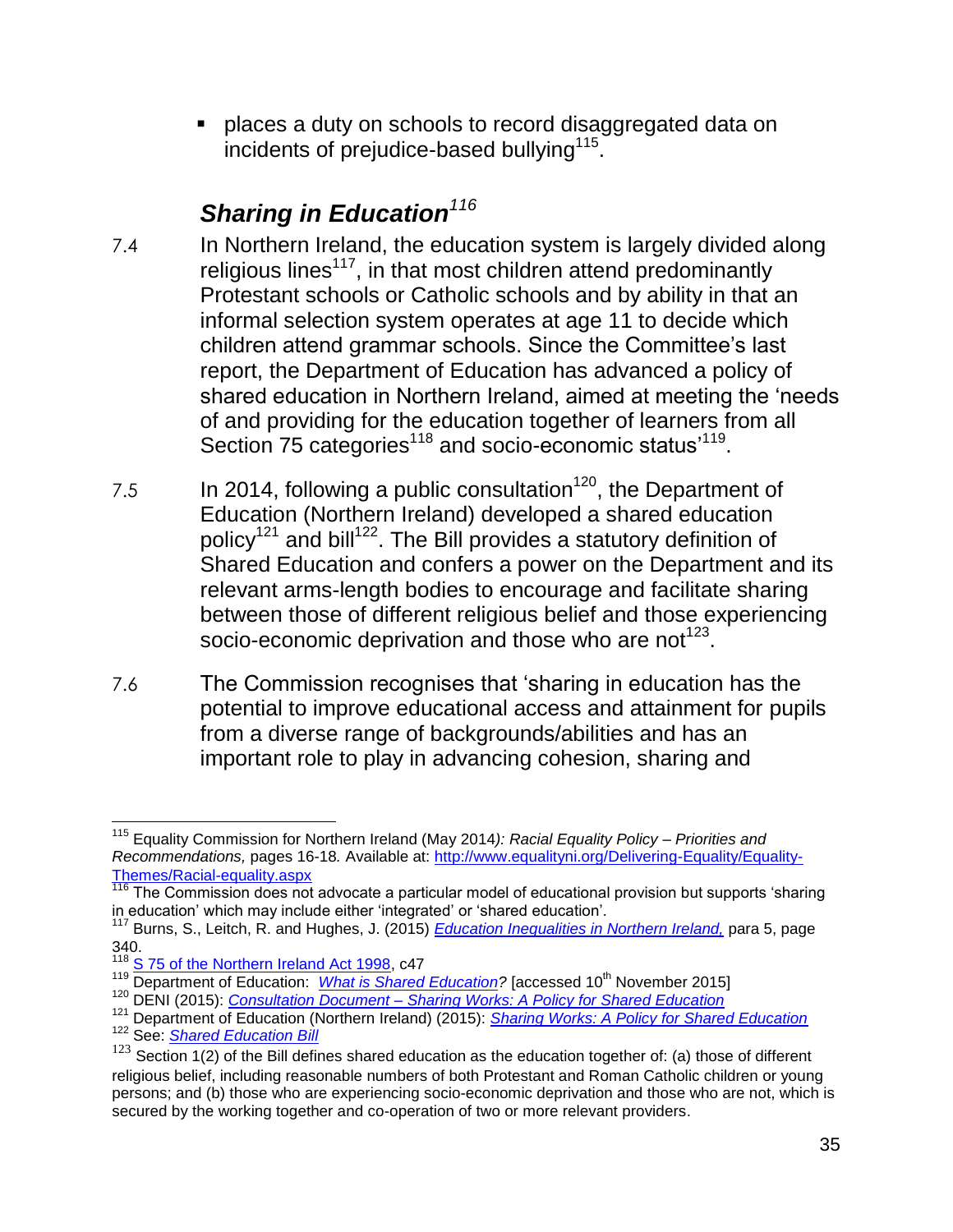integration<sup>,124</sup>. In addition to our response the specific provisions set out in Department's public consultation on shared education<sup>125</sup>, we **recommend**<sup>126</sup>:

- a move to a system of education which routinely teaches pupils together via a shared curriculum in shared classes, which is central to the education system as a whole and impacts meaningfully and substantively on every learner;
- a duty (as opposed to a power) on the Department of Education (NI) to encourage and facilitate sharing centred on community background while incentivizing sharing across all equality grounds and different socio-economic status;
- actions to address wider issues in education including concerns in relation to academic selection and assessment of the equality impact of differential patterns of enrolment; removal of the teacher's exception under FETO at secondary level; and greater sharing and collaboration in teacher training;
- actions to incentivize cross-sectoral/ability sharing based on learning from integrated and shared projects and through engagement with pupils, parents, education providers and wider stakeholders.

#### Proposal to the Committee

- 7.7 Aligned to the Equality Commission's recommendations to the Department of Education (NI), the Advisory Committee may wish to consider recommending to the UK State Party that:
	- the Department of Education (NI) ensures that sharing in education involves meaningful and sustained contact between different equality groups and those of different social economic status, via a shared curriculum in shared classes;
	- the Department maximises the potential for shared education to address education inequalities and advance cohesion, sharing and integration;

 $\overline{a}$ <sup>124</sup> Equality Commission (2015): *[Key point briefing](http://www.equalityni.org/ECNI/media/ECNI/Publications/Delivering%20Equality/SharedEducation_KeyPointBriefing.pdf)*, (Belfast ECNI). <sup>125</sup> Equality Commission (2015): *[Response to the Department of Education Consultation on a Shared](http://www.equalityni.org/ECNI/media/ECNI/Consultation%20Responses/2015/DENI-SharedEducation_Summary.pdf?ext=.pdf)  [Education Draft Policy and Legislation Consultation](http://www.equalityni.org/ECNI/media/ECNI/Consultation%20Responses/2015/DENI-SharedEducation_Summary.pdf?ext=.pdf)*, (Belfast ECNI).

<sup>126</sup> Equality Commission (2015): *[Key point briefing](http://www.equalityni.org/ECNI/media/ECNI/Publications/Delivering%20Equality/SharedEducation_KeyPointBriefing.pdf)*, (Belfast ECNI).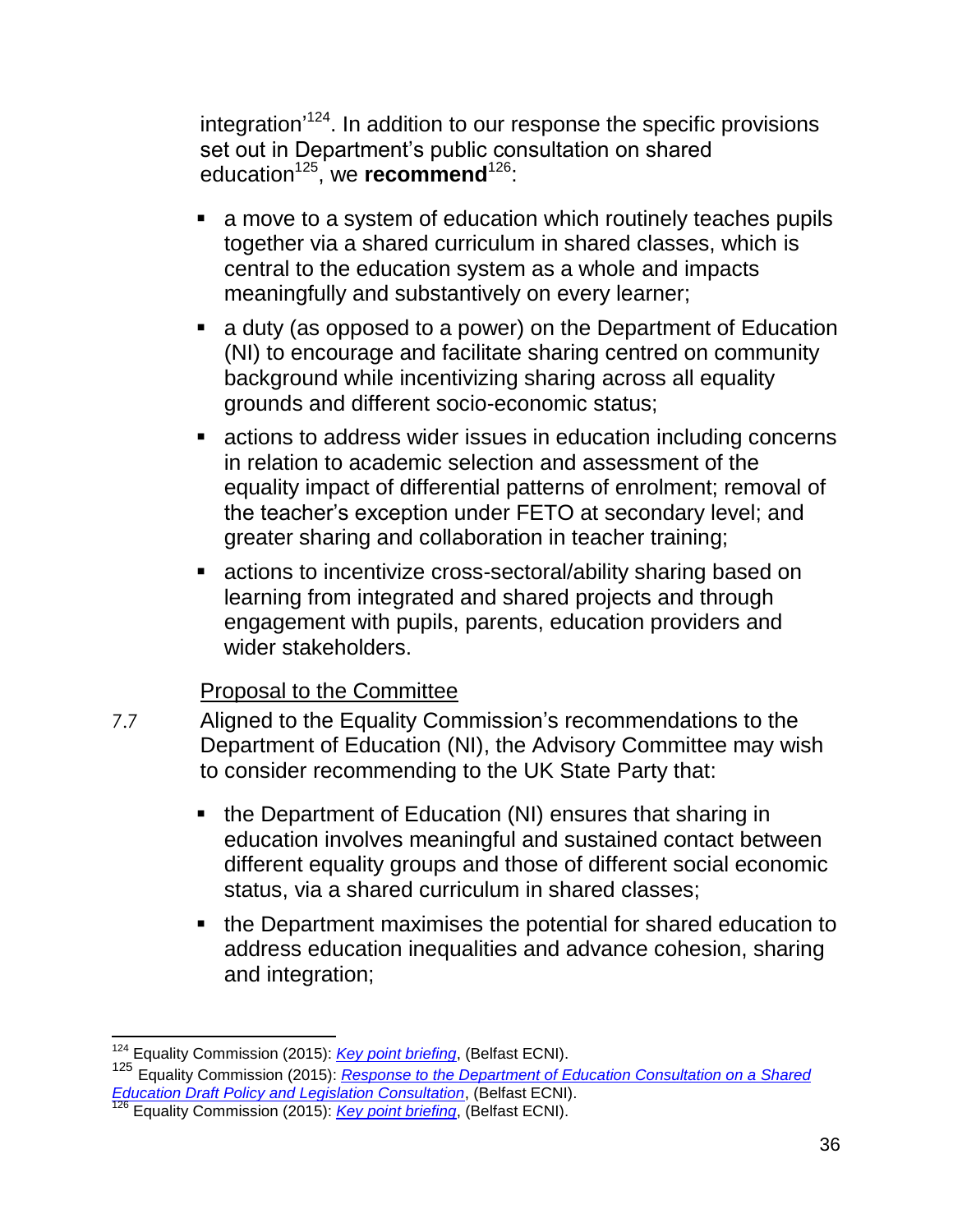**•** the Department addresses wider issues in education in relation to: academic selection; the teachers' exception under FETO; and greater collaboration in teacher training.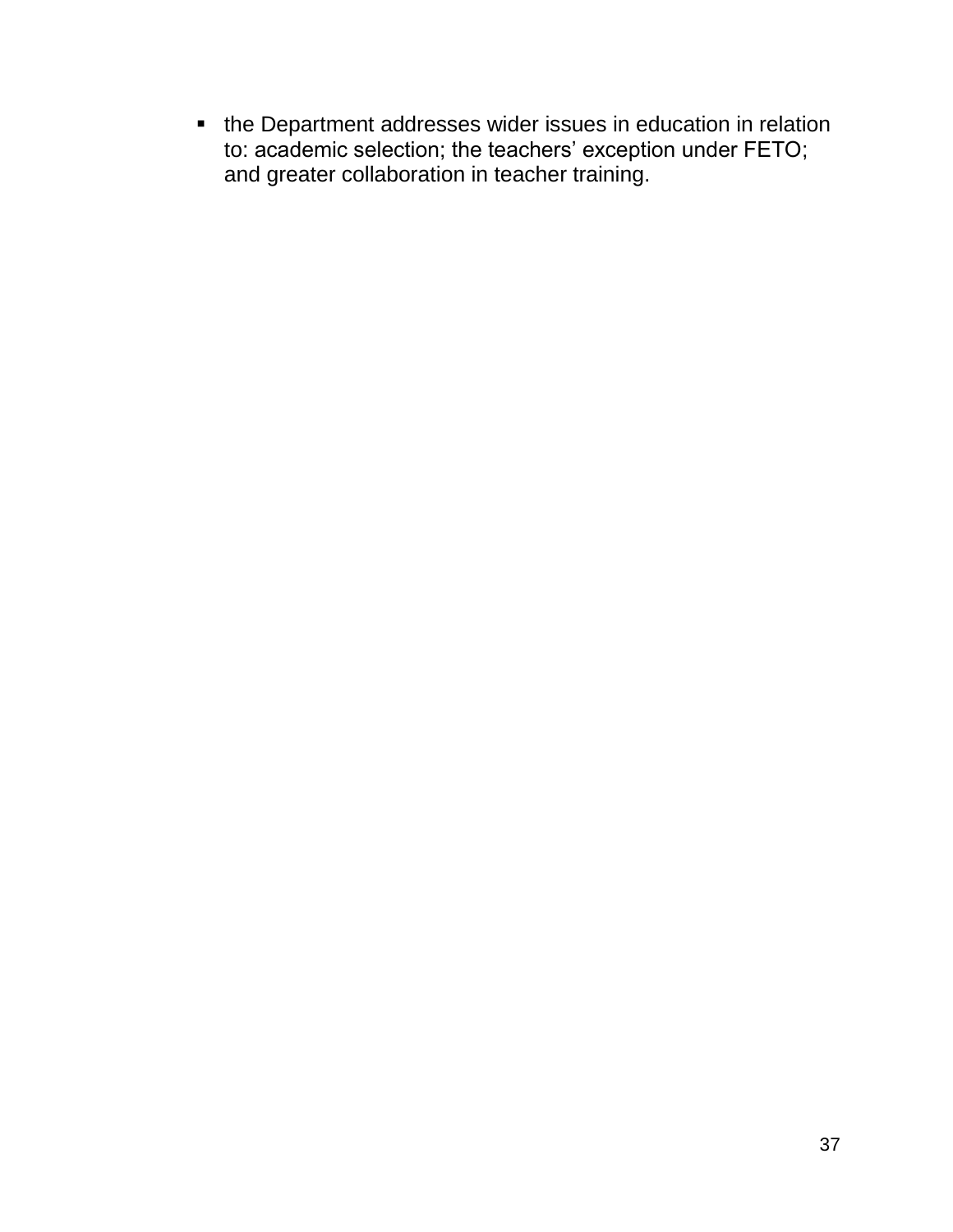**8 Article 15: Conditions necessary for participation in social and economic life**

> *1. The Parties shall create the conditions necessary for the effective participation of persons belonging to national minorities in cultural, social and economic life and in public affairs, in particular those affecting them.*

# *Effective participation in public affairs*

- 8.1 The Commission notes that 2% of applications for public appointments came from minority ethnic communities during 2013-14. However only 1% of appointments (1 male and 1 female) comprised members of ethnic minority communities during this period $127$ .
- 8.2 The Commission is also aware that there is a lack of data with respect to a range of other positions in public life including, inter alia, elected representatives and School Boards of Governors.

#### Proposal to the Committee

- 8.3 Aligned to the Equality Commission's **recommendations** to the Northern Ireland (NI) Executive and key Departments, the Advisory Committee may wish to consider recommending to the State Party, that the NI Executive and key departments, including via the Racial Equality Strategy for Northern Ireland:
	- undertake a range of initiatives aimed at encouraging members of minority ethnic groups, migrants, asylum seekers and refugees to take an active role in political and public life<sup>128</sup>;
	- collect, monitor and evaluate appropriate data to ensure effective policy/service development and delivery and to fulfil obligations arising from Section 75 of the Northern Ireland Act 1998<sup>129</sup>.
- 8.4 Fair participation in the Police Service for Northern Ireland

<sup>127</sup> Office of the First Minister and the Deputy First Minister (2014): *Public Bodies and Public Appointments,* Table 8B, page 24. Available at: [https://www.ofmdfmni.gov.uk/publications/public-bodies](https://www.ofmdfmni.gov.uk/publications/public-bodies-and-public-appointments-annual-report-201314)[and-public-appointments-annual-report-201314](https://www.ofmdfmni.gov.uk/publications/public-bodies-and-public-appointments-annual-report-201314)

<sup>128</sup> Equality Commission for Northern Ireland (May 2014): *[Racial Equality Policy Priorities and](http://www.google.co.uk/url?url=http://www.equalityni.org/Delivering-Equality/Equality-Themes/Racial-equality.aspx&rct=j&frm=1&q=&esrc=s&sa=U&ved=0CBQQFjAAahUKEwj9hp3Jt9jGAhXDbRQKHR4eCRg&usg=AFQjCNEf3Ns7e2VMpHN638CX_eV4mRk8bQ)  [Recommendations.](http://www.google.co.uk/url?url=http://www.equalityni.org/Delivering-Equality/Equality-Themes/Racial-equality.aspx&rct=j&frm=1&q=&esrc=s&sa=U&ved=0CBQQFjAAahUKEwj9hp3Jt9jGAhXDbRQKHR4eCRg&usg=AFQjCNEf3Ns7e2VMpHN638CX_eV4mRk8bQ)* (paragraph 3.15) (Belfast, ECNI).

Ibid, paragraphs  $10.3 - 10.4$ , pages  $41-42$ .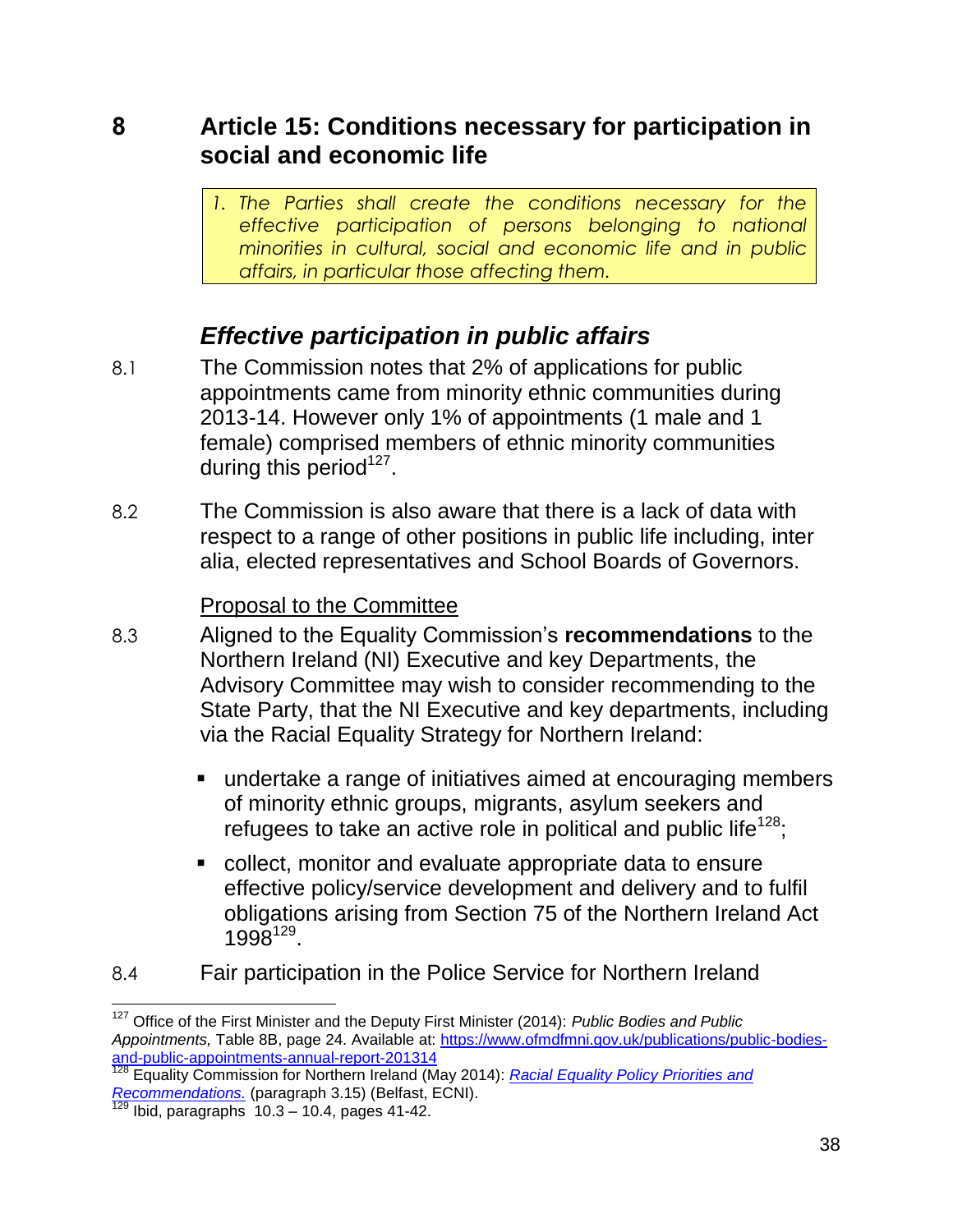8.5 Further to the Advisory Committee's previous interest in this matter<sup>130</sup>, the Commission continues to consider that the Police Service for Northern Ireland (PSNI) should represent the community it serves and has noted that data relating to the most recent recruitment competition (2015) showed a lower success rate and higher dropout rate for Catholic applicants at each stage of the recruitment process<sup>131</sup>.

#### Proposal to the Committee

- 8.6 Aligned to the Equality Commission's **recommendations** to the PSNI, the Advisory Committee may wish to consider recommending to the State Party that:
	- the PSNI take continuing outreach measures to increase the number of applicants for student officer posts from the Catholic community and other under-represented groups, including ethnic minorities, so that the composition of the Service reflects the community it serves.

## **9 Conclusion**

- 9.1 The Equality Commission for Northern Ireland **recommends** that the NI Executive, Departments and other key stakeholders take priority action in the following areas, including via the proposed Racial Equality Strategy (RES):
	- Reform of the law, to address key shortfalls in legal protections;
	- **Tackling Prejudicial Attitudes, Racism and Hate Crime**
	- **Ensuring equality of opportunity in education, employment,** accommodation, healthcare and access to social welfare;
	- **Ensuring effective monitoring and evaluation, supported by** robust data collection.
- 9.2 The Commission also highlights the importance of taking account of multiple identities and the importance of the appropriate

 $\overline{\phantom{a}}$ <sup>130</sup> Advisory Committee on the Framework Convention on the Protection of National Minorities: *Third Opinion on the United Kingdom adopted on 20 June 2011,* paragraph 197, pages 37-38, ACFC/OP/III (2011)006, (Strasbourg: Council of Europe). Available at: http://www.coe.int/t/dghl/monitoring/minorities/3\_fcnmdocs/PDF\_3rd\_OP\_UK\_en.pdf

<sup>&</sup>lt;sup>131</sup> See also report by Chief Constable PSNI to Northern Ireland Policing Board, 3 September 2015. Available at:

[http://www.psni.police.uk/chief\\_constable\\_s\\_report\\_\\_northern\\_ireland\\_policing\\_board\\_meeting](http://www.psni.police.uk/chief_constable_s_report__northern_ireland_policing_board_meeting)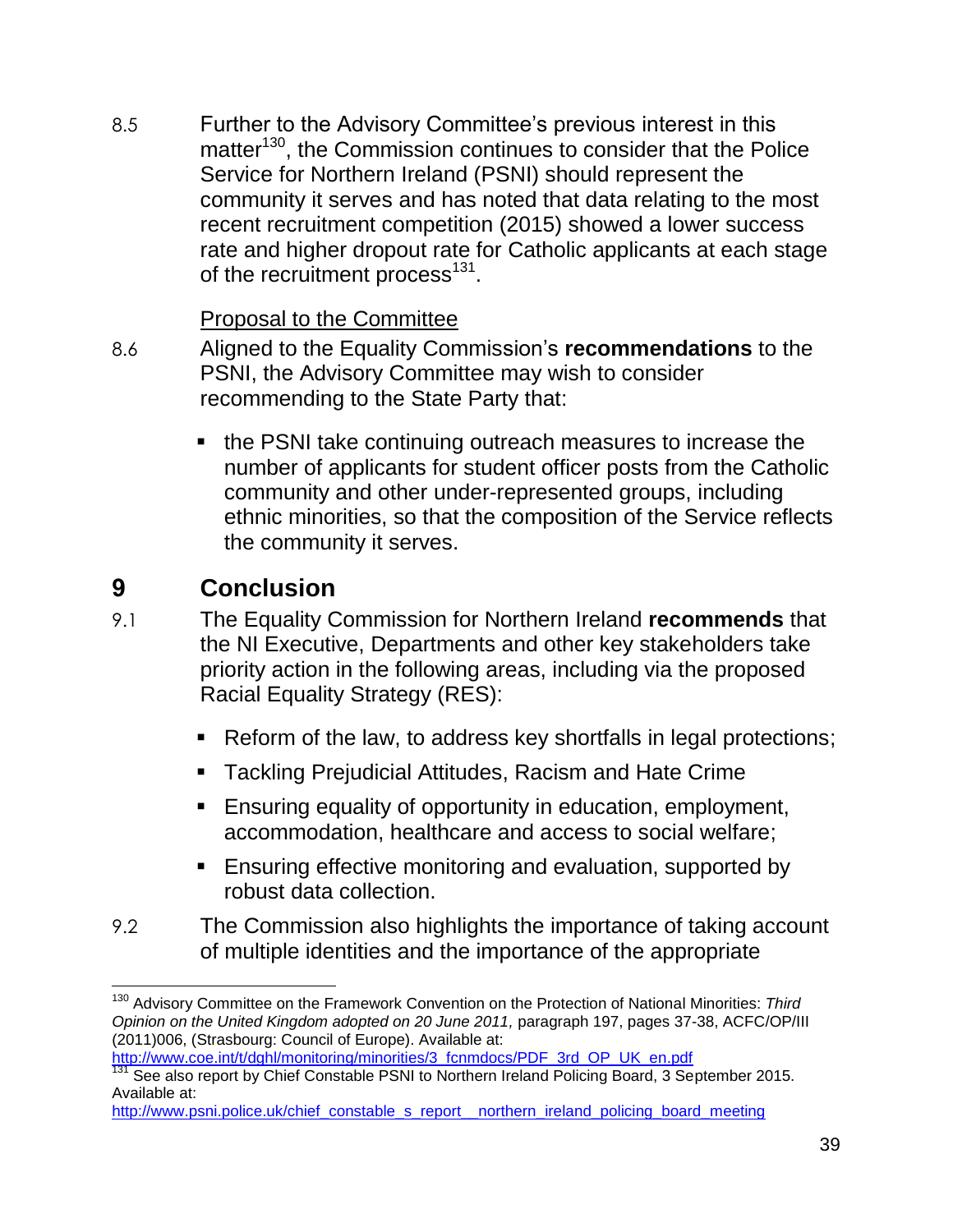development and implementation of a SMART<sup>132</sup> action plan to accompany the Racial Equality Strategy.

9.3 Further information on the Equality Commission's work and recommendation's is available on the Commission website at: [http://www.equalityni.org/Delivering-Equality/Equality-](http://www.equalityni.org/Delivering-Equality/Equality-Themes/Racial-equality.aspx)[Themes/Racial-equality.aspx](http://www.equalityni.org/Delivering-Equality/Equality-Themes/Racial-equality.aspx)

 $\overline{a}$ <sup>132</sup> Specific, Measurable, Attainable Realistic and Timebound.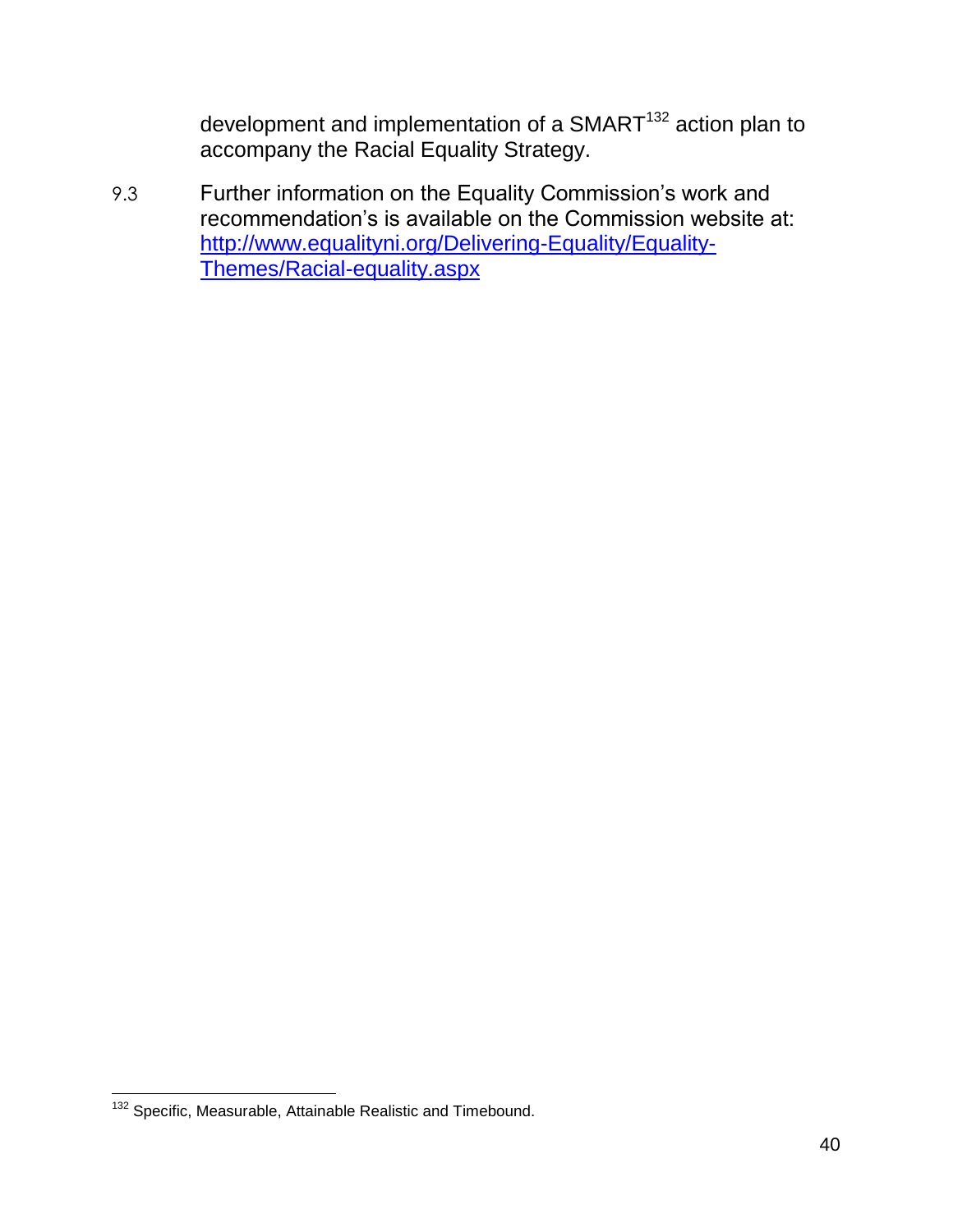# **Annex A: Equality Commission's role and responsibilities**

The Equality Commission for Northern Ireland ('the Commission') is an independent public body established under the Northern Ireland Act 1998.

The Commission is responsible for implementing the legislation on fair employment and treatment, sex discrimination and equal pay, racial relations, sexual orientation, disability and age.

The Commission's remit also includes overseeing the statutory duties on public authorities to promote equality of opportunity and good relations under Section 75 of the Northern Ireland Act 1998 (Section 75) and to promote positive attitudes towards disabled people and encourage participation by disabled people in public life under the Disability Discrimination Act 1995.

The Commission's general duties include:

- working towards the elimination of discrimination;
- promoting equality of opportunity and encouraging good practice;
- promoting positive / affirmative action
- promoting good relations between people of different racial groups;
- overseeing the implementation and effectiveness of the statutory duty on relevant public authorities;
- keeping the legislation under review.

The Equality Commission, together with the Northern Ireland Human Rights Commission, has been designated under the United Nations Convention on the Rights of Persons with Disabilities (UNCRPD) as the independent mechanism tasked